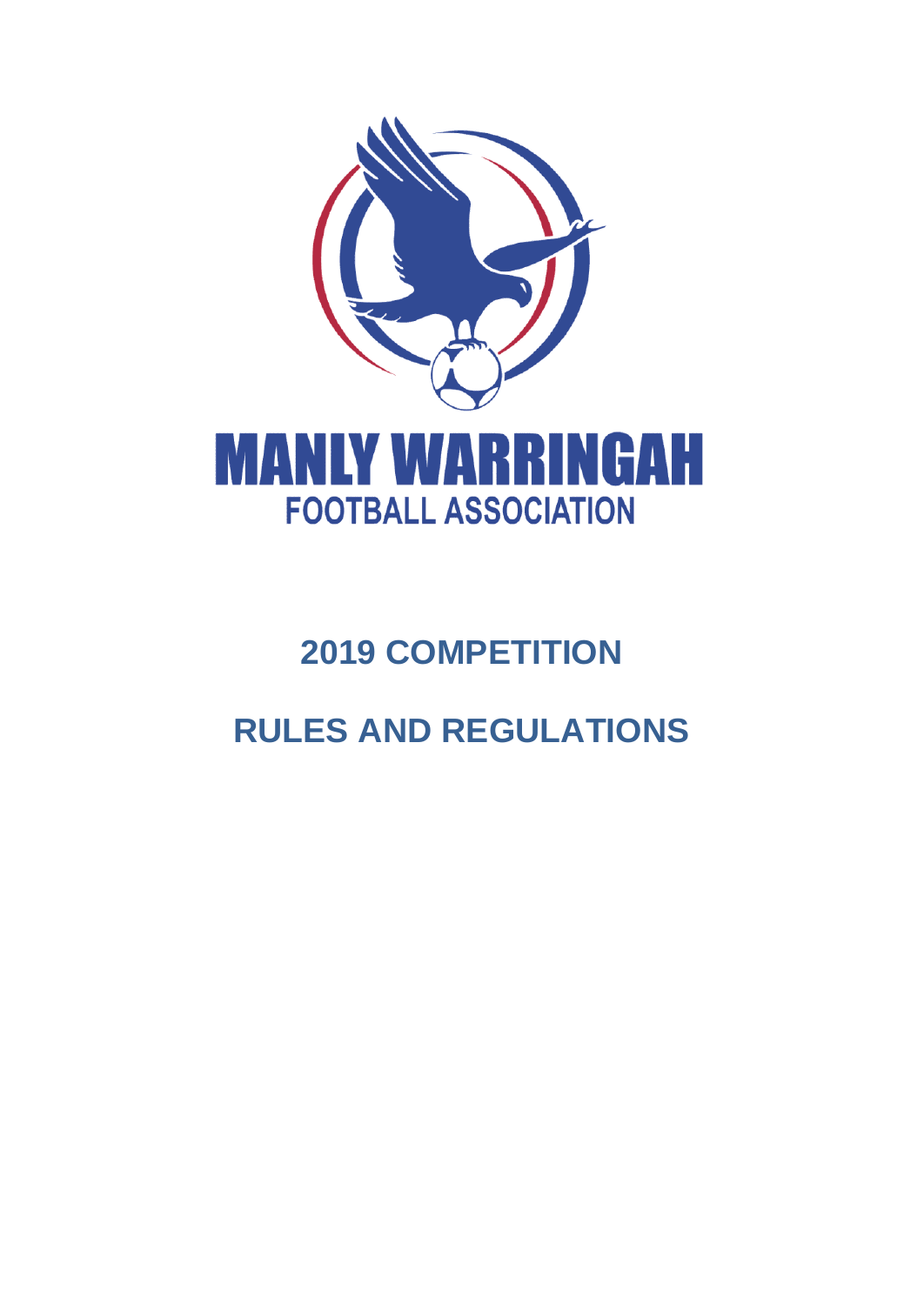## **CONTENTS**

|                |                      | <b>SECTION A REGISTRATIONS</b>                                              | 5  |
|----------------|----------------------|-----------------------------------------------------------------------------|----|
|                |                      |                                                                             |    |
| Α1             |                      | <b>PLAYER &amp; OFFICIALS REGISTRATIONS</b>                                 | 5  |
| A2             |                      | <b>SUBMITTING TEAM REGISTRATIONS</b>                                        | 6  |
| А3             |                      | <b>PLAYER REGISTRATION RESTRICTION</b>                                      | 6  |
| Α4             |                      | <b>REJECTION OF REGISTRATION</b>                                            | 6  |
| А5             |                      | <b>DUAL REGISTRATIONS</b>                                                   | 6  |
| А6             |                      | <b>REGRADING A PLAYER</b>                                                   | 6  |
|                |                      | SECTION B PLAYER GRADING AND QUOTAS                                         | 8  |
| <b>B1</b>      |                      | <b>PLAYER GRADING COMMITTEE</b>                                             | 8  |
| B2             |                      | <b>PLAYING HISTORY</b>                                                      | 8  |
| <b>B3</b>      | <b>PLAYER GRADES</b> |                                                                             | 8  |
| Β4             |                      | <b>RETENTION OF GRADE</b>                                                   | 9  |
| <b>B5</b>      |                      | <b>PLAYER &amp; CLUB QUOTA</b>                                              | 9  |
| B6             |                      | <b>GRADED PLAYER DEREGISTRATION OR MOVEMENT</b>                             | 9  |
| <b>B7</b>      |                      | <b>APPEALS OF PGC GRADING</b>                                               | 9  |
|                |                      | <b>SECTION C AMATEUR STATUS</b>                                             | 10 |
|                | <b>SECTION D</b>     | <b>COMPETITIONS</b>                                                         | 11 |
| D1             | <b>COMPETITIONS</b>  |                                                                             | 11 |
| D2             |                      | <b>AGE GROUPS AND DIVISIONS</b>                                             | 11 |
| D <sub>3</sub> |                      | <b>GROUND ALLOCATIONS AND FITNESS</b>                                       | 12 |
| D4             |                      | <b>ABANDONMENT OF COMPETITION</b>                                           | 13 |
| D5             |                      | <b>LEAGUE CHAMPIONSHIP</b>                                                  | 13 |
| D6             |                      | <b>SEMIFINAL COMPETITION</b>                                                | 14 |
| D7             |                      | <b>PENNANT COMPETITION</b>                                                  | 14 |
| D <sub>8</sub> |                      | <b>KICK OFF TIME AND MATCH TIME</b>                                         | 15 |
| D9             | <b>DRAW</b>          |                                                                             | 15 |
| <b>D10</b>     |                      | <b>MATCH SHEETS (EMS)</b>                                                   | 15 |
|                |                      | D11 FORFEIT, ABANDONMENT AND RESCHEDULING OF FIXTURES AND MATCHES           | 16 |
|                | <b>SECTION E</b>     | <b>IDENTITY CARD SYSTEM</b>                                                 | 19 |
|                |                      | SECTION F SPECIAL RULES RELATING TO FIRST AND RESERVE GRADE                 | 20 |
|                | DIVISION 1 21        | SECTION G  SPECIAL RULES RELATING TO ONLY PREMIER LEAGUE AND AMATEUR LEAGUE |    |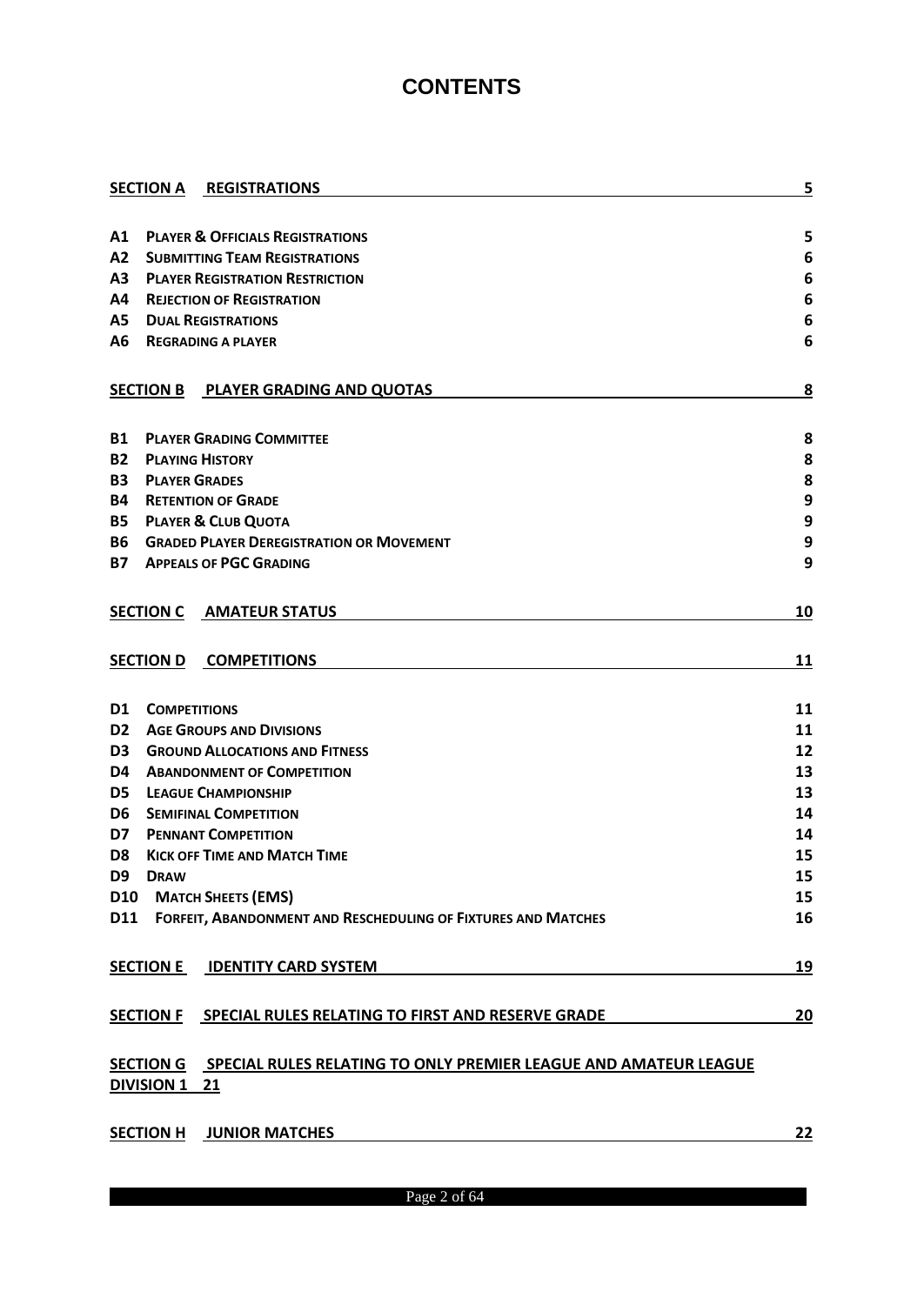|                                                      | SECTION I SPECIAL COMPETITIONS                  |           |  |  |  |
|------------------------------------------------------|-------------------------------------------------|-----------|--|--|--|
|                                                      |                                                 |           |  |  |  |
| 11 MWFA CHALLENGE CUP                                | 23<br>23                                        |           |  |  |  |
|                                                      | <b>12 CHAMPION OF CHAMPIONS CHALLENGE</b>       |           |  |  |  |
|                                                      | SECTION J LOCAL LAWS                            | 23        |  |  |  |
|                                                      |                                                 |           |  |  |  |
| J3                                                   | <b>DURATION OF FIXTURES</b>                     | 24        |  |  |  |
| J4                                                   | <b>TECHNICAL AREA</b>                           | 24        |  |  |  |
| <b>J5 EQUIPMENT</b>                                  |                                                 | 25        |  |  |  |
| <b>SECTION K</b>                                     | <b>SUBSTITUTES</b>                              | 26        |  |  |  |
| K1<br><b>DEFINITION</b>                              |                                                 | 26        |  |  |  |
| K2                                                   | <b>NUMBER OF SUBSTITUTES</b>                    | 26        |  |  |  |
| К3                                                   | <b>RULES RELATING TO SUBSTITUTES</b>            | 26        |  |  |  |
|                                                      |                                                 |           |  |  |  |
| <b>SECTION L</b>                                     | <b>INTERCHANGE OF PLAYERS IN MATCHES</b>        | 26        |  |  |  |
|                                                      | SECTION M PLAYER BORROWING                      | 27        |  |  |  |
|                                                      |                                                 |           |  |  |  |
| M1<br><b>DEFINITIONS</b>                             |                                                 | 27        |  |  |  |
| M <sub>2</sub>                                       | <b>GENERAL PRINCIPLES</b>                       | 27<br>29  |  |  |  |
| M <sub>3</sub><br><b>BORROWING ELIGIBILITY RULES</b> |                                                 |           |  |  |  |
| M4                                                   | <b>PENALTY FOR BREACH</b>                       | 31        |  |  |  |
| <b>SECTION N</b>                                     | <b>REFEREES</b>                                 | 32        |  |  |  |
|                                                      |                                                 |           |  |  |  |
| N1                                                   | <b>MWFA TEAM REFEREES</b>                       | 32        |  |  |  |
|                                                      | SECTION O RESULTS                               | 34        |  |  |  |
|                                                      |                                                 |           |  |  |  |
|                                                      | SECTION P TRANSFER OF PLAYERS                   | 34        |  |  |  |
|                                                      | SECTION Q TROPHIES AND MEDALLIONS               | 34        |  |  |  |
|                                                      |                                                 |           |  |  |  |
|                                                      | SECTION R EC SPECIAL POWERS                     | 36        |  |  |  |
| <b>R1</b>                                            | <b>REPEAT OFFENCES</b>                          | 36        |  |  |  |
| R2                                                   | <b>MULTIPLE OFFENCES</b>                        | 36        |  |  |  |
| R3                                                   | <b>SPECTATOR CODE OF CONDUCT AND DISCIPLINE</b> | 36        |  |  |  |
|                                                      | SECTION S ADVERTISING                           | 37        |  |  |  |
|                                                      | SECTION T TEAM PENALTIES FOR OFFENCES           | 37        |  |  |  |
|                                                      | APPENDIX A APPEALS COMMITTEE                    | <u>39</u> |  |  |  |
|                                                      |                                                 |           |  |  |  |

Page 3 of 64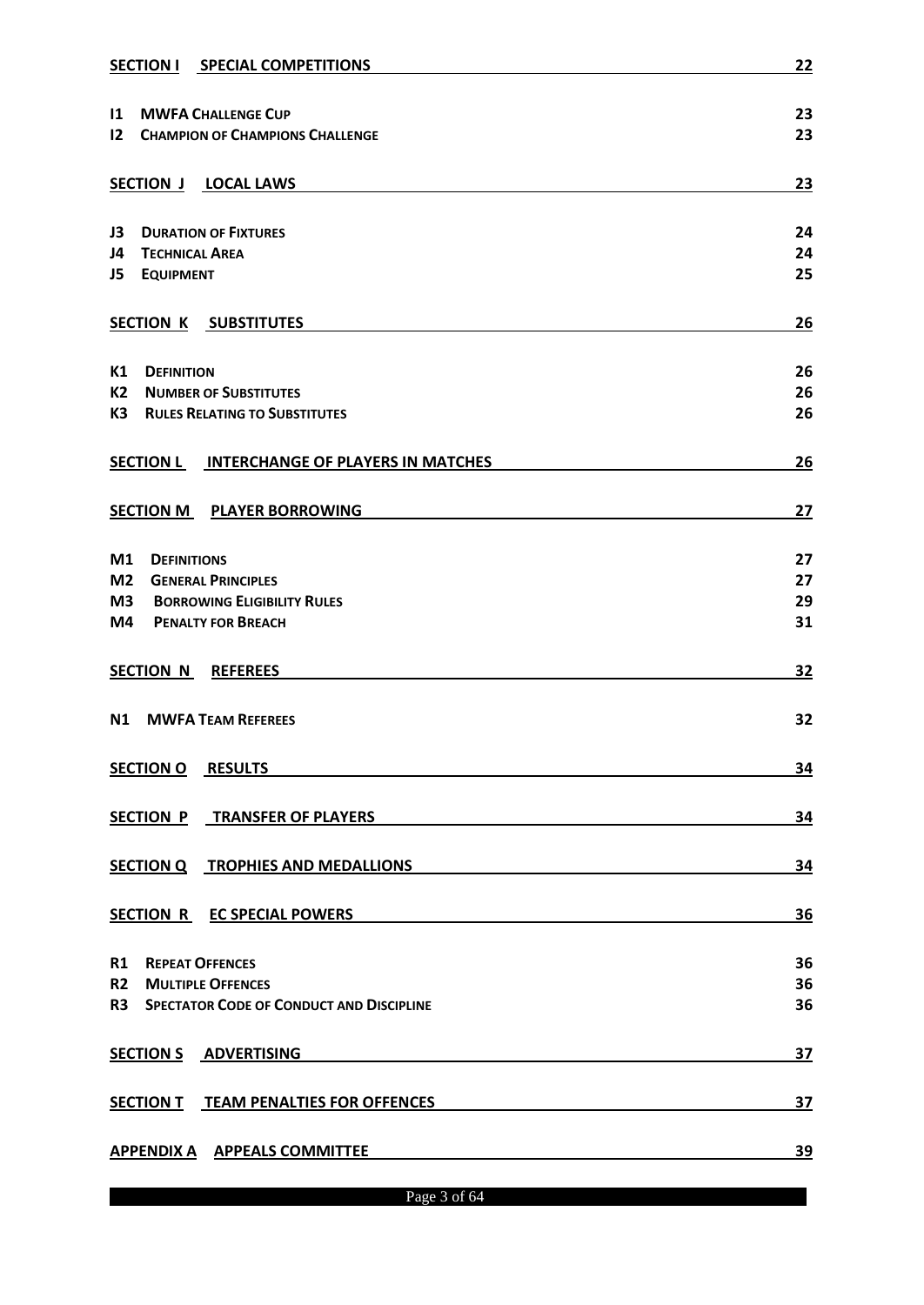| Α1              | <b>COMMITTEE PROCEDURES &amp; POWERS</b>                           |          |  |  |  |
|-----------------|--------------------------------------------------------------------|----------|--|--|--|
| A2              | <b>LEGAL REPRESENTATION PROCEDURES</b>                             |          |  |  |  |
|                 |                                                                    |          |  |  |  |
|                 | APPENDIX B GENERAL PURPOSES TRIBUNAL                               |          |  |  |  |
|                 |                                                                    | 41       |  |  |  |
|                 |                                                                    |          |  |  |  |
| <b>B1</b>       |                                                                    | 41       |  |  |  |
| <b>B2</b>       | <b>LEGAL REPRESENTATION PROCEDURES</b>                             | 41       |  |  |  |
|                 |                                                                    |          |  |  |  |
|                 | <b>APPENDIX C JUDICIARY COMMITTEE</b>                              | 43       |  |  |  |
|                 |                                                                    |          |  |  |  |
| C1              | <b>COMMITTEE PROCEDURES &amp; POWERS</b>                           | 43       |  |  |  |
| C <sub>2</sub>  | <b>DEFINITIONS OF SUSPENSIONS</b>                                  | 43       |  |  |  |
| C <sub>3</sub>  | <b>PLAYERS SENT OFF</b>                                            | 43       |  |  |  |
| C <sub>4</sub>  | <b>PLAYERS FAILING TO APPEAR AT JUDICIARY</b>                      | 47       |  |  |  |
| C <sub>5</sub>  | <b>PLAYERS DISMISSED FROM THE FIELD OF PLAY</b>                    | 47       |  |  |  |
| C <sub>6</sub>  | <b>TEMPORARY DISMISSAL (SIN BINS)</b>                              | 47       |  |  |  |
| C7              | SUSPENDED PLAYERS, TRIAL MATCHES & PLAYING WHILE SUSPENDED         | 48       |  |  |  |
| C8              | <b>MATCH CAUTIONS</b>                                              | 48       |  |  |  |
| C9              | <b>FINDINGS OF THE JUDICIARY COMMITTEE</b>                         | 49       |  |  |  |
| C10             | <b>PUNISHMENT</b>                                                  | 50       |  |  |  |
| C11             | <b>DETERMINING THE PUNISHMENT</b>                                  | 50       |  |  |  |
| C12             | <b>PENALTIES</b>                                                   | 50       |  |  |  |
| C13             | <b>TEAM OFFICIALS - REPORTING &amp; MANDATORY MATCH SUSPENSION</b> | 53       |  |  |  |
| C14             | <b>ABANDONED MATCHES, CAUTIONS &amp; SEND OFFS</b>                 | 54       |  |  |  |
| C15             | <b>FINES &amp; BONDS</b>                                           | 54       |  |  |  |
| C16             | <b>PERSISTENT OFFENDERS</b>                                        | 54       |  |  |  |
| C17             | <b>VIOLENCE</b>                                                    | 55       |  |  |  |
| C18             | <b>UNABLE TO DETERMINE OFFENCE</b>                                 | 55       |  |  |  |
| C19             | <b>USE OF EVIDENCE</b>                                             | 55       |  |  |  |
| C <sub>20</sub> | <b>APPEALS AGAINST JUDICIARY DECISION</b>                          | 55       |  |  |  |
| C <sub>21</sub> | <b>APPLICATION OF FIXTURE VERSUS TIME SUSPENSIONS</b>              | 56       |  |  |  |
| C <sub>22</sub> | <b>NO LEGAL REPRESENTATION</b>                                     | 56       |  |  |  |
| C <sub>23</sub> | <b>SUSPENDED SENTENCE</b>                                          | 56       |  |  |  |
| C <sub>24</sub> | <b>FNSW COMPETITIONS</b>                                           | 57       |  |  |  |
| C <sub>25</sub> | <b>SUSPENSION PLAYING RESTRICTIONS</b>                             | 57       |  |  |  |
| C <sub>26</sub> | <b>UNIDENTIFIED AGGRESSORS</b>                                     | 57       |  |  |  |
| C <sub>27</sub> | <b>BEHAVIOUR IN JUDICIARY HEARINGS</b>                             | 57       |  |  |  |
| C <sub>28</sub> | <b>PLAYER OR OFFICIAL CITED BY EC OR REFEREE</b>                   | 57       |  |  |  |
| C <sub>29</sub> | <b>SERVICES OF NOTICES TO CLUB</b>                                 | 58       |  |  |  |
| C30             | <b>TIME LIMITS ON INCIDENT REPORTS</b>                             | 58       |  |  |  |
| C <sub>31</sub> | <b>PRINCIPLES OF NATURAL JUSTICE</b>                               | 58       |  |  |  |
|                 |                                                                    |          |  |  |  |
|                 |                                                                    |          |  |  |  |
|                 | <b>APPENDIX D PROTESTS &amp; DISPUTES COMMITTEE</b>                | 62       |  |  |  |
|                 |                                                                    |          |  |  |  |
| D1              | <b>COMMITTEE PROCEDURES &amp; POWERS</b>                           | 62       |  |  |  |
| D <sub>2</sub>  | <b>PROTEST ON A MATCH RESULTS</b>                                  | 63<br>63 |  |  |  |
| D3              | <b>PROTEST ON THE ELIGIBILITY OF A PLAYER</b>                      |          |  |  |  |
|                 |                                                                    |          |  |  |  |
|                 | <b>APPENDIX E- FINE SCHEDULE</b>                                   | 64       |  |  |  |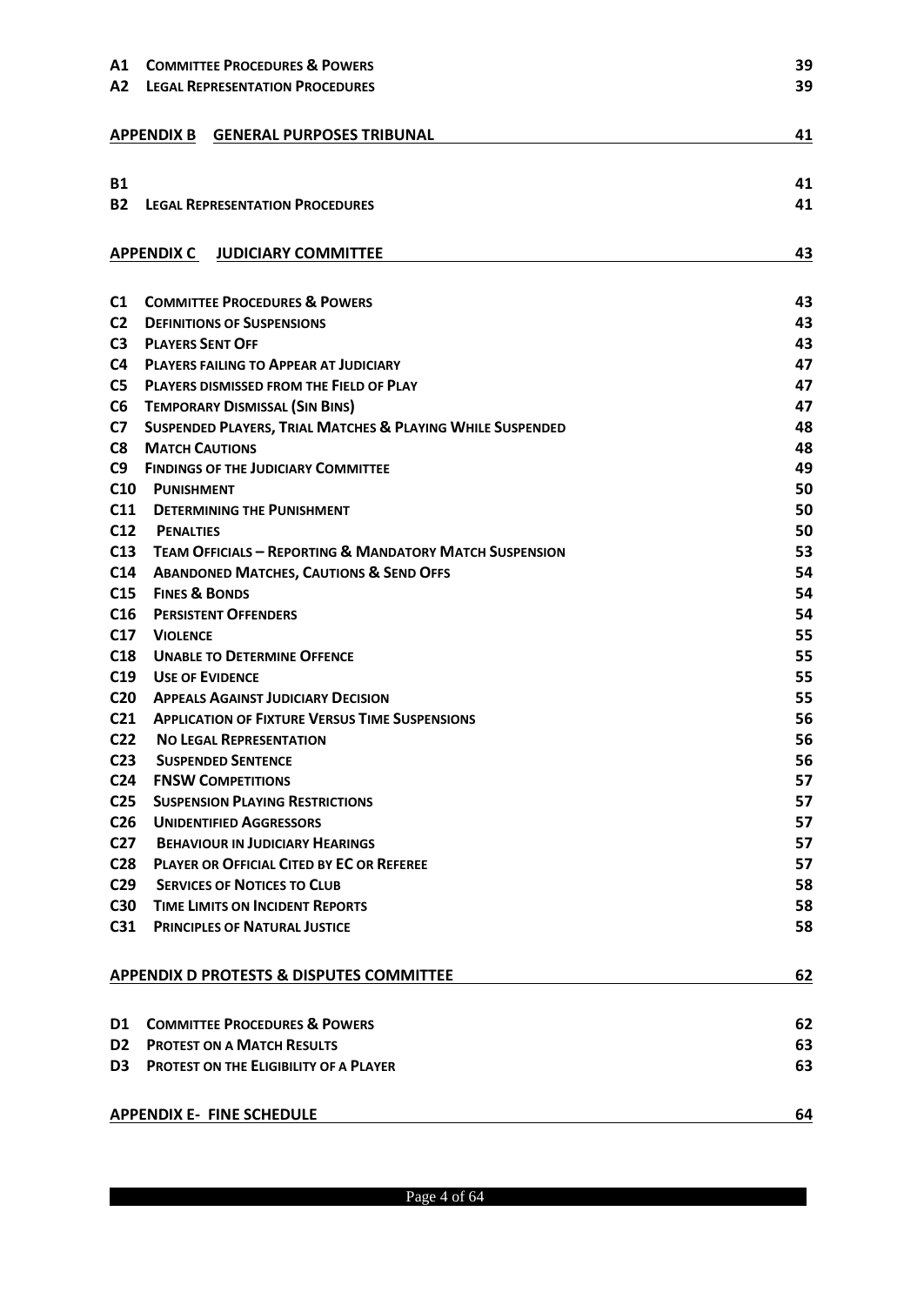## <span id="page-4-0"></span>**SECTION A REGISTRATIONS**

#### <span id="page-4-1"></span>**A1 Player & Officials Registrations**

- a) Players and officials registering with the MWFA should first register with FFA and obtain an "FFA Number" which shall from that time apply to the so named player/ official for the duration of their football career in Australia.
- b) Registration of players in their teams is to be made on an MWFA approved team form and are to be lodged with the MWFA Registrar
- c) Registration for individual players, coaches, managers or volunteers in a team must be accompanied by a digital photograph uploaded to the Registration Program as well as any other documents necessary to complete the registration process.

Players who are registering for an U/12 age group or above who did not play for an affiliated club in the previous seasonmust complete an Application to Register with the MWFA. The form must accompany the registration being submitted to the Association Registrar.

If registration forms, photographs and all other relevant documents are not properly submitted registrations will not be accepted by the MWFA and Player ID Cards will not be issued.

d) Eligibility to play in any age limited competitions is determined by the player's age in the current football year. The minimum age for any player is Five (5) years old in the current football year. Proof of birth, which shall be either a copy of birth certificate, passport or drivers licence, shall accompany the first registration of all players seeking to be registered in competition teams.

In the event of birth certificates or passports not being available, a Statutory Declaration may be lodged as proof of age. Any exception to this rule will be decided by the Executive Committee (E.C.)

Photo Identity, which shall be either a copy of a passport or drivers licence, shall accompany the first registration of all players seeking to be registered in competition teams..

- e) Any new player over 10 years of age who is not an Australian Citizen, or who last played for an Overseas Club must apply for an International Transfer Certificate if requested by FNSW. D epending on the player's circumstances there may be additional documentation required before this registration can be completed. MWFA Clubs should apply to their Club Registrar for details of this documentation.
- f) Registrations for the first round of competitions must be completed and lodged with the MWFA Registrar at least fourteen (14) days prior to the commencement of the season. Late registrations of individual players must be completed and submitted to the MWFA Registrar. Final lodgement of registrations of players shall be with the registrar by 8pm on the last Tuesday in June.
- g) An endorsed copy of the Team List forms and any subsequently issued Coach, Manager or Volunteer ID cards will be available for collection at the MWFA office from 3pm on Friday unless otherwise notified.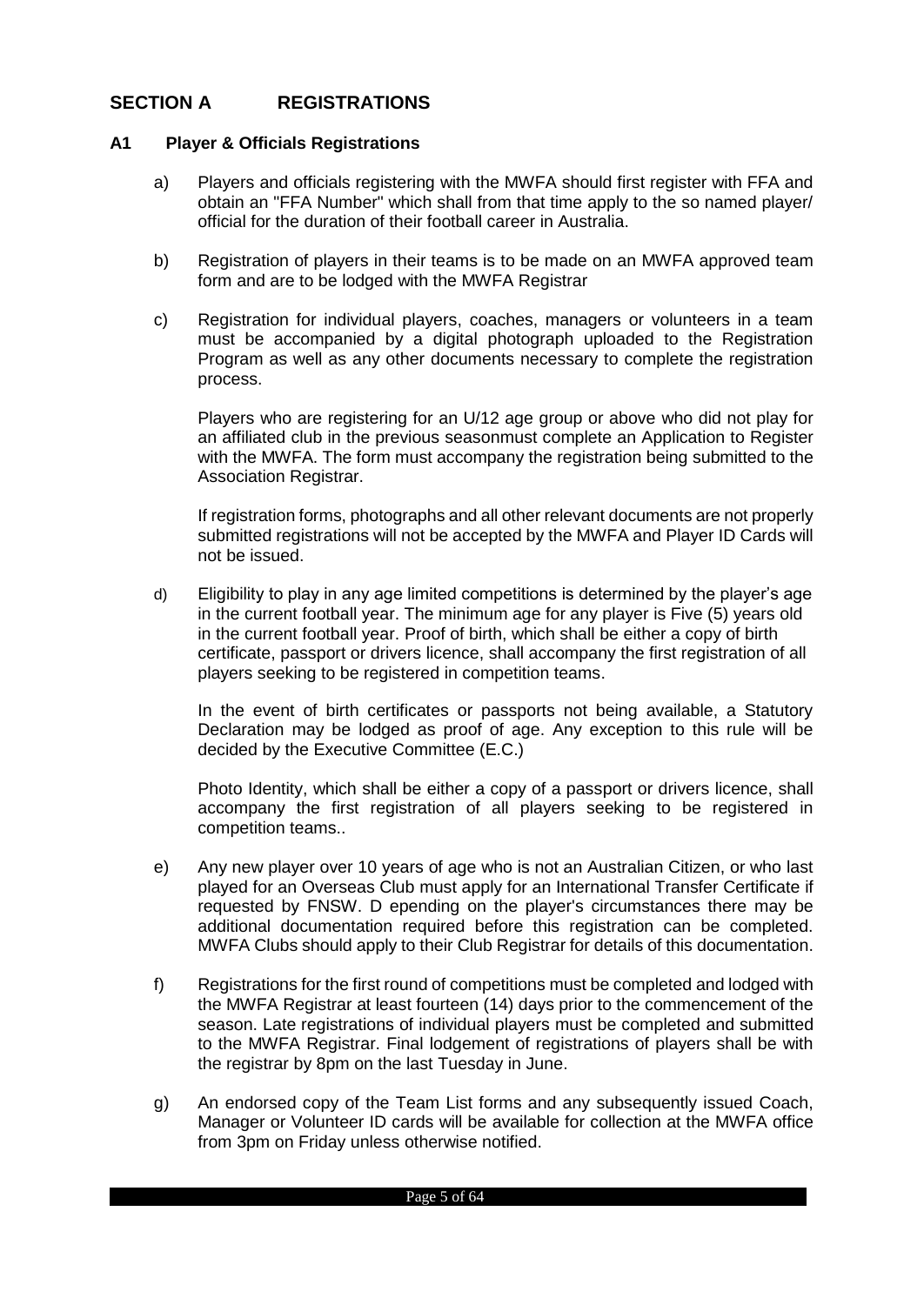- h) Where an Electronic Match Sheets (EMS) system is in use, the Player ID card for all registered players will be supplied to the club in electronic form (eg. PDF format), for use as a backup if access to the EMS is unavailable at a game.
- i) Players in the Amateur League Divisions or Women's Divisions who wish to act as substitutes for divisions in any Over 35 competition must be 35 years of age or over on the 31st of December on the previous year and have their proof of age document checked by the MWFA registrar.

Players in the Amateur League Divisions or Men's O35 Divisions or Women's Divisions or Women's O35 Divisions who wish to act as substitutes for divisions in any Over 45 competition must be 45 years of age or over on the 31st of December on the previous year and have their proof of age document checked by the MWFA registrar.

j) Only female players may be registered in Womens Competitions. Dual registration of female players in both the Saturday Competitions and the Womens Competitions is permitted.

## <span id="page-5-0"></span>**A2 Submitting Team Registrations**

Clubs which fail to submit team registrations by the due date, shall be liable to a fine as specified in section 10.6 of the constitution.

#### <span id="page-5-1"></span>**A3 Player Registration Restriction**

In all age groups from U/9-U/21, no more than five (5) players registered in any one team with a Club in any one season may register with a different Club the following season as a player in the same team unless the players' previous Club has ceased to exist. Exceptions to this rule may be granted by the EC on a case by case basis.

#### <span id="page-5-2"></span>**A4 Rejection of Registration**

The E.C. has the right to reject the registration of any team, player or official. Appeals against decisions in this respect may be made to the Council of Clubs, whose decision shall be final

#### <span id="page-5-3"></span>**A5 Dual Club Registrations**

- a) Dual Club registration is not permitted to a Club affiliated with the FNSW State League Clubs.
- b) Players de-registering from Clubs affiliated with FNSW State League, and reregistering with an MWFA Club must obtain approval from the E.C.
- c) Where MWFA registered players participate in training or skills programs containing players from multiple MWFA Clubs, the EC may impose restrictions on the participant's MWFA Club registration where a participant changes Club as a result of participation in the program.
- d) Players are only permitted to register with any one (1) MWFA affiliated club at any one time.

#### <span id="page-5-4"></span>**A6 Regrading a player**

A player may downgrade to a lower division in his registered age group or to a lower age group in which they are eligible to play once per season by following the procedure below: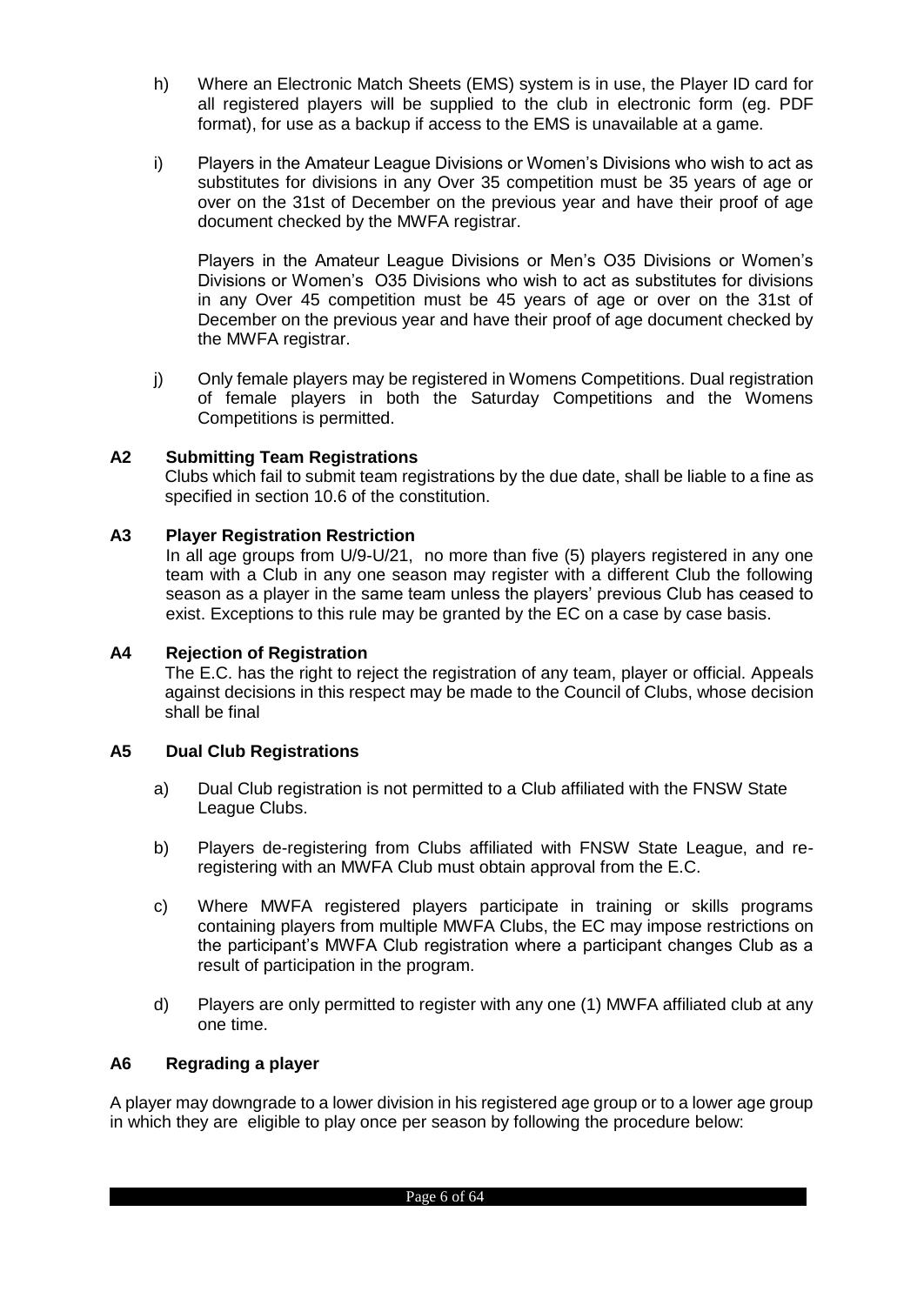- a) Before 30<sup>th</sup> April, by the Club submitting the amended team sheets to the MWFA registrar in the same way as a new registration.
- b) After 30<sup>th</sup> April, a written application must be provided to the E.C. for approval stating the details of and reasons for the movement. Once the EC has given approval, the amended team sheets are submitted to the MWFA registrar.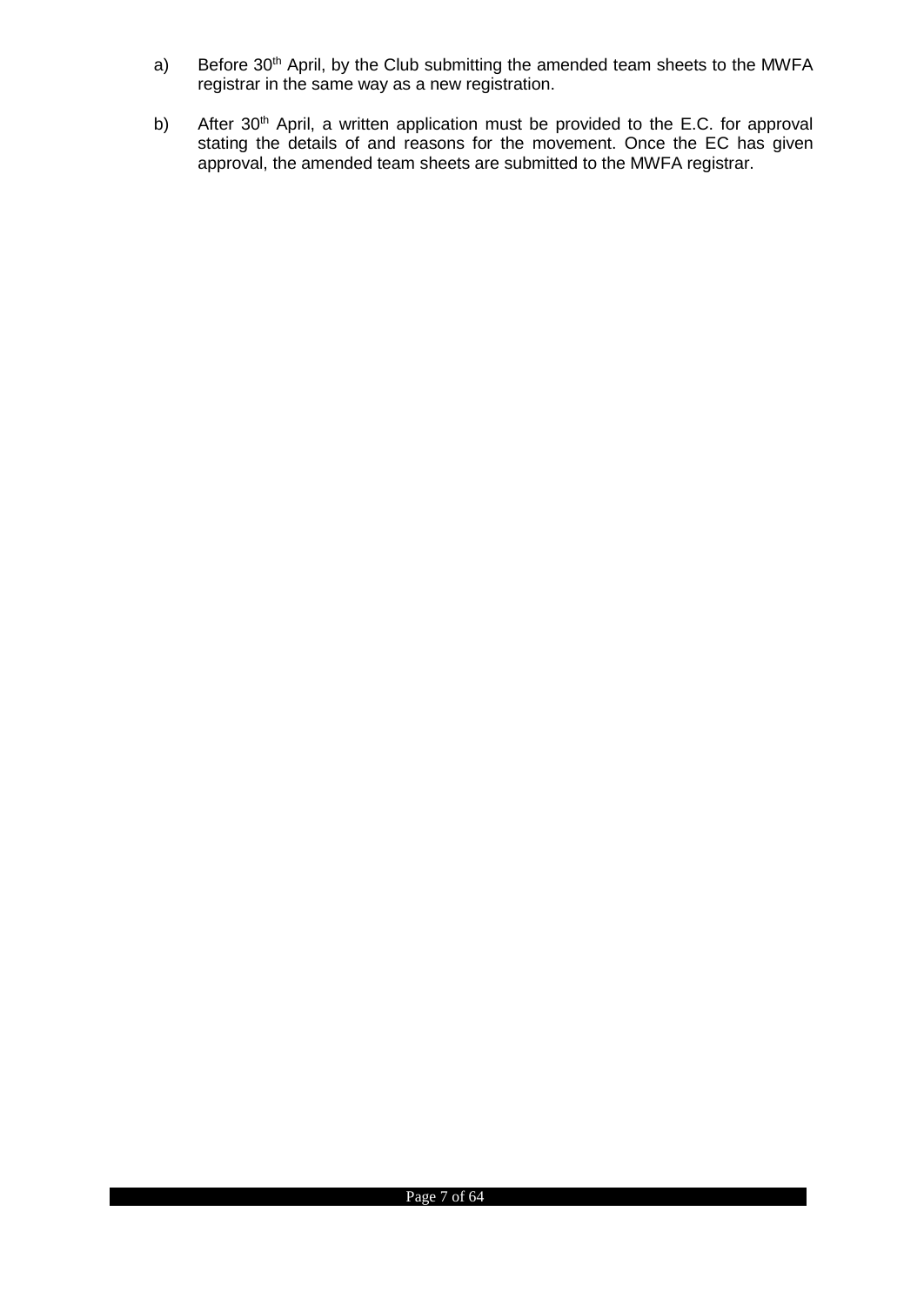## <span id="page-7-0"></span>**SECTION B PLAYER GRADING AND QUOTAS**

#### <span id="page-7-1"></span>**B1 Player Grading Committee (PGC)**

When assessing the grade of a player, any Club representative from the club which is registering the player may not take part in any discussion or voting.

#### <span id="page-7-2"></span>**B2 Playing History**

- a) Any player who was not registered with a MWFA Club in the immediately previous football year must provide a history of their football participation to the MWFA. This is provided on the MWFA form.
- b) As a minimum this history must be for the previous five years and include the Club, Association/ League and Country for any football team in which they have played.
- c) If a player provides a false Playing History, the player will immediately be deregistered and the EC will determine when the player may be re-registered.A player will not be registered until their Playing History is provided which contains the minimum required history.

#### <span id="page-7-3"></span>**B3 Player Grades**

a) For all players required to provide a Playing History, the PGC will determine if a Grade is to be assigned to the player and if so what Grade is assigned.

The following Grades will be used:

Grade 1: Equivalent to A League Standard

Grade 2: Equivalent to NPL1 standard

Grade 3: Equivalent to FNSW State Competition Standard below NPL1 (eg

NPL2, State Leagues 1&2)

- b) The assigned Grade is not solely determined by the Player's team registration in the immediate previous football year and, as a minimum, the previous five years Playing History will be taken into account.
- c) The PGC may take into account the MWFA Club of Origin of the player in determining if a Grade will be assigned. If a player wishes the PGC to take into account evidence of previous Playing History they must provide such evidence.
- d) The PGC may take into account the competition, age group and division into which the player is registering and the last competition, age group and division played.
- e) The PGC will determine the Grade for overseas and interstate players registering in the MWFA and will establish the equivalence of the respective overseas leagues to FNSW competitions.
- f) The registering Club may make a submission to the PGC for exemption from a Grade being applied and/ or which Grade should apply, if any.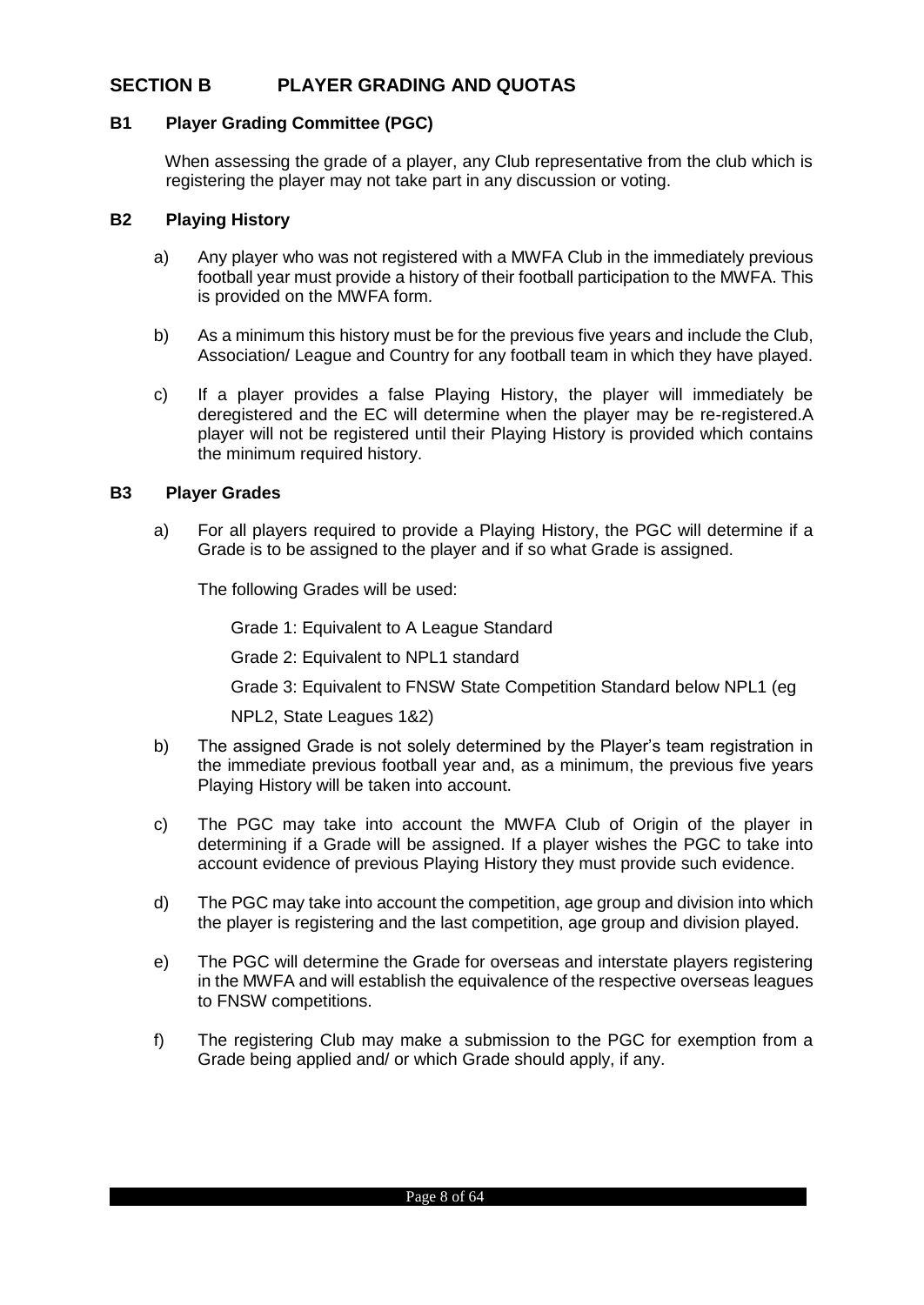## <span id="page-8-0"></span>**B4 Retention of Grade**

- a) The Grade of a player is retained independent of the MWFA Club in which they registered.
- b) A player who is initially given a Grade 1 retains that grading for two football years before dropping to Grade 2 for a further two years.
- c) A player who is initially given a Grade 2 retains that grading for two football years before dropping to Grade 3 for the third year.
- d) A player who is initially given a Grade 3 retains that grading for two football years. This is irrespective of them being registered with the MWFA in intervening football years.

## <span id="page-8-1"></span>**B5 Player & Club Quota**

#### a) **Grade 1 Club Quota**

Clubs can only register a Grade 1 player with an exemption from the PGC.

#### b) **Graded Player Quota**

In any Football Year, any MWFA Club can only register a *maximum of* three Graded Players in any MWFA Competition. For the purposes of this clause a single MWFA Competition is constituted by the group of teams in:

- A single age group in Youth or Women's Youth from U12-U18
- Men's Premier League, All Age Men's, O35 Men's and O45 Men's Divisions constitute a single MWFA Competition.
- Women's Premier League, All Age Women's, O35 Women's Divisions constitute a single MWFA Competition.

In the three Graded Players in any MWFA Competition, there can be only one Grade 1 or Grade 2 player.

#### <span id="page-8-2"></span>**B6 Graded Player Deregistration or Movement**

- a) Once a Graded Player is registered in an MWFA Club the player may not be deregistered or transfer to another MWFA Club without permission of the EC.
- b) A graded player maybe de-registered if he/she ceases playing in an MWFA competition, but will remain on the MWFA Clubs graded player list for the remainder of the current season.
- c) Graded players may not be moved to a different MWFA competition within the club to be replaced by another graded player during the current season.
- d) A player may be removed from the clubs graded player list if he/she leaves a club in abnormal circumstances provided he/she has played less than 5 games for the club in a MWFA recognised competition. The circumstances must be approved by the PGC.

#### <span id="page-8-3"></span>**B7 Appeals of PGC Grading**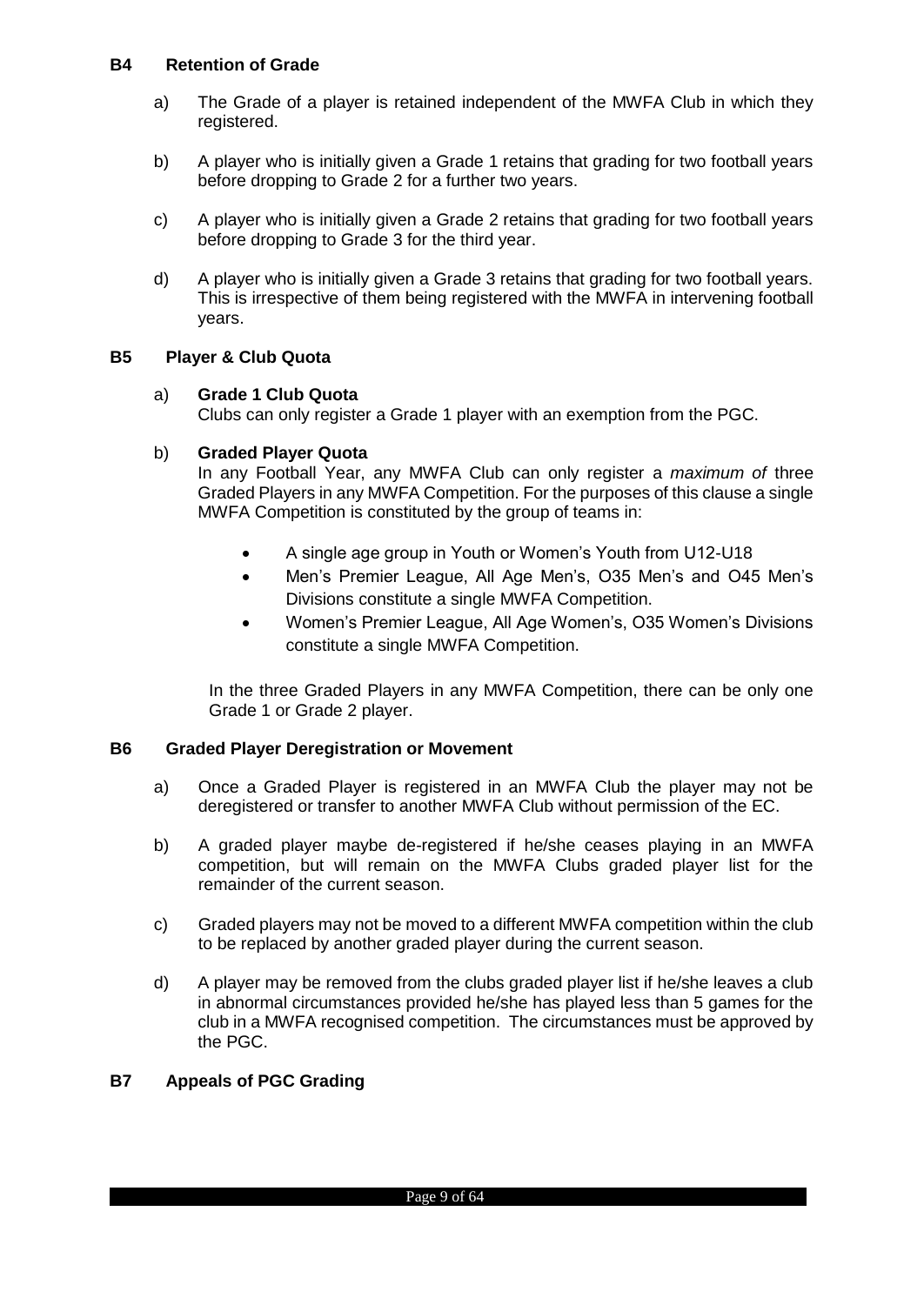Any appeals against a PGC decision is to be directed to the MWFA Appeals Committee, refer to section 7.5 in the Constitution and By Laws for details. Further appeals will be to Football NSW.

## <span id="page-9-0"></span>**SECTION C AMATEUR STATUS**

- a) A Professional player is a player who has a written contract with a Club, under which they are paid to play football for that Club. An Amateur player is any player that is not a Professional.
- b) An Amateur player may not receive financial gains from playing football for their Club or other considerations to play football for their Club (other than reasonable participation expenses). These gains include any kind of financial incentive to play football at the Club, including direct or indirect payment by the Club and direct sponsorship by any person or organisation.

Notwithstanding the above, a Club may pay for or reimburse to an Amateur player reasonable expenses incurred without affecting that player's Amateur status, including travel, kit, equipment or insurance premiums. The onus is on that Club to satisfy the MWFA that the amount paid accurately reflects the expenses incurred by that player.

The total amount a player may receive over the season for these expenses is *\$1000*. This includes averaged sponsorship allocated directly to any team or squad.

- c) If any amount greater than this is received the Player will be deemed to be a Professional player.
- d) All players registered in the MWFA must be Amateur in status.
- e) Any player registered in the MWFA who is deemed to be a Professional player will be de-registered immediately and will not be permitted to re-register in the same football year.
- f) Nothing herein shall prevent the payment in good faith of remuneration to any Amateur player in return for any services actually rendered to the Club. In these circumstances the Club must declare to the MWFA such services and the amount paid to the player.

#### g) **Player and Club Official Amateur Status Undertaking Declaration for Premier League and League 1**

The MWFA requires specific undertakings confirming compliance with the above Amateur Status requirements from Players, Club Officials and Team Officials for squads in Men's Premier League., Women's Premier League and Men's Amateur League One. This undertaking is confirmed by completion of the appropriate MWFA Amateur Status Undertaking Form (which is a legal document) by the individual registered players in the squad, the Club President, Club Secretary, Club VP of Senior Men or Women (or equivalent), and by the squad coaches and managers.

The completed forms must be submitted by the first round of the season. Failure to submit all forms prior to this date will result in the affected team playing for no Competition Points in both grades until all forms are correctly submitted. After four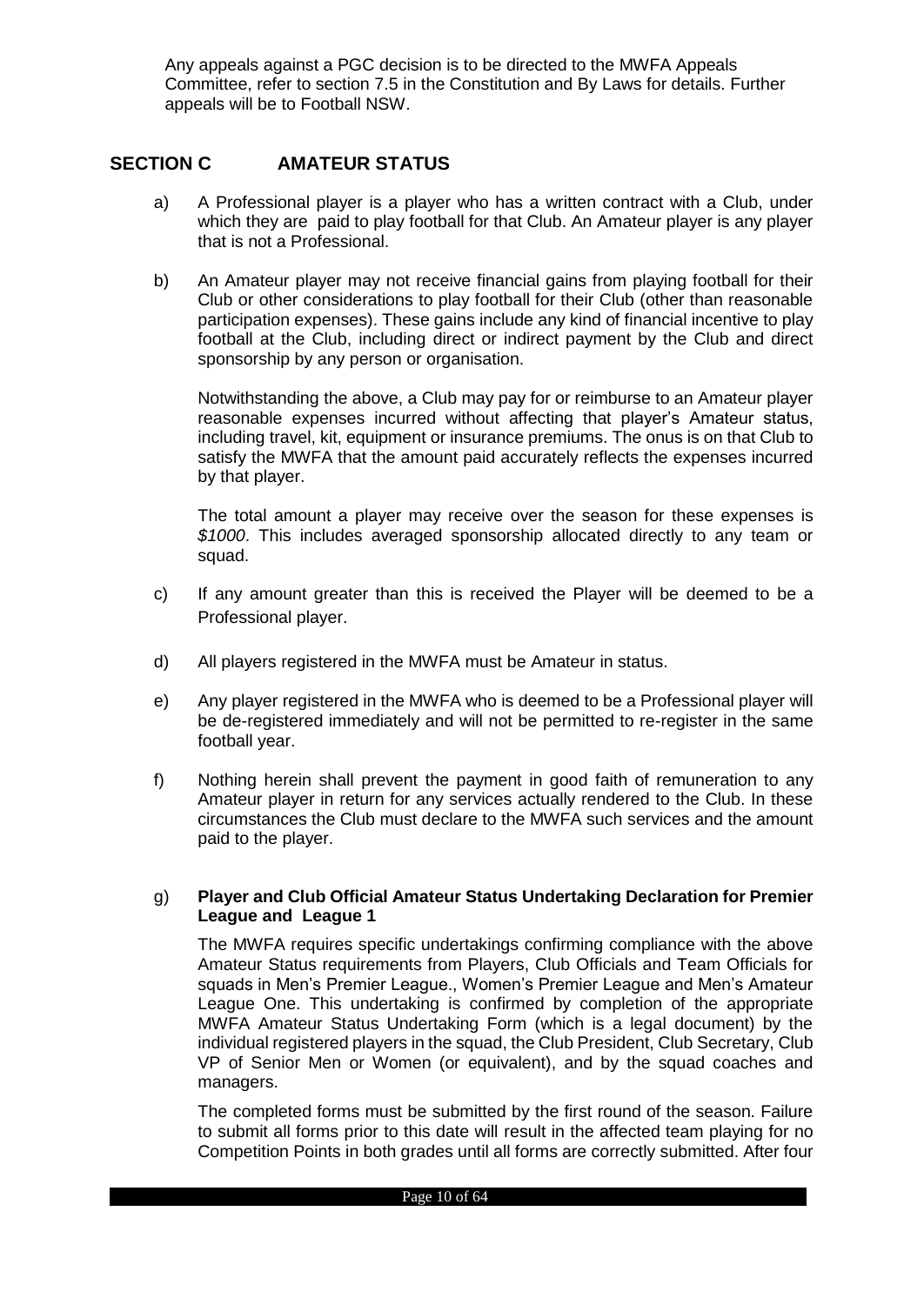weeks, if forms are still not received the squad will be withdrawn from the competition.

#### h) **Failure to Comply with Amateur Status**

The punishment for any Club for non-compliance during a season will be automatic loss of all points in both grades and no further Competition Points for the remainder of the season. The Club will also incur a fine for the first offence as specified in Section 10.6 of the constitution.

A subsequent breach shall incur automatic suspension of the team for the remainder of the season, with the Club being fined as specified in 10.6 and a final warning that affiliation will be withdrawn if there is another breach of the player payment rules.

Any subsequent breach shall incur automatic suspension of the whole Club for that season and the Club shall be required to present a case at a special general meeting as to why the club should not have its affiliation immediately revoked

The punishment for any individual player is a minimum 1 year suspension from all football activities.

Players willing to assist with evidence can apply for a reduction in suspension.

## <span id="page-10-0"></span>**SECTION D COMPETITIONS**

### <span id="page-10-1"></span>**D1 Competitions**

- a) Competitions conducted by the Association shall be open to all affiliated clubs, unless otherwise provided.
- b) The MWFA may schedule Fixtures on evenings,Saturdays, Sundays and Public Holidays, subject to availability of grounds:
	- i. To ensure that competition rounds are played
	- ii. To play Matches moved due to State Cup or similar commitments

#### <span id="page-10-2"></span>**D2 Age Groups and Divisions**

- a) Competitions shall be conducted in age groups as decided by the Grading Committee. In each competition the number of divisions and the number of teams in each division shall be decided by the Grading Committee. Notwithstanding any other rule elsewhere stated, the Grading Committee may grade any team into a higher age group than that for which it is eligible by age.
- b) Team nominations including desired competition, registered players and previous player history will be submitted in a manner and before a date as specified by the MWFA.. Team nominations with less than seven (7) players for a single team and less than fourteen players for a first and reserve grade competition will only be included in any competition at the absolute discretion of the Grading Committee.
- c) At the discretion of the EC, any Club withdrawing a team from a competition after the commencement date of the draw as advised by the MWFA will be subject to the nominated fee(s) or any other fine as deemed necessary by the EC.
- d) If the team withdrawal is in dispute of a Grading Committee decision players registered in the withdrawing team who choose: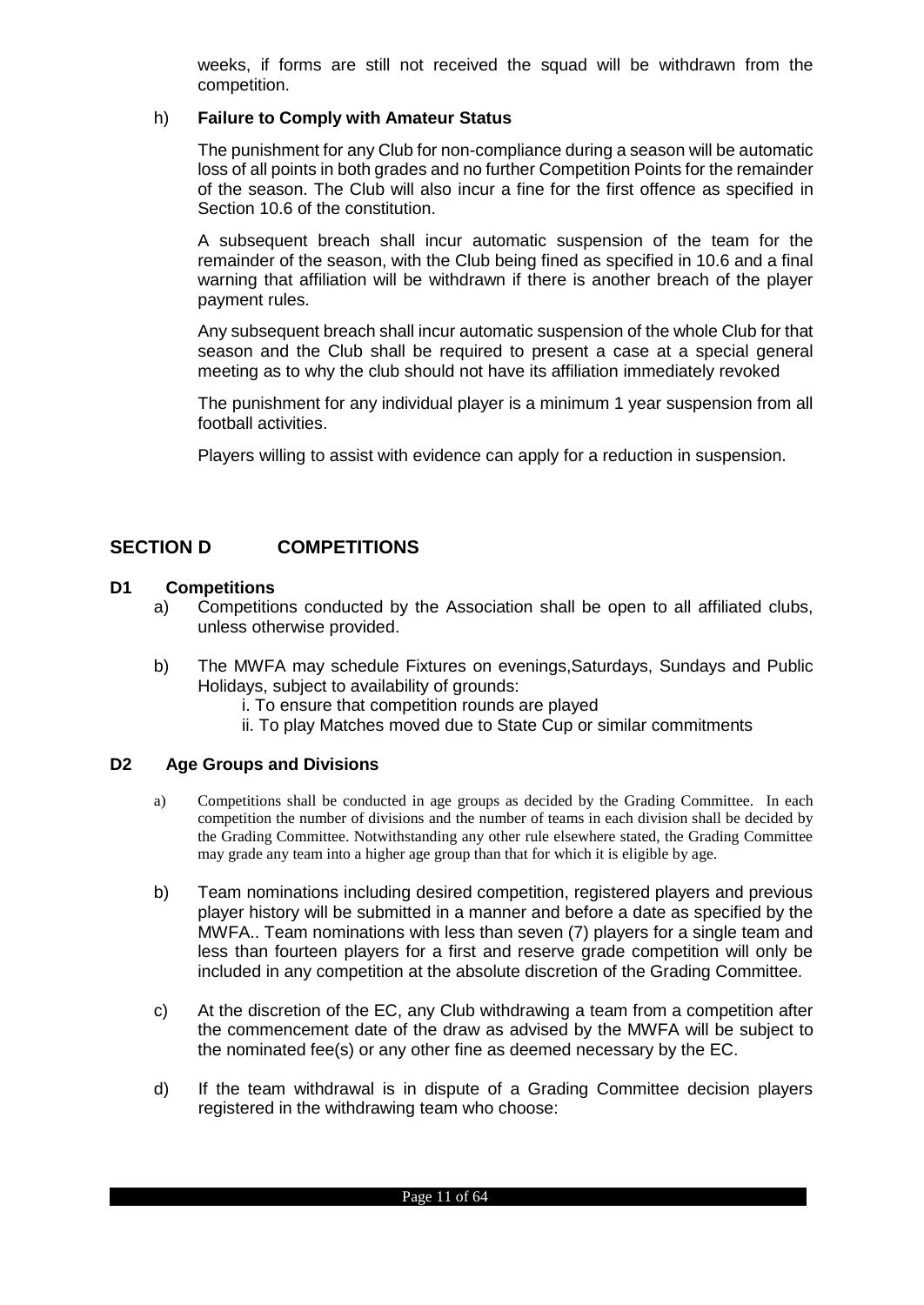- to de-register in the current football year will not have the MWFA portion of their registration fee refunded,
- to re-register in another team either at the same or another Club in the current football year will only be permitted to re-register in a team of the same or higher grade as the withdrawing team was originally graded. The EC may also allow the player to re-register in an equivalent or higher division in a different competition for which the player is eligible to play.

#### <span id="page-11-0"></span>**D3 Ground Allocations and Fitness**

- a) The Association shall allocate the grounds for all competition matches and all matches ordered shall be played thereon. Any club allocated a ground for the season, shall mark that ground exactly as shown in the Referees Chart and Players Guide to Association Football, with an approved line marking substance (NOT LIME), prior to the commencement of each days play as shown in the scheduled draw.
- b) The Club shall provide at the ground goal nets and corner posts with a flag on top except as defined below.

The following applies to all competition teams (U12 to All Age, O35 and O45 teams).

- At least 45 minutes before the start of the first Match on a field, the Club who is allocated the field by the MWFA must deliver nets, flags and other necessary items for the setup of the field. These should be placed at the centre of the field.
- The teams who are playing the first Match on the field on that day must each setup half the field, including the net in one goal and the flags for half a field. Any containers and other equipment must be stored near one of the goals. This must be completed at least ten minutes before the start of the Match.
- The teams who are playing on the last Match on the field must each dismantle half a field and place the equipment in the containers provided in the middle of the field. Unless otherwise indicated this will be the 3pm Match on any field. This includes corner flags and one net.

In order that there is no possibility for ambiguity, each team will be responsible for the setup or takedown of half a field. It is up to the individual teams to decide which half of the field they will setup/take down.

- c) Any Club found not complying with this rule shall be fined in accordance with 10.6 of the Constitution and By-Laws for each item. The fine shall also apply if a Club fails to provide the necessary equipment for setting up a ground in the required timeframe. This includes adequate materials to adhere nets to goalposts.
- d) If a team fails to perform this function the following penalties will be imposed:
	- On the first offence a formal warning will be issued by the MWFA. The Club of the offending team must provide proof the team has received the notice.
	- On the second occasion, the team will lose one Competition Point
	- On the third occasion, the team will lose three Competition Points
	- On the fourth occasion, the team will be asked to provide reasons as to why they should not be removed from the competition.

The imposition of these penalties is at the discretion of the MWFA.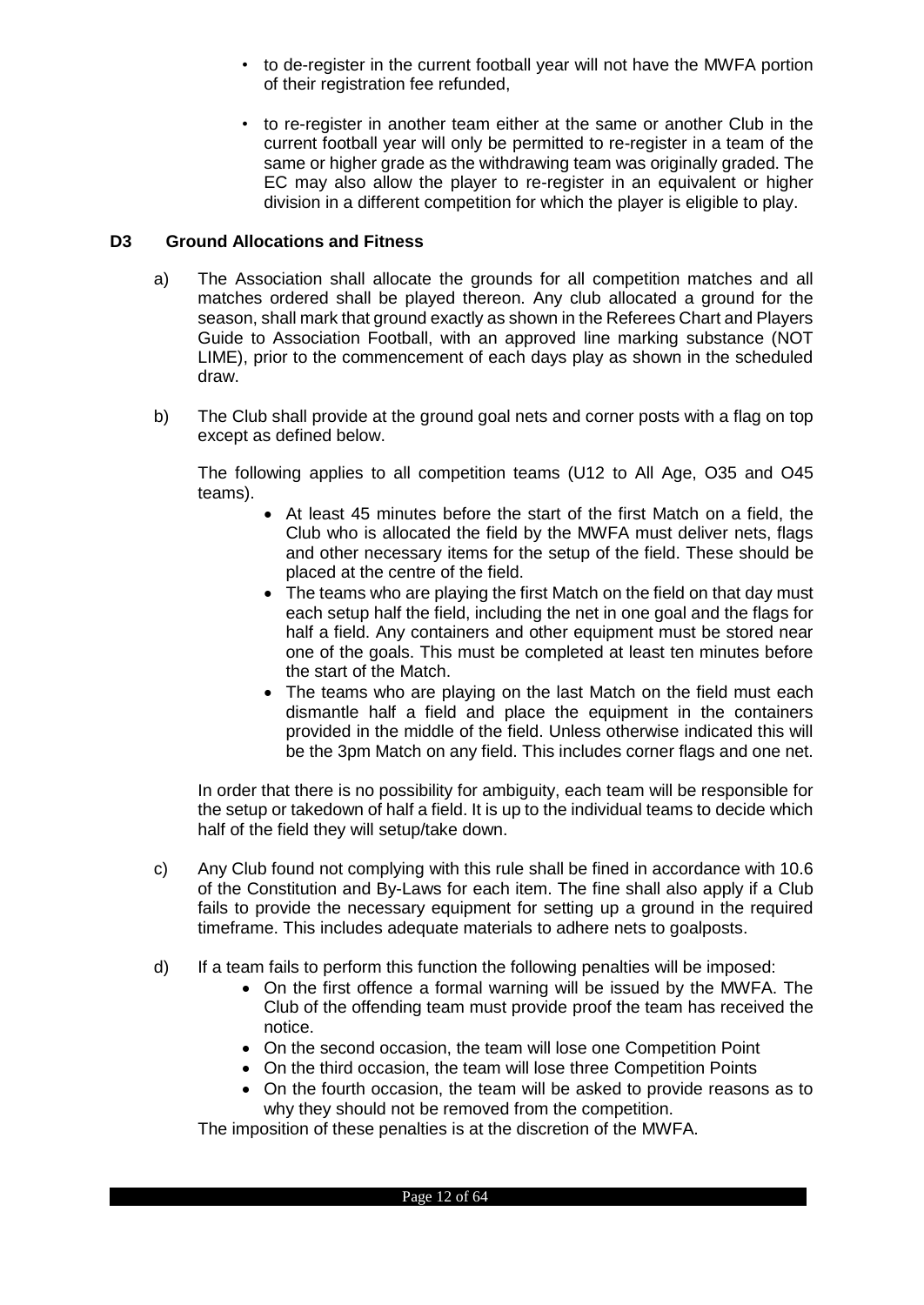- e) Before commencement of play the fitness of a ground for play is determined after inspection by the Club Groundsman or MWFA or senior members of the MWFRA, who will notify the MWFA as soon as possible, preferable before 7:30am. Based on the report the MWFA will determine:
	- If the ground is closed for the rest of the day
	- If the ground is to be re-inspected in the mid-morning to allow afternoon Fixtures to be played.

The MWFA may attempt to reallocate Fixtures to alternative fields on the same day to allow the Fixtures to be played.

- f) Once play has commenced for the day, grounds may be closed by the Club groundsman, MWFA official or referee. Once a ground has been closed by the groundsman no Fixture may be played on the field unless specifically approved by the MWFA.
- g) Referees should not allow a Match to continue if a ground becomes unfit for use during the course of play. In such cases the Match should be postponed and a report sent to the MWFA. The EC will determine whether the Match will be rescheduled.
- h) A Club Groundsman or MWFA official may declare a ground unfit for play during the course of a Match refereed by a Junior Referee or Player Referee. The Club Groundsman or MWFA official must stop the Match at this point and write a report for the MWFA regarding the closure.
- i) Where a Match is under the control of a Junior Referee and no Club Groundsman, MWFRA or MWFA official is available, the decision to declare a ground unfit for play is left to the team officials to agree. If a mutual decision cannot be made, but one team refuses to continue, the Match will be stopped and a protest made to the MWFA by the dissenting team explaining the circumstances as to why the Match should have continued.
- j) Prior to the commencement of the Mens & Womens PL and AL1 the club responsible for the ground, shall rope off an area not less than one metre from the touchline on the main spectator side .

#### <span id="page-12-0"></span>**D4 Abandonment of Competition**

The Council of Clubs has the power to abandon any of the competitions if it deems such action necessary in the interests of the code.

#### <span id="page-12-1"></span>**D5 League Championship**

- a) The League Championship shall be decided by each division of each age group playing the allotted number of Fixtures. For each Match played three (3) Competition Points shall be awarded to the winning team. In the event of a draw, one (1) Competition Point will be awarded to each team. No Competition Points or goals are awarded when a team has a bye Fixture. The team which, at the end of the competition, has received the most Competition Points shall be declared the Major Premiers. The team with the next number of Competition Points shall be declared the Runners Up.
- b) In the event of more than one team finishing the competition on equal highest Competition Points, the League Champion and Runner Up will be determined as follows: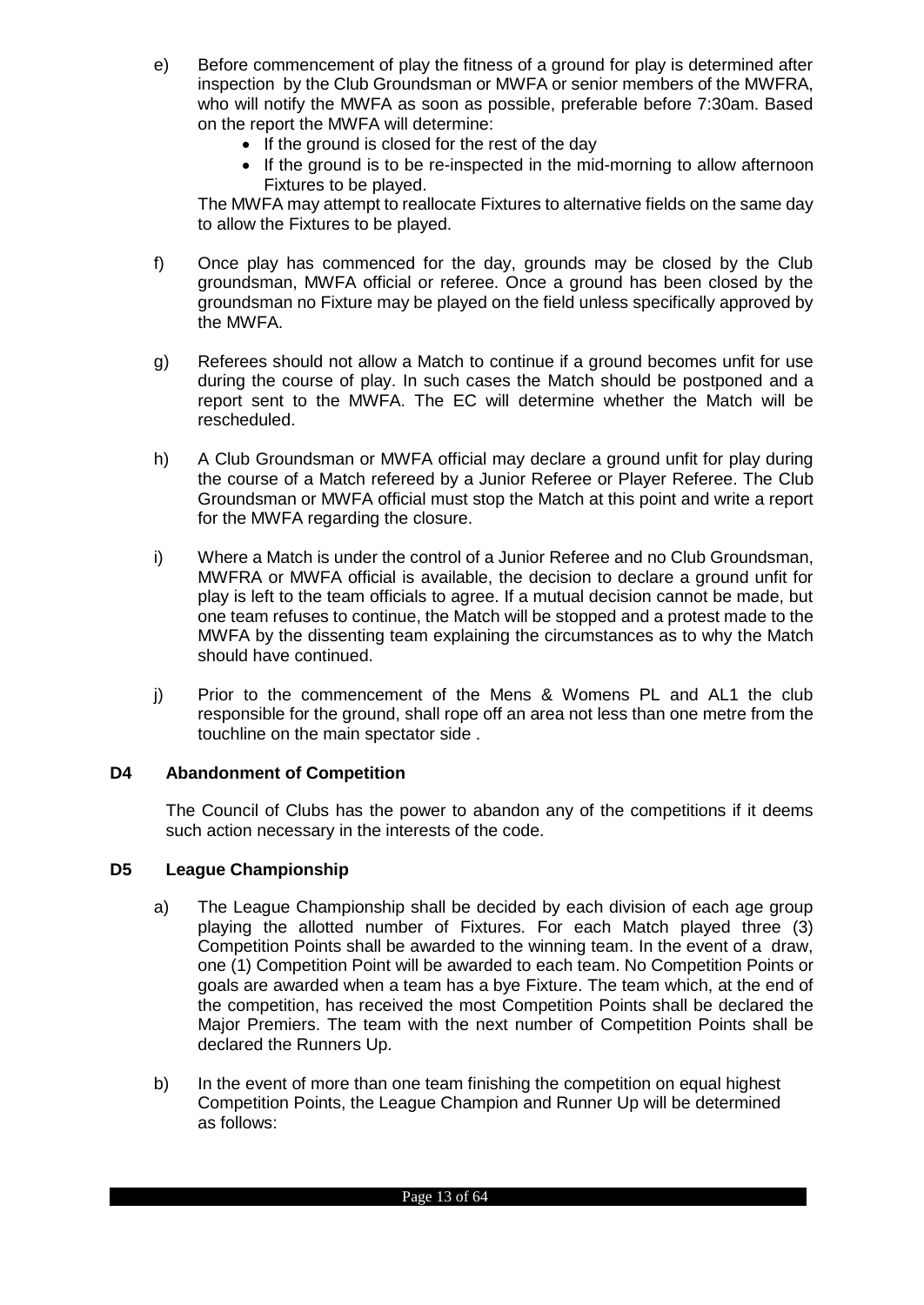| <b>Criterion of Equality</b>             | <b>Ranking Criterion</b>                    |  |  |
|------------------------------------------|---------------------------------------------|--|--|
| <b>Equal Competition Points</b>          | Highest goal difference                     |  |  |
| <b>Equal Competition Points and Goal</b> | <b>Highest Goals Scored in League Games</b> |  |  |
| <b>Difference</b>                        |                                             |  |  |
| <b>Equal Competition Points, Goal</b>    | Most competition points from games          |  |  |
| Difference and Goals Scored              | played between the two teams during         |  |  |
|                                          | the league                                  |  |  |
| <b>Equal Competition Points, Goal</b>    | Highest goal difference from games          |  |  |
| Difference, Goals Scored and             | played between the two teams during         |  |  |
| <b>Competition Points from games</b>     | the league.                                 |  |  |
| between two games in the league          |                                             |  |  |

#### <span id="page-13-0"></span>**D6 Semifinal Competition**

- a) After the League Championship Competition, the top four teams in each division of each age group shall play off in a second competition to determine the Minor Premier. The first Fixtures of the competition (semifinals) shall decide two teams who will play off in a final. The winner of the final shall be declared Minor Premiers.
- b) The format of the semifinal competition to decide these two teams shall be as follows:

| <b>Criterion of Equality</b>             | <b>Ranking Criterion</b>              |  |  |
|------------------------------------------|---------------------------------------|--|--|
| <b>Equal Competition Points</b>          | Highest goal difference               |  |  |
| <b>Equal Competition Points and Goal</b> | <b>Highest Goals Scored</b>           |  |  |
| <b>Difference</b>                        |                                       |  |  |
| <b>Equal Competition Points, Goal</b>    | <b>Total of League and Semifinal</b>  |  |  |
| Difference and Goals Scored              | <b>Competition Points</b>             |  |  |
| <b>Equal Competition Points, Goal</b>    | Total goal difference over League and |  |  |
| Difference, Goals Scored and Total       | <b>Semifinal Competition</b>          |  |  |
| <b>Competition Points</b>                |                                       |  |  |

**c)** Where a Fixture in this competition is a knockout and must have a winner declared at the end of the Match the procedure will be outlined as follows:

|                                      | <b>Senior Competitions</b><br>$(U/18$ and up) | <b>Junior Competitions (U12</b><br>to U16) |  |
|--------------------------------------|-----------------------------------------------|--------------------------------------------|--|
| Goals equal at end of<br>normal time | First goal wins $-$ game<br>ceases            | First goal wins – game<br>ceases           |  |
| No goal at end of<br>extra time      | <b>Penalty Shootout</b>                       | <b>Penalty Shootout</b>                    |  |

## <span id="page-13-1"></span>**D7 Pennant Competition**

- a) A Pennant competition may be held for teams finishing fifth or lower on the competition table for the age groups and divisions as follows:
- b) The team winning the Pennant Series will receive a presentation on Finals Day.
- c) The Fixtures during the Pennant Competition are subject to the same forfeit rules as outlined in section D11.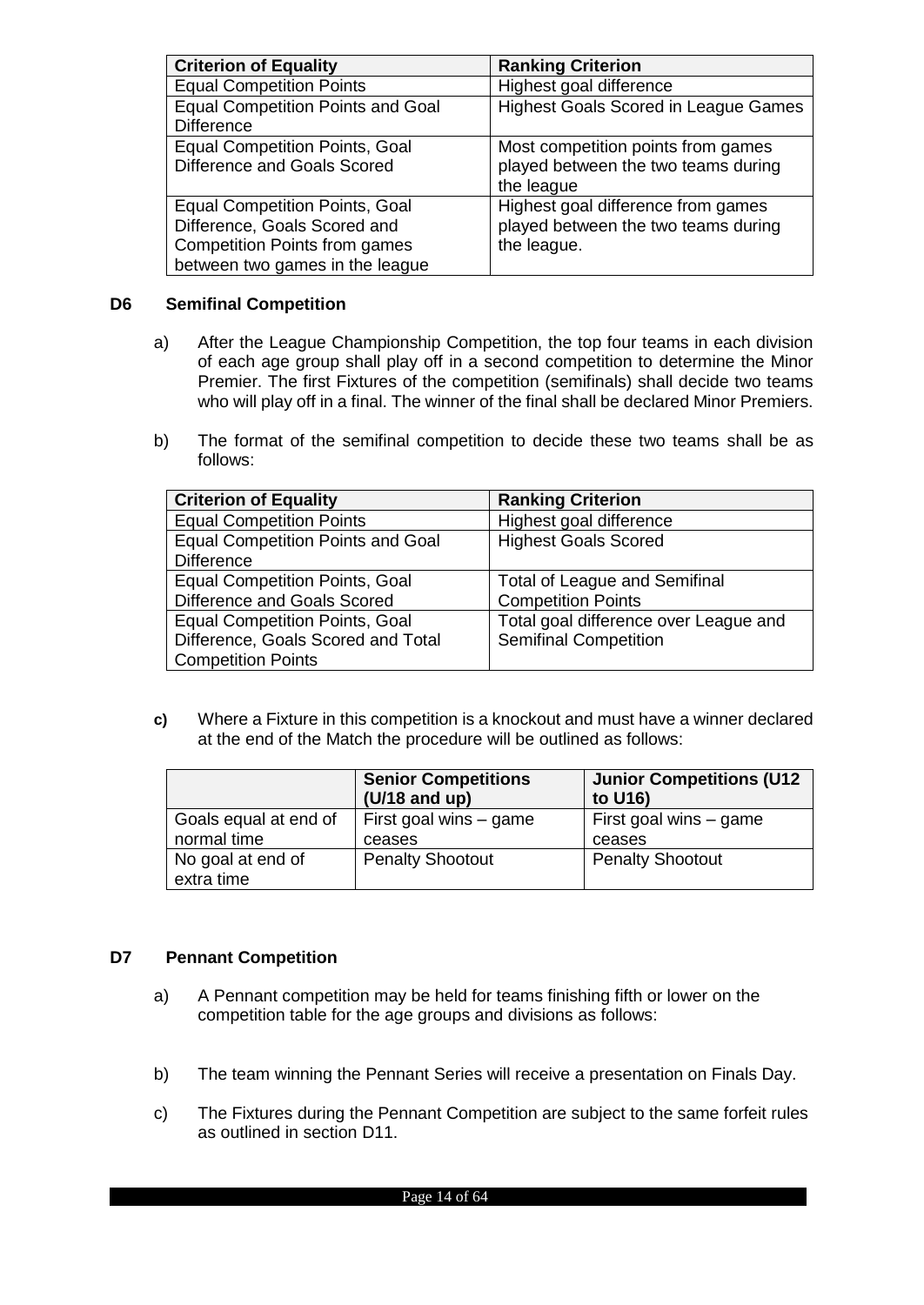#### <span id="page-14-0"></span>**D8 Kick off Time and Match Time**

All Fixtures must commence at the correct time as stated in the MWFA Competition Draw.

- a) If for any reason, other than either team not being ready to take the field as per the Draw, the Match is late starting, the playing time shall be reduced so the Match finishes five minutes before the scheduled start of the next Fixture also allowing for a five minute half time, subject to the two halves being of equal time. If there is no fixture following on the field judgement must be used to ensure enough light remains for safe playing conditions.
- b) If the playing time is less than the duration of one full half of the scheduled Fixture then the Match should not commence and it will be re-scheduled.
- c) If a team does not have at least seven (7) of its registered players present and ready to play within five (5) minutes of the specified time, it shall forfeit the Match as per rule D11.
- d) For U18, U21, Open and O35 and O45 Fixtures, the referee is empowered to add on time for stoppages, as per Referee's chart.

#### <span id="page-14-1"></span>**D9 Draw**

- a) The MWFA shall publish, as near as possible to the commencement of the competition, a list of Fixtures to be known as the "Draw". This may be subject to amendment by the MWFA at any time.
- b) The MWFA will advise date(s) for the commencement of the Draw(s) and nominated fee(s) for the withdrawal of a team. As a minimum the nominated fee will be equal to the playing fees of the team for the season.
- c) The date of any special day must be advised to the Association Secretary before the compilation of the draw.
- d) At all times the Fixtures scheduled in the draw shall take precedence over any other activity scheduled by the affiliated Clubs.

#### <span id="page-14-2"></span>**D10 Match Sheets (EMS)**

- a) Where an Electronic Match Sheets (EMS) system is in use, the player identity verification, score entry and completion of matchsheet will be performed online.
- b) Players not shown in EMS as being in the team or eligible for borrowing are ineligible to participate in that Fixture.
- c) If the player's shirts are numbered, the numbers on the Match Sheet shall correspond to the player's number worn during the Match.
- d) Players may be added to the Match Sheet after the commencement of the Match.
- e) Players who fail to arrive for the Fixture must be removed from the Match Sheet at the completion of the Match.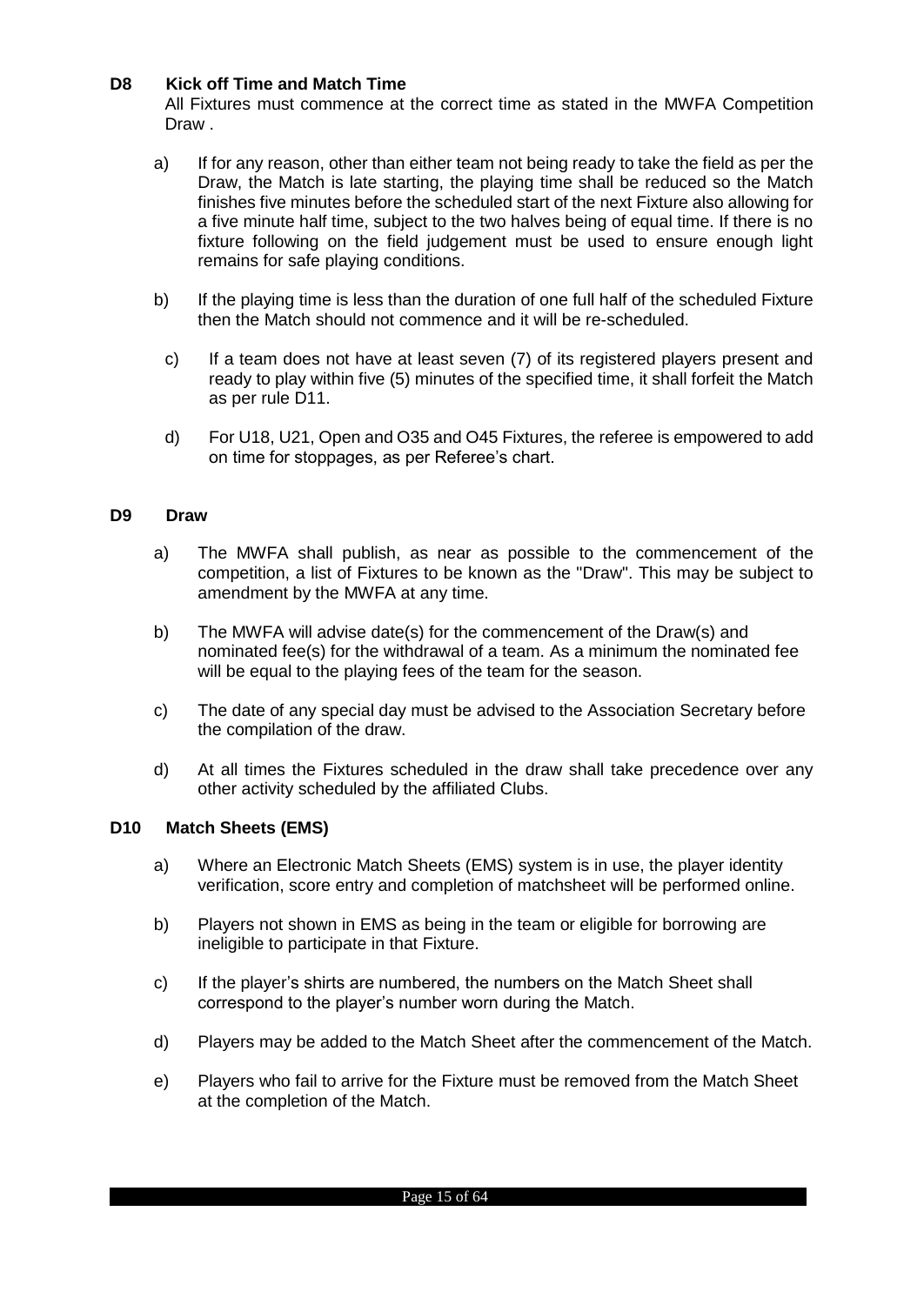- f) Any player who is listed on the Match Sheet, is present and identified by the opposition team official and is available as a substitute during the Match shall be deemed to have played in that match even if they do not take the field. Such a player must not be removed from the Match Sheet as per (e) above.
- g) Once the Team Sheet is confirmed by both Team Managers, all information contained on the Match Sheet will be deemed as correct, unless an Official marks the matchsheet as disputed and an official Protest and Dispute form from the Club is received within 48 hours of the completion of the match.
- h) Where the EMS system is not available at the game location, the Home Team is required to have a Blank Match Sheet (provided to clubs by MWFA) which is to be completed by both Teams and Match Official. The completed Match Sheet is to be delivered by the Home Team to the MWFA office by the following Monday Morning.
- i) For the identification of players when the EMS system is not available, Teams are required to use the hard copy or electronic Team List provided by MWFA Registrars.
- j) All competition Teams are required to have available at all games a hard copy or electronic Team Sheet and Blank Match Sheet.

## <span id="page-15-0"></span>**D11 Forfeit, Abandonment and Rescheduling of Fixtures and Matches**

- a) Competition teams must be present at the time and ground indicated in the draw, unless the MWFA has advised that the Fixture has been transferred, in which case they will be at the new ground and at the new time. If a team does not have at least seven (7) registered players present and ready to play within five (5) minutes of the specified time, it shall forfeit the Match.
- b) If a team intends to forfeit a Fixture the Secretary of the forfeiting team's Club must notify the MWFA before the scheduled date and time of the Fixture. Upon notification the MWFA will notify the Club of the opposing team and the MWFRA of the forfeit. Notification should be made to the MWFA as follows:
	- During normal business hours (Monday to Friday 9am to 5pm) via email to admin@mwfa.com.au.
	- Outside of business hours, the Club must notify the MWFA Competition Manager via text. Number provided to clubs annually.
	- If the forfeiting Club does not notify the MWFA of the forfeit in sufficient time before the start of the scheduled Fixture the offending Club will also pay all appropriate referees fees plus any other compensation as may be determined by the EC.
- c) If a competition team forfeits two (2) times, in addition to any fine imposed and Competition Points lost as specified in (g), the team will lose two (2) additional Competition Points.
- d) If a competition team forfeits three (3) times, the Club involved will be required to show cause as to why the team should not be removed from the Competition. If permitted to remain in the competition, in addition to any fine imposed and Competition Points lost as specified in (g), the team will lose four (4) additional Competition Points.

The EC will determine additional sanctions for further forfeits.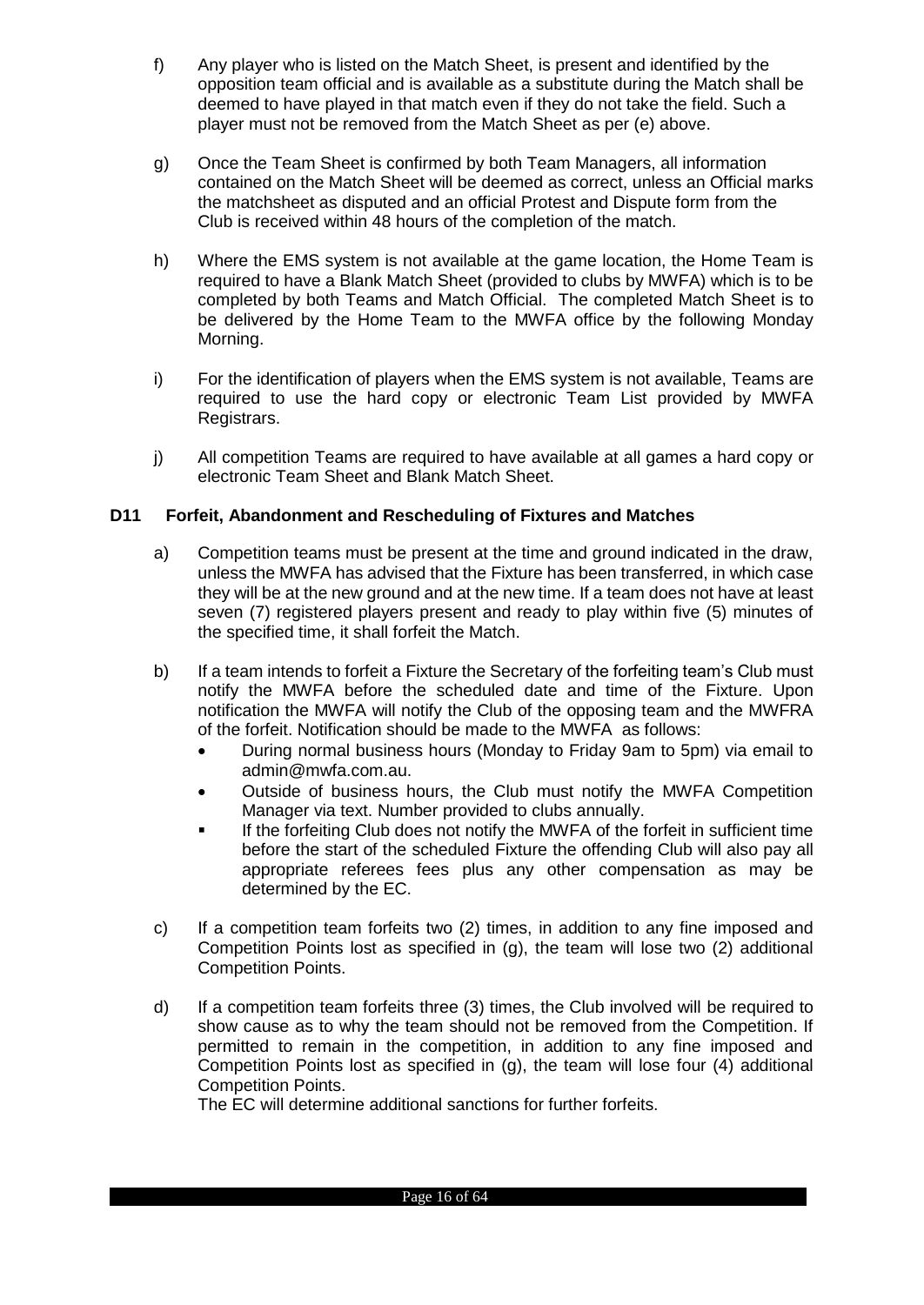- e) It is competent for the E.C. to declare any Fixture abandoned or forfeited, where it is apparent that the Laws of the Game and/or the Association playing rules and the constitution have not been properly observed.
- f) If the whole round in any competition is abandoned and cannot be rescheduled in its entirety, no competition points will be allocated.
- g) Any team forfeiting, their opponents will automatically receive::
	- $\bullet$  In league matches to gain three (3) Competition Points and a five (5) goals to nil (0) win.
	- In knockout Fixtures to progress to the next round
	- In finals to be declared the winner
- h) If a team claims a forfeit when the team is present at the field at the scheduled time of the Fixture, the manager of the team claiming the forfeit must request the referee to endorse the Match Sheet to that effect as evidence of a forfeit by the opposing team.
- i) If the EC determines a team forfeit was to deliberately affect the competition or that the forfeit significantly affected the outcome of a competition, the EC may impose additional penalties including a replay of the forfeited Fixture. If a team refuses to replay a forfeited fixture as required by the EC, the EC will take other actions against the team as it sees fit.
- j) In the event of any Team withdrawing or being removed from an MWFA competition, the following procedure will take effect depending on the date the Team was removed or withdrawn:
	- if before Competition has started a bye will be added to the competition in place of the Team unless another team can be added by regrading.
	- if before a specific round is completed all opposing teams that have played the Team will have the results for the round removed and replaced with a bye and teams that have not played the Team will have the Fixture replaced with a bye.
	- If after a specific round has been completed all results of Matches acquired during the completed round by opposing teams will be retained. All subsequent rounds will have their Fixtures replaced with a bye.
- k) Where a team forfeits before a competition round and the round is declared washed out, if the round is successfully replayed the forfeit will stand for that Fixture and the Fixture will not be replayed. If the round is abandoned, the forfeited Fixture is cancelled and all teams are awarded no Competition Points for the round.
- (n) **Postponed Fixtures and Matches** Fixtures and Matches may only be postponed by the referee or the MWFA If postponed by a referee a report detailing the reason for postponement and the time of postponement is required within 24 hours of the Match.

In the event of any Fixture or Match not being played owing to weather or other causes over which neither Club has any control, on being ordered to be rescheduled or completed, it shall be played as soon as possible. After the postponement Clubs will be required to determine if they wish to reschedule the Match. If both teams agree not to reschedule the Match then the result will stand. The MWFA will set a time limit by which Clubs must respond, after which the EC will vote to determine if the Match will be rescheduled.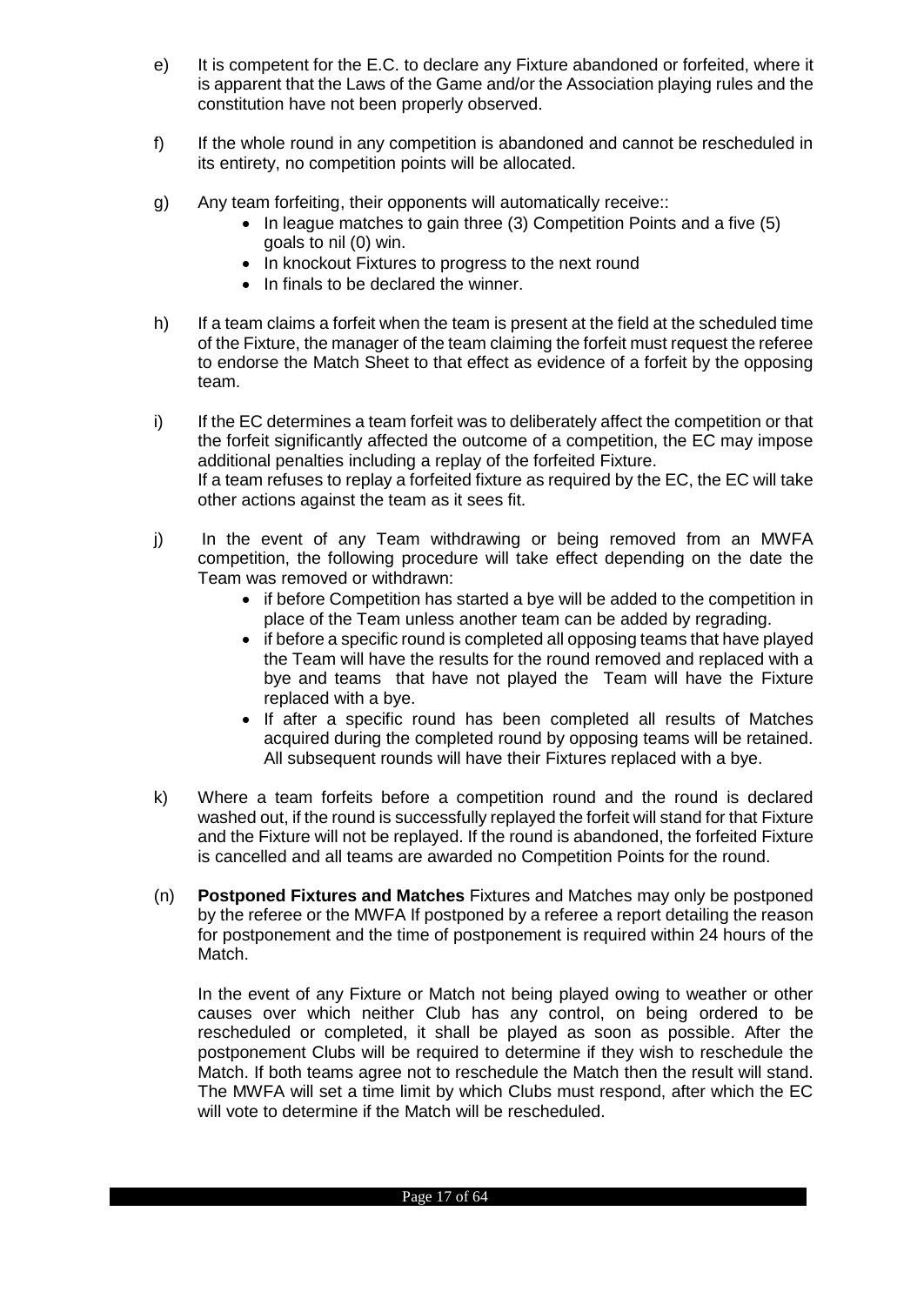After the commencement of the Match, should play be postponed due to injury, poor weather, failed lighting, state of the pitch or any other reason as determined by the referee, and the Match cannot be completed in full, and the EC has approved the rescheduled match, it will recommence at the minute at which play was interrupted rather than being replayed in full. The following principles will apply to the recommencement of the Match:

- i. The Match will recommence with the same Players on the pitch and substitutes available as when the Match was initially postponed unless a player has received a Suspension in matches conducted between the postponed match and the rescheduling of that match.
- ii. Should a player have received a Suspension in a match conducted between the postponed match and the rescheduling of that match that player:
	- Will not be eligible to participate in the rescheduled match
	- Will not be able to count the match as a stand down in relation to any fixture Suspension
	- The club will not be permitted to replace the player on the team sheet
	- If the player was on the field of play at the time of the postponement the player may be replaced by a substitute listed on the team sheet as long as the team has available substitutions as per the Regulations
	- If the Player was a substitute the number of available Players to substitute will decrease as they player cannot be replaced
- iii. No additional substitutes may be added to the list of Players on the team sheet
- iv. The Teams can make only the number of substitutions to which they were still entitled when the Match was postponed
- v. Players sent off during the abandoned Match cannot be replaced
- vi. The referee is the sole arbiter of elapsed time, and no protest may be lodged against the actual elapsed time as recorded by the referee
- vii. Should a Match be abandoned due to the fault of one (1) Team, or should it be determined by the MWFA that one (1) Team / Club is responsible for the delay to the Match, the remaining minutes will not be rescheduled for completion, and the Match will be determined as a forfeit against the Team / Club that is deemed guilty of the abandonment or responsible for the delay
- viii. Where a fixture is incorrectly reported as abandoned by the Referee where circumstances show clearly that the match was actually postponed, the MWFA will treat the Match as postponed

## o) **Abandoned Matches**

- i. In cases where a Fixture has been abandoned by the referee, the MWFA may investigate the circumstances of the abandonment and impose such penalties as it deems fit on Clubs, Club Officials, Players and/or Spectators adjudged to be associated with the abandonment
- ii. When a Match is not played or is abandoned for any reason over which neither Club was responsible, the Match will be replayed on a date to be arranged at the earliest reasonable opportunity by the MWFA in accordance with these Regulations
- iii. When a Match is abandoned for any reason other than stated in (b) above the match may only be replayed by the authority of the MWFA
- iv. Should a Club, Club Official, its Players or Spectators be found to have caused the abandonment of the Match, the Match will be forfeited by that Club to the opposition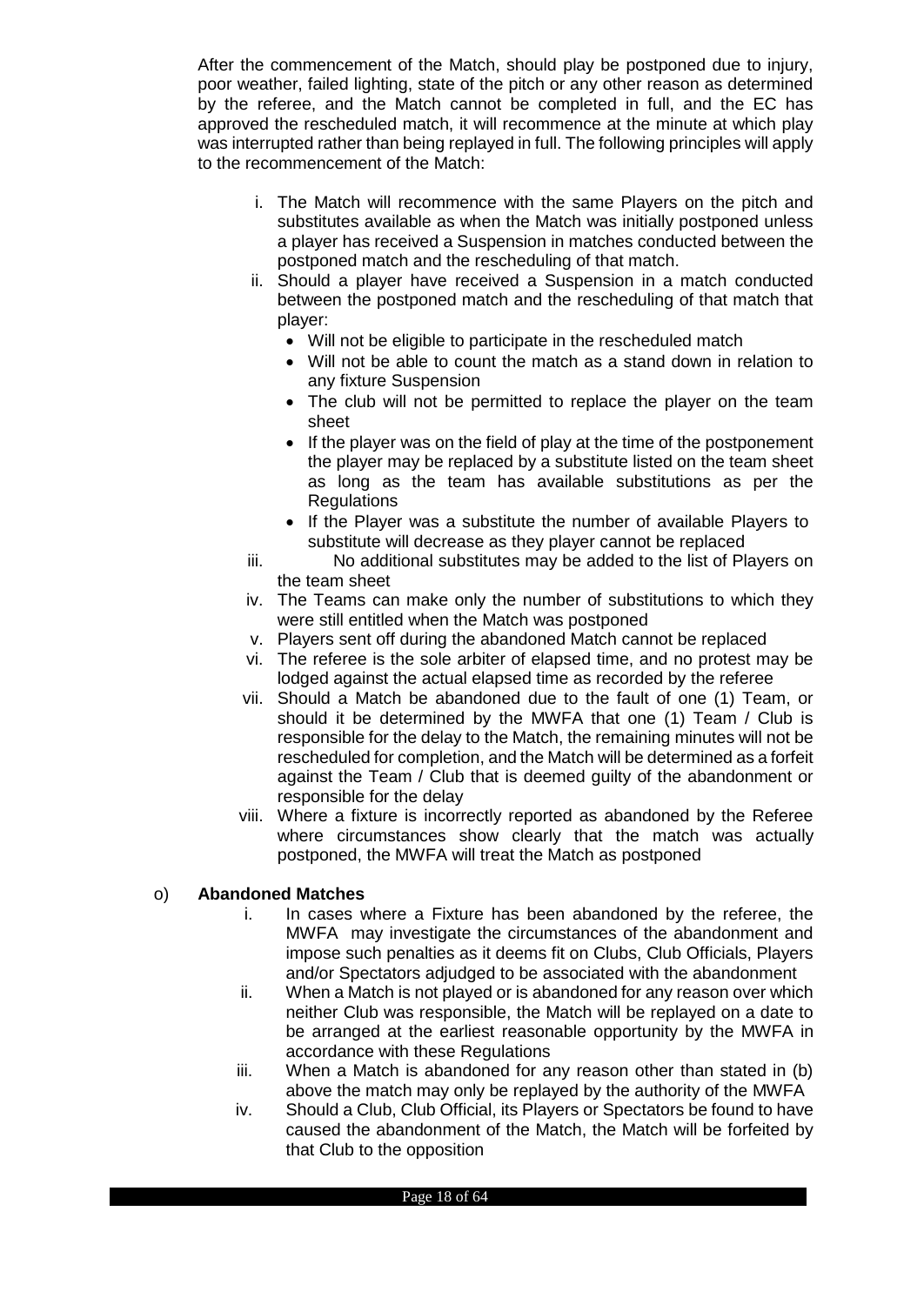## <span id="page-18-0"></span>**SECTION E IDENTITY CARD SYSTEM**

- a) All matches played under the auspices of the Association shall be subject to the identity card system. Every registered player shall have an electronic ID Card issued by the Association as per Rule A1. This rule shall not apply to players registered in Junior competitions unless a player is to act as a borrowed player in competition matches.
- b) Before the commencement of every Fixture the ID card of each player from both teams must be checked using the following procedure:

At the designated Fixture start time both teams shall line up in the middle of the field of play with the referee.

Each team manager or designated official will check each name of the opposition team's players on the Match Sheet, and the player's appearance against the photo on the team sheet.

After completion of this process the manager either**:**

- If completely satisfied with the eligibility of the players listed on the Match Sheet, the Team Manager or Team Official completes team sheet by confirming opposition team list. **or**
- If not completely satisfied shall follow the dispute procedure in section (i). **or**
- If not all players listed on the Match Sheet have arrived postpone final signing of the Match Sheet until after the players have arrived and each player's ID card has been checked before they take the field. Confirmation of the Match Sheet for Identity can then be done at half time or at the end of the Match.
- c) Players that arrive late cannot take the field until their ID card and match sheet has been checked by the opposition.
- d) An eligible player who arrives late and whose name in not on the Match Sheet may play in the Match. All such eligible player's names shall be entered on the Match Sheet and ID confirmed at arrival, half time or at the end of the Match.
- e) The referee shall witness the checking process (without being responsible for it) and may not start the Fixture until these formalities have been completed. Should teams be tardy in carrying out these formalities, the referee must shorten the Fixture duration to the extent that the teams may have delayed its commencement.
- f) If a team refuses to complete the identity check as specified in (b) the opposition manager shall follow the dispute procedure in section (i).
- g) If a player who arrives late does not pass the identity check the dispute procedure in section (i) must be followed
- h) Should an individual player not be shown in EMS the player shall not be eligible to take the field in any Fixture.
- i) Dispute Procedure: A team manager who has a dispute with the opposition under any of these clauses shall mark the Match Sheet "DISPUTED" in EMS, and enter the reason for the dispute. The Fixture shall be played, the result recorded in the usual way. A Protest and Dispute form from the protesting Club is to be completed and forward to MWFA within 48 hours of the completion of the match.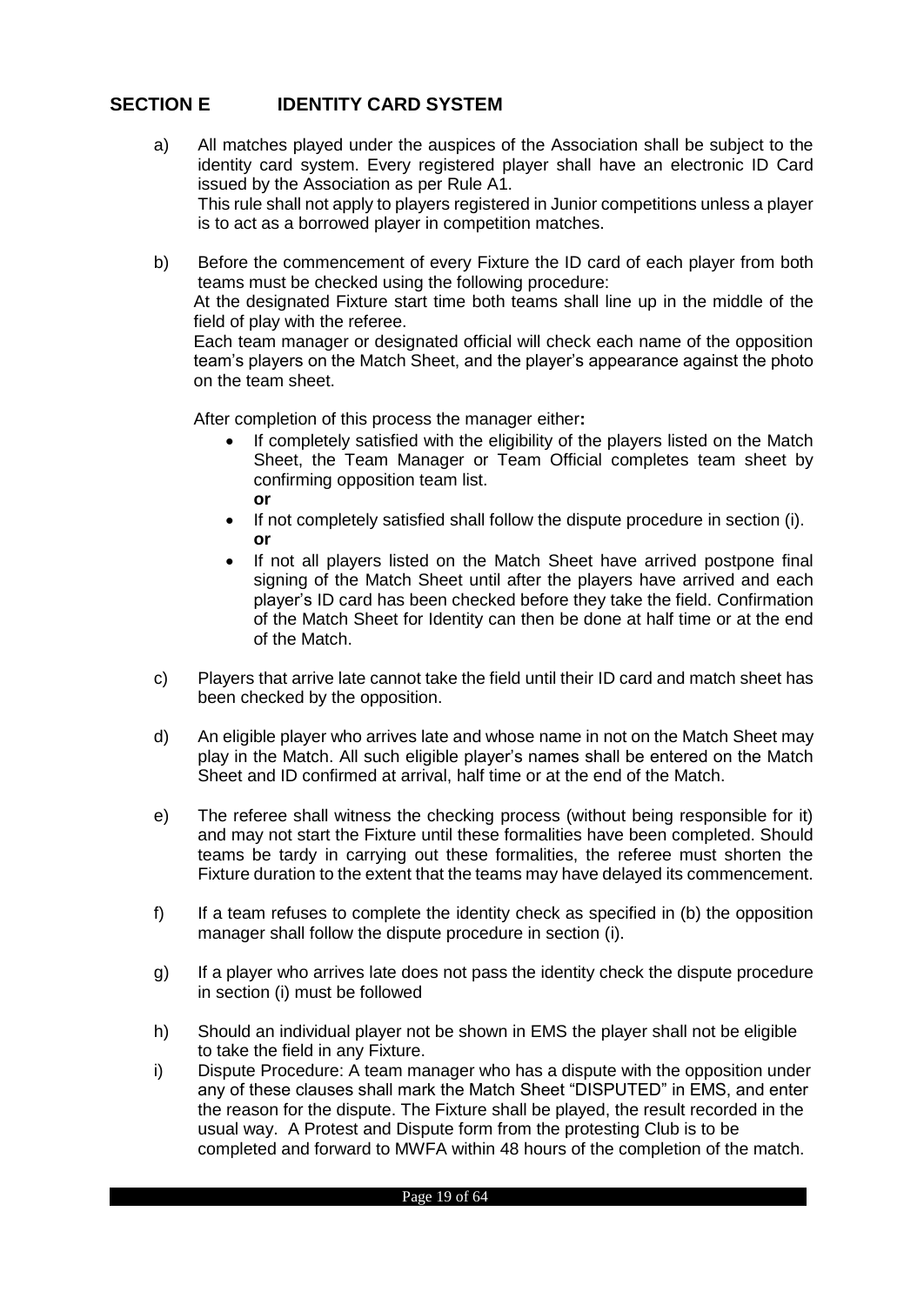- j) Any player who plays without an ID card shall incur a suspension. The penalty for playing without an ID card but having the name entered correctly on the Match Sheet shall be one (1) Fixture and the penalty for a registered player playing under an assumed name shall be four (4) Fixtures. For other ID card and player registration offences the EC shall determine the punishment.
- k) If a team cannot produce its ID cards before the commencement of the Fixture the procedure followed in section (b) should be followed. If the ID cards fail to arrive, the dispute procedure in section (i) must be followed.
- l) Any team guilty of fielding an ineligible player shall be penalised according to the following, if the protesting team follows the procedure in (i):
	- i. If the team wins or draws the match it shall be regarded as a forfeit to the opposition
	- ii. If the team loses the Match, the Match shall be regarded as a forfeit unless the goal difference of the score was greater than five in which case the original score shall hold.

**Or**, if the protesting team does not follow the procedure in (i) or the breach of these rules arises from an investigation by the MWFA the result of the match will stand. However, unless varied by the EC, the offending team shall be penalised Competition Points for every Match where such a breach occurred as per the following:

- If the offending team won the Match it shall lose three Competition Points
- If the offending team drew the Match it shall lose one Competition Point
- If the offending team lost the Match no Competition Points shall be deducted.

These Competition Points are in addition to any other penalties which are imposed for other breaches.

If the Match is a knockout semifinal or final the EC will determine the course of action, which may include:

- Replay of the Fixture
- Forfeit by the offending team
- Fine to the Club of the offending team.
- n) Teams failing to carry out the checking of player ID in the manner required within this rule will incur a penalty of one Competition Point for each instance in which the procedure was not followed.
- o) Any team manager who confirms a Match Sheet indicating that he has identified all players thereon as eligible, which is subsequently found to be incorrect, may render the team liable to a loss of one Competition Point at the discretion of the E.C.
- p) Notification of a breach of this Section E shall be made in writing to the offending Club or Clubs within fourteen (14) days of the alleged breach coming to the attention of the MWFA. Notification will include the time, place and any relevant details of the breach. Clubs wishing to appeal against any such penalty imposed in line with a correctly notified breach of this clause, shall do so through the Appeals Committee using the procedures outlined in the MWFA Constitution.

## <span id="page-19-0"></span>**SECTION F SPECIAL RULES RELATING TO FIRST AND RESERVE GRADE**

a) The MWFA Grading Committee will determine which divisions will play with first and reserve grade teams.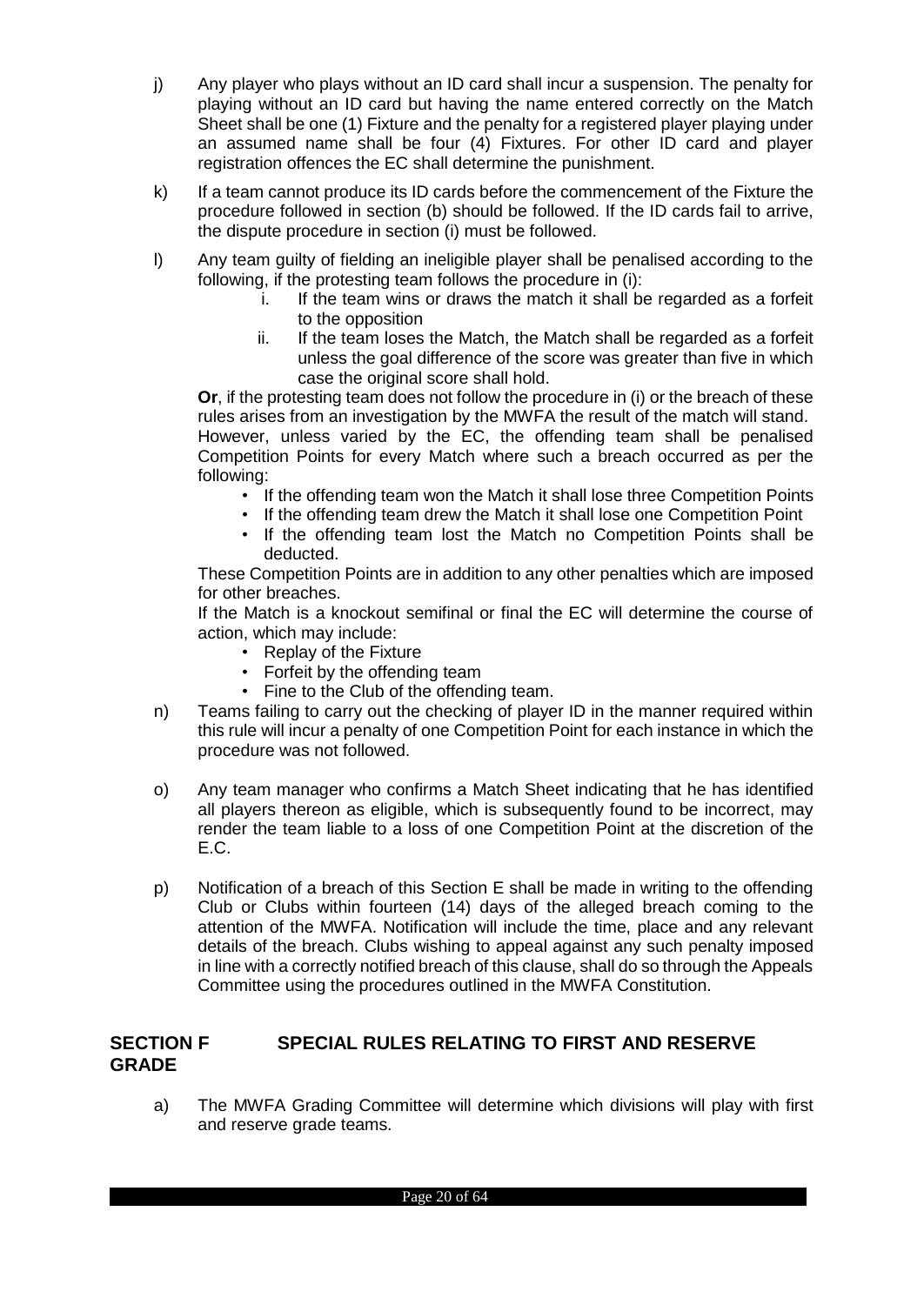- b) The MWFA Grading Committee will specify which divisions playing first and reserve grade will be played on a promotion/relegation system based on the results of the first grade teams in each division at the end of the season..
- c) In any division playing first and reserve grade in the event of a Club being unable to provide sufficient players to take the field in both the reserve and first grade Fixtures they must forfeit both the first grade and reserve grades.

## <span id="page-20-0"></span>**SECTION G SPECIAL RULES RELATING TO ONLY PREMIER LEAGUE AND AMATEUR LEAGUE DIVISION 1**

- a) The Mens Premier League and Mens Amateur League 1 competitions will play with the first and reserve grade teams.
- b) The Mens Premier League Competition will consist of ten teams, made up of first and reserve grade teams forming a squad.
- c) Participation in the Mens Premier League will be on an annual basis. For the avoidance of doubt, a Club has no right to any renewal or extension to participate in future Mens Premier League Competitions and the E.C has the right to determine, in its absolute discretion, whether any right to participate in the Mens Premier League is renewed or extended.
- d) Before the start of each Season, the EC will invite ten Clubs to submit applications for participation in the Mens Premier League Competition. These invitations shall be at the discretion of the E.C. and no appeals against the decision will be allowed.
- e) Each year, applications for the Premier League are to be made on the following forms:
	- MWFA Premier League Participation Agreement

 MWFA Premier League Application and Terms and Conditions and submitted by the date in those documents.

The MWFA will distribute the prescribed FNSW documents in the year preceding each Season.

- f) By completing these Agreements the Club agrees to participate in the Premier League Competition on the terms and conditions as set out in the documents. Completion of these Agreements is mandatory for participation in the Premier League.
- g) Any Club which does not complete these documents will not participate in the Premier League for that season and the E.C. may invite another Club to substitute for this Club.
- h) There will be unlimited borrowing of players from Men's U18s Age Group to the Men's Premier League (first or reserve grade side). If a Club has no Men's PL side the rule will apply to the Club's Men's AL1 team (first or reserve grade side).

Tthere will be unlimited borrowing of players from the Women's U18s Age Group to the Women's Premier League and/or Women's AL1 teams.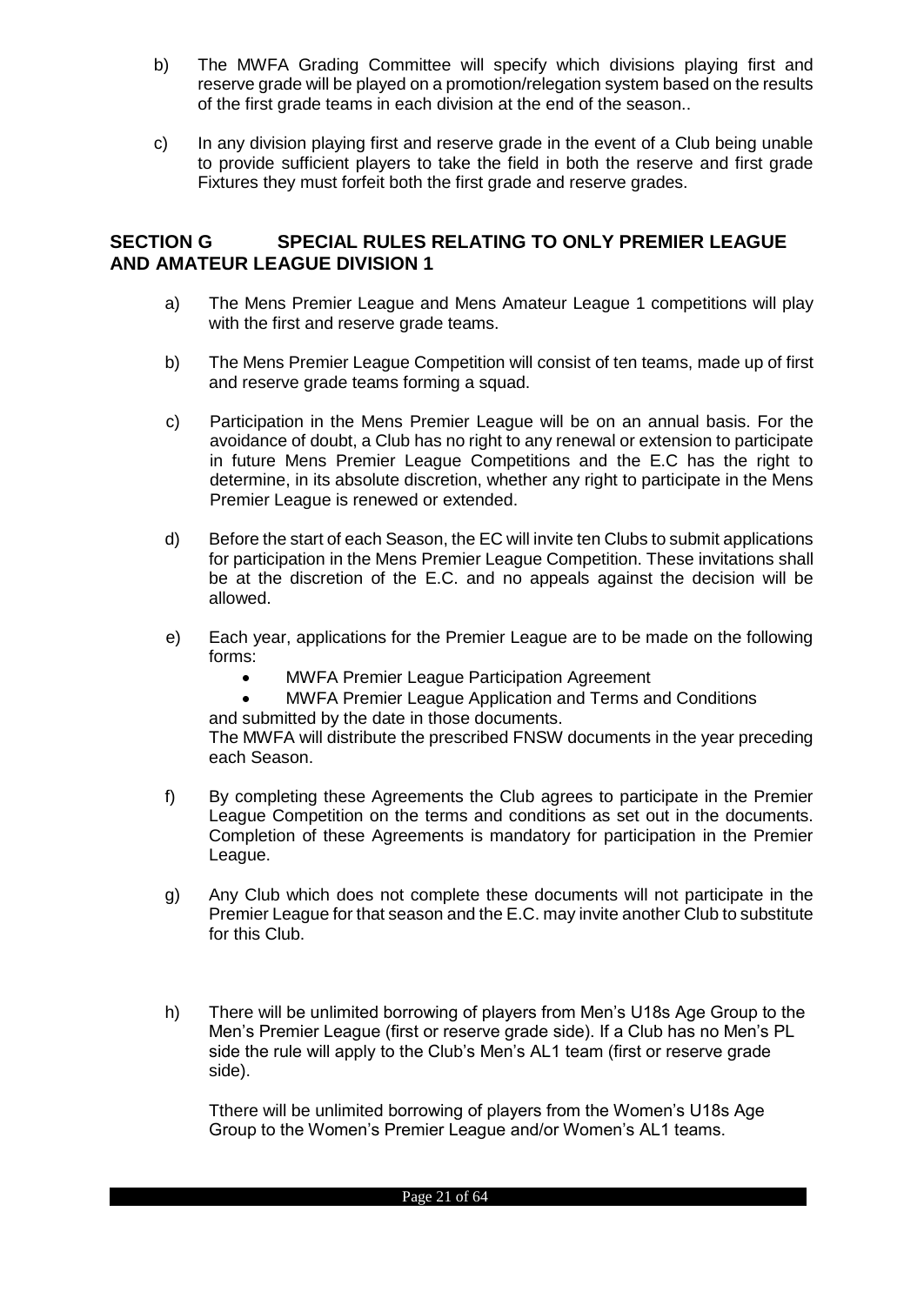## <span id="page-21-0"></span>**SECTION H JUNIOR MATCHES**

- a) The Format of U/6-U/11 Age groups (number of players, field size, goal size, ball size, duration) will be as specified by the FFA Mini Roos Game Rules.
- b) The Playing Rules for the U/6-U/11 Age groups will be the FFA Mini Roos Playing Rules.

| C) | The table below specifies MWFA specific local competition organisation for each |
|----|---------------------------------------------------------------------------------|
|    | age group.                                                                      |

|                                          | U <sub>6</sub>                                                                                            | U7                                                          | U8                                                                                        | U <sub>9</sub>                                                                           | U10                                                                                          | U11                                                                                                                                       |
|------------------------------------------|-----------------------------------------------------------------------------------------------------------|-------------------------------------------------------------|-------------------------------------------------------------------------------------------|------------------------------------------------------------------------------------------|----------------------------------------------------------------------------------------------|-------------------------------------------------------------------------------------------------------------------------------------------|
| Grading                                  | Y - Nominate<br>Weak teams                                                                                | Y - Nominate<br>Weak Teams                                  | $\overline{Y}$ – Teams<br>Teams Allocated:<br>Strong - 20%<br>Middle $-70%$<br>Weak - 10% | $\overline{Y}$ – Teams<br>Teams Allocated:<br>Strong-25%<br>Middle $-50%$<br>Weak $-25%$ | $\overline{Y}$ – Players<br>Teams allocated<br>Strong $-25%$<br>Middle $-25%$<br>Weak $-50%$ | Y - Players<br>Full Grading into<br>individual divisions.                                                                                 |
| End of<br><b>Season</b><br><b>Groups</b> | N                                                                                                         | $\mathsf{N}$                                                | ${\sf N}$                                                                                 | N                                                                                        | Υ<br>Groups of 6 play<br>final round of five<br><b>Fixtures</b>                              | Y<br>Groups of 6 play<br>final round of five<br><b>Fixtures</b>                                                                           |
| Regrading<br>during<br>season            | N                                                                                                         | $N^*$                                                       | $N^*$                                                                                     | Υ                                                                                        | Υ                                                                                            | Υ                                                                                                                                         |
| <b>MWFA</b><br><b>Results</b>            | N                                                                                                         | $\mathsf{N}$                                                | ${\sf N}$                                                                                 | Υ                                                                                        | Y                                                                                            | Y                                                                                                                                         |
| <b>MWFA ID</b><br>Cards                  | N                                                                                                         | N                                                           | N                                                                                         | N                                                                                        | N<br>Y for U12 Res                                                                           | N<br>Y for U12 Res                                                                                                                        |
| <b>Match Format</b>                      | Zoned into<br>groups. All<br>teams in a zone<br>play at the<br>same venue<br>each week.<br>Venues rotate. | Zoned into<br>groups.<br>Play on<br>dedicated U7<br>fields. | Play on dedicated<br>U8/U9 fields                                                         | Play on dedicated<br>U8/U9 fields.                                                       | No zoning.<br>Play on dedicated<br>$\frac{3}{4}$ fields.                                     | No zoning.<br>Play on part of full<br>sized field from<br>penalty area to<br>penalty area or<br>play on dedicated<br>$\frac{3}{4}$ fields |

\* The MWFA may move individual sides between groups based on results if requested by the team's Club

- d) There shall be no night Fixtures organised for players in the U6 U11 age groups starting after 7pm.
- e) There shall be no deferments of any Fixtures scheduled in the draw except by a decision of the EC or where a team is participating in a Competition conducted by Football NSW. MWFA. Fixtures scheduled on the same day as any competition Fixtures may be deferred, but MWFA. Fixtures scheduled on the previous day to a Competition Fixture may be deferred on request of the competing Club only if the Fixture venue is outside a radius of 250 km from Sydney or the Fixture is a final of the Competition. The decision of the EC on deferred Fixtures is final and not subject to any appeal.

## <span id="page-21-1"></span>**SECTION I SPECIAL COMPETITIONS**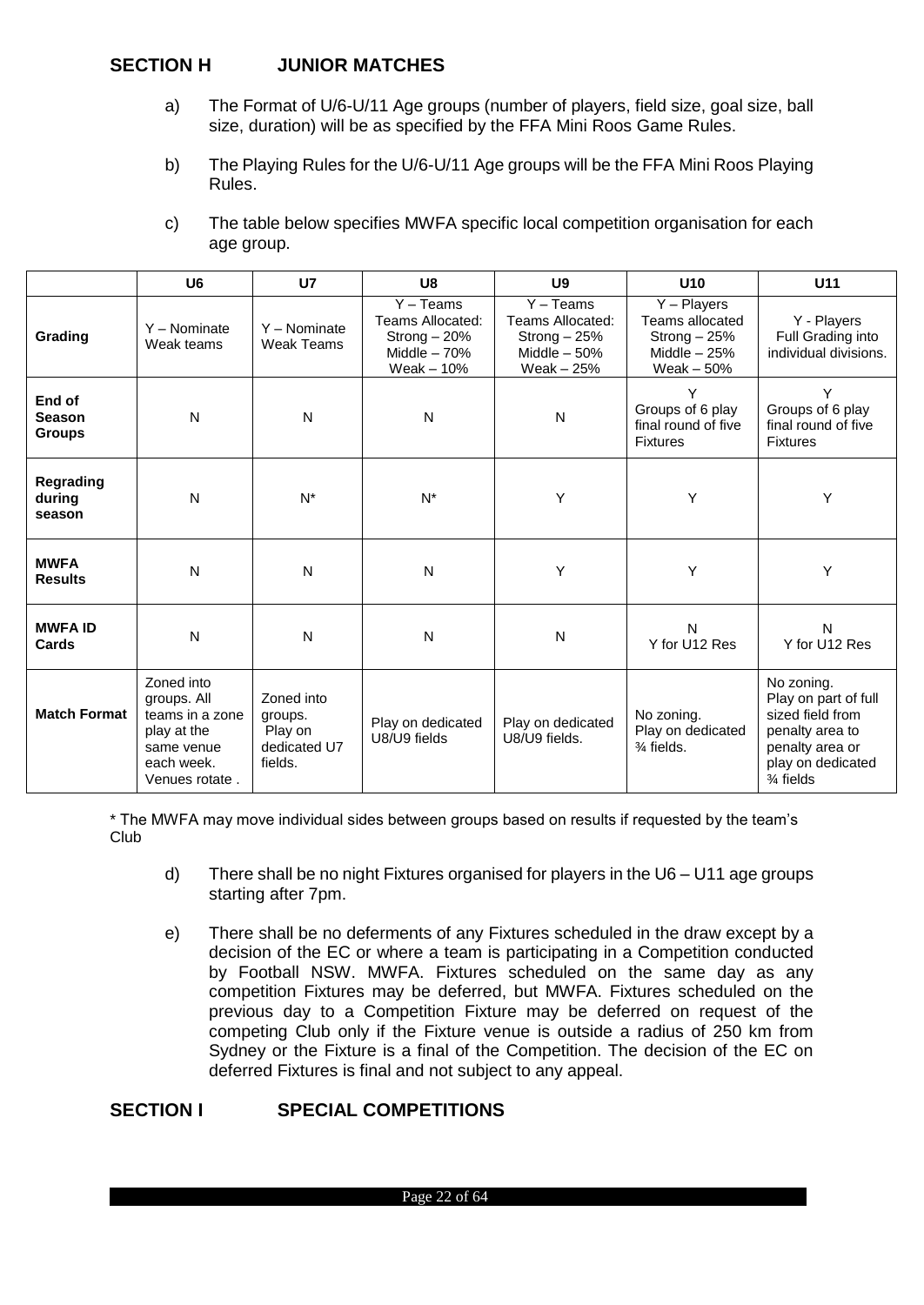## <span id="page-22-0"></span>**I1 MWFA Challenge Cup**

- a) a) This competition shall be open to all affiliated clubs, maximum sixteen (16) teams may be entered, with a minimum of eight (8) to be entered. Clubs shall enter teams worthy of a first class amateur team.
- b) c) The dates of the rounds will be determined by MWFA.

## <span id="page-22-1"></span>**I2 Champion of Champions Challenge**

- a) At the end of the League Championship, teams may be invited by the E.C. to represent the Association in the Football NSW Ltd Champions of Champions competition.
- b) Where the MWFA has a Competition in an age group represented in the Champion of Champions, the team representing the MWFA must have competed in that age group during the current season. Any variation to this rule must be made by the EC prior to the start of the season and be in compliance with the Champion of Champions rules.
- c) The EC may enter teams into age groups not held as competitions in the MWFA but made available by FNSW. In such instances the members of the team and officials need to comply with eligibility rules of the tournament. If more than one team wishes to compete the EC will determine a method of selecting the team to represent the MWFA.
- d) Teams entering the Champion of Champions must read and comply with all rules and playing conditions. The EC will apply sanctions against teams who fail to comply with the tournament rules including fines and withdrawal from the Champion of Champions.
- e) The EC may refuse to submit the application of any team to represent the MWFA in any FNSW competition.

## <span id="page-22-2"></span>**SECTION J LOCAL LAWS**

- **J1** Variations shown in this section, from the laws as contained in the Referees Chart shall prevail in the MWFA competitions.
- **J2** In matches played on full sized fields in the MWFA two variations to the FIFA Laws of the Game may be allowed:

#### **Goal Kicks and Free Kicks in Penalty Area**

Goal kicks will be taken from an area enclosed by imaginary lines drawn through the penalty spot, parallel to the goal line, and the side lines of the goal area if they were extended to meet the imaginary line.

Free kicks awarded to a defending team for an infringement in the penalty area between the goal line and the imaginary line drawn through the penalty spot and parallel with the goal line, shall be brought forward, parallel to the touch line, and taken from an imaginary line drawn through the penalty spot.

#### **Corner Kick**

Corner Kicks shall be taken from an imaginary 1 metre arc drawn from a point 7 metres out from where the boundary of the penalty area meets the goal line.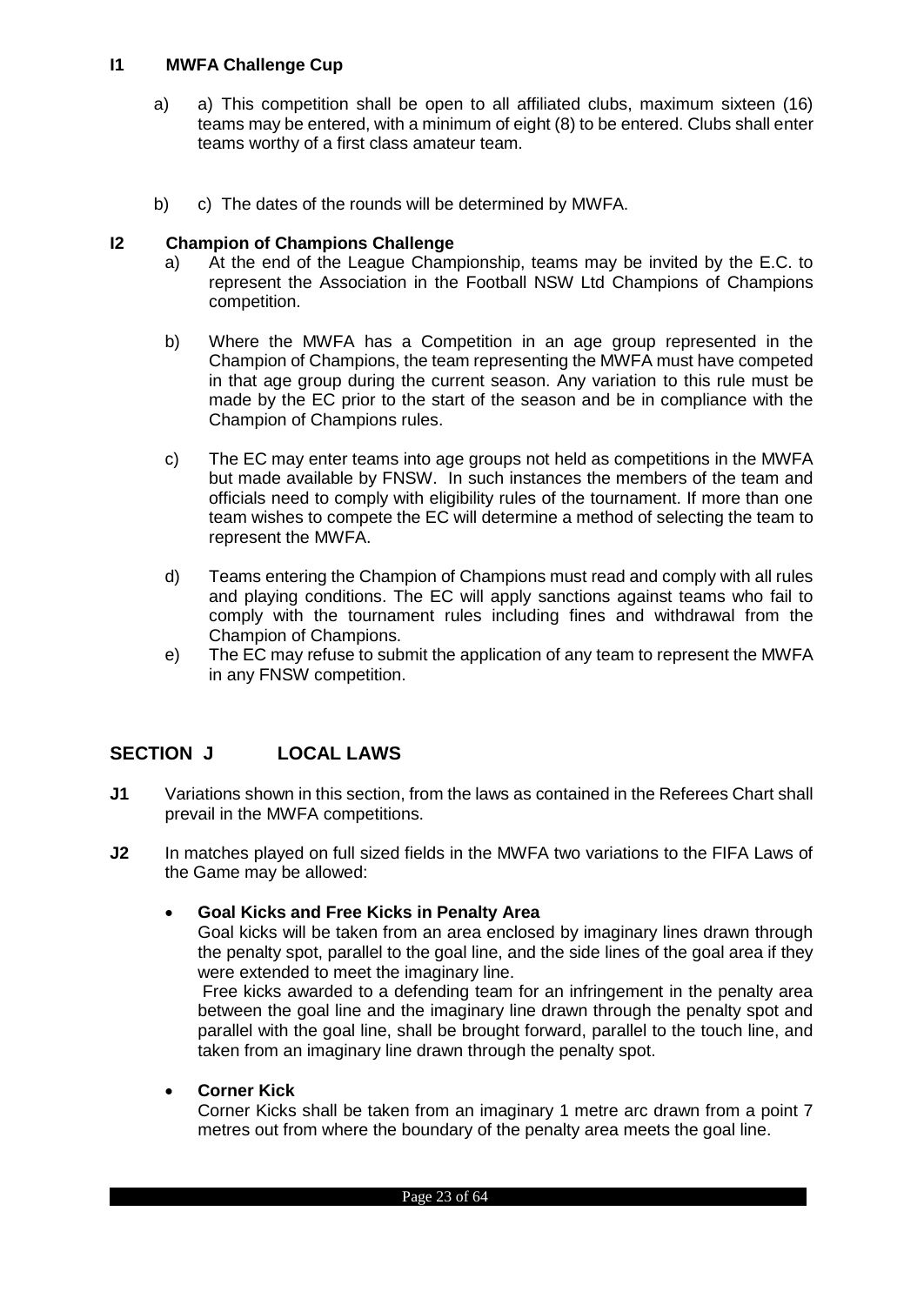## **25 Metre rule**

The Clearance Zone is a rectangular area bounded by the touchlines, the goal line and an imaginary line parallel to the goal line, at distance determined by the age group. This line must be indicated by a cone, pole or other marking to assist the referee.

For nominated age groups the distance from the goal line is 25 metres.

- i. Opposition players will be required to retreat outside the Clearance Zone for both Goal Kicks and Free Kicks to the Defending Team in the Penalty Area.
- ii. Goal Kicks must be taken by the Goalkeeper.
- iii. An Opposition Player will not be able to encroach inside the Clearance Zone until a player from the team taking the kick has touched the ball once the whole of the ball has vacated the Penalty Area and before the ball has come to a stop.
- iv. The ball cannot be kicked directly beyond the Clearance Zone. If this occurs, the kick is to be retaken.
- v. If an Opposition Player enters the Clearance Zone prior to a player from the team taking the kick having his/her first touch then the kick will be retaken.
- vi. If in the opinion of the Referee, the 25 metre rule is being utilised to waste time by either the attacking or defending Team, the Players guilty of the perceived time wasting will be cautioned.

## <span id="page-23-0"></span>**J3 Duration of Fixtures**

a) The duration of Fixtures in the various age groups shall be:-

Age groups

| 6,7      | 20 minutes each way |
|----------|---------------------|
| 8,9      | 20 minutes each way |
| 10,11,12 | 25 minutes each way |
| 13,14    | 30 minutes each way |
| 15,16    | 35 minutes each way |
| 18 up    | 45 minutes each way |

- b) A break of a minimum of 5 minutes shall be taken between halves of all Matches.
- c) On any day when unusual or exceptional conditions prevail, the E.C. may decide the duration of any Fixture scheduled for that day.

#### <span id="page-23-1"></span>**J4 Technical Area**

- a) On each MWFA field used for competition Fixtures two Technical Areas must be clearly marked on the same side of the field by the responsible Club as stipulated by FIFA guidelines. It is desirable that Clubs provide sufficient seating to allow all personnel to be seated during the match. Where no Technical Area is marked, teams must still respect an equivalent area for each team either side of the halfway flag.
- b) Only currently registered players, coaches and team officials are allowed in the Technical Area during Matches. The only players permitted in the Technical Area are those named on the Match Sheet. Coaches and team officials are limited to a maximum of four (4).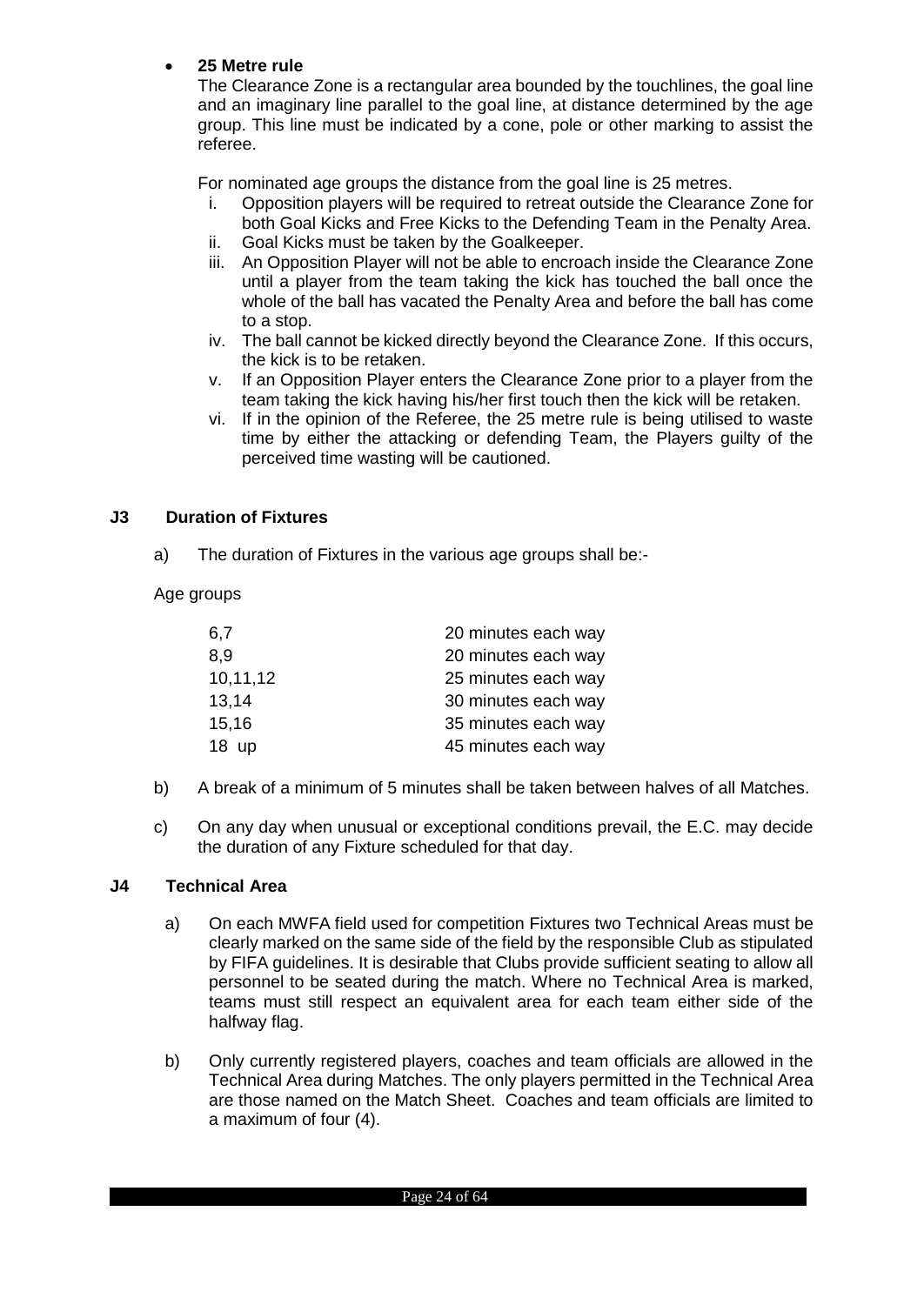- c) Team Coaches, Managers and other team officials shall wear (displayed on the front and visible at all times) current MWFA ID card for the period during which they are acting in that capacity at official MWFA Matches.
- d) Team Officials may only convey technical and tactical communications and perform other match duties such as arranging substitutes from the Technical Area.
- e) A Team Official in the Technical Area not wearing any MWFA ID can be requested by the Referee or MWFA Official to leave the Technical Area until they can produce MWFA ID card. Until that MWFA ID card is produced they may not return to the Technical Area.
- f) Team failing to comply with this requirement will render their team a punishment as specified Section T. at the discretion of the EC.
- g) A Player or Team Official who is under suspension must not occupy a seat in the Technical Area.
- h) All eligible Players in the technical area must wear a bib that contrasts with the colours worn by players of both Teams, Match Officials and the bibs of the Opposing Team.
- i) Where seating is provided all substitutes in the technical area must remain seated unless moving to and from warm-up.
- j) All occupants of the Technical Area must behave in a responsible manner. The Referee has the right to eject any person from the technical area at any time as he/she sees fit. The Match will not recommence until that person has left to the referees satisfaction.
- k) Every team must be represented by an identified official or nominated Manager for the entire period of a Match. A Manager playing in a match is NOT relieved of the duties and responsibilities of the position.

#### <span id="page-24-0"></span>**J5 Equipment**

- a) All players in all Matches shall appear in proper football uniform consisting of their clubs approved strip (shirt, shorts socks) shin pads and footwear, unless given special dispensation by the E.C. All players U12 to Premier League shall wear numbered shirts, those numbers shall correspond with the player's name on the Match Sheet.
- b) Players, except the goalkeeper, shall not wear any protective headgear of any description, unless authorised by the E.C. in conjunction with the MWFRA.
- c) Where, according to the MWFA Club Shirt Matrix, a change of strip is necessary, the away team shall change (second team mentioned in the draw is the away team). Away teams unable to meet such a request shall forfeit the Fixture. The MWFA is to closely monitor the strips of all clubs to minimise colour clashes.
- d) In all Matches each team shall have a ball of the correct size for the particular age group, fit and ready for use. The referee shall be the sole judge as to the fitness of the ball.
- e) The correct size for balls in the relative age groups shall be:-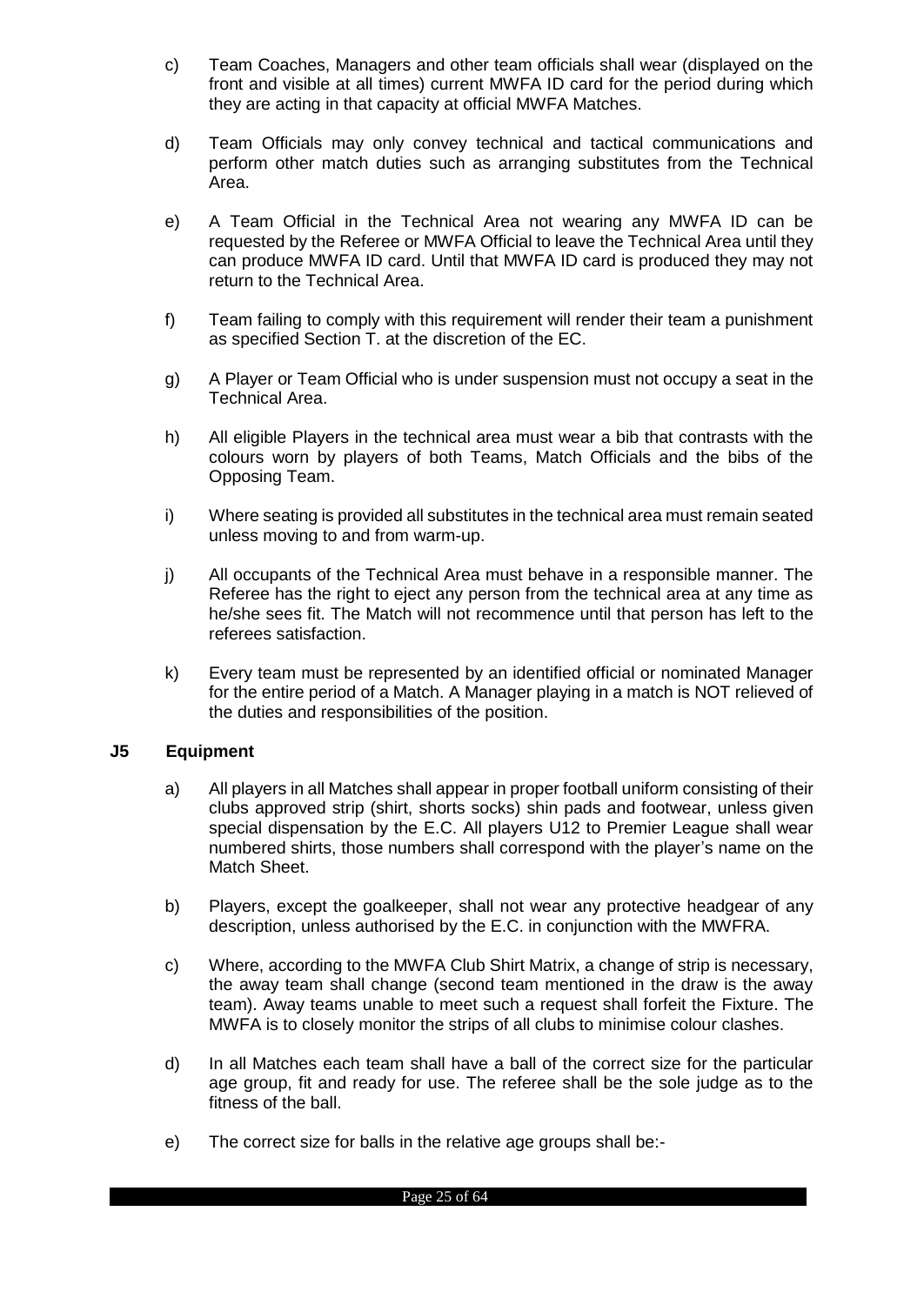| Age groups | U6 to U9                           | Size 3 | 56/58 cm circ. |
|------------|------------------------------------|--------|----------------|
|            | U <sub>10</sub> to U <sub>13</sub> | Size 4 | 62/65 cm circ. |
|            | U <sub>14</sub> to O <sub>45</sub> | Size 5 | 67/70 cm circ. |

- f) If a Club wishes to change design of the approved strip or alternate strip the Club must present a sample of the new strip or a realistic likeness to the Council of Clubs for approval. Once approval has been granted the Club has three years to completely equip all teams in the new strip.
- g) Clubs will only be permitted to have one alternate strip design for all of its teams.

## <span id="page-25-0"></span>**SECTION K SUBSTITUTES**

#### <span id="page-25-1"></span>**K1 Definition**

A substitute is a registered player of a team, or a borrowed player as defined in M1 and meeting the eligibility requirements who is in excess of the prescribed eleven players. A substitute shall be permitted to replace a player on the field at any time, subject to compliance with all other conditions relating to substitutes.

#### <span id="page-25-2"></span>**K2 Number of Substitutes**

The maximum number of substitutes permitted in any Match shall be five (5). The maximum number of substitutes permitted for O35 and O45 competitions permitted in any Match shall be seven (7). The maximum number of borrowed players shall be four (4), except for the round robin or knockout semi finals or finals series where the maximum number of borrowed players shall be two (2).

#### <span id="page-25-3"></span>**K3 Rules Relating to Substitutes**

- a) A substitute may take the field if not present at the start of the Fixture, provided the player's name has been included on the Match Sheet.
- b) The exception to this is when a team starts a Match with less than eleven players then late arriving players, both registered team members or borrowed players, may be added to the Match Sheet until the team has eleven players on the field.
- c) These late arriving players are subject to the rules relating to player identification and the referee's permission to take the field.
- d) If at least eleven eligible players are present at the start of a Match, the team must play eleven players and late players can be added to the Match Sheet.
- e) Substitutes must be entered onto the Match Sheet prior to the start of the Fixture. Only five substitutes or seven substitutes for O35 and O45 may be nominated, and they must be identified by the opposing team manager prior to the commencement of the Fixture.

## <span id="page-25-4"></span>**SECTION L INTERCHANGE OF PLAYERS IN MATCHES**

In all age groups unlimited player interchange is permissible at any time during the Match. The only exception is Men's Premier League First Grade.

The interchange procedure is as follows: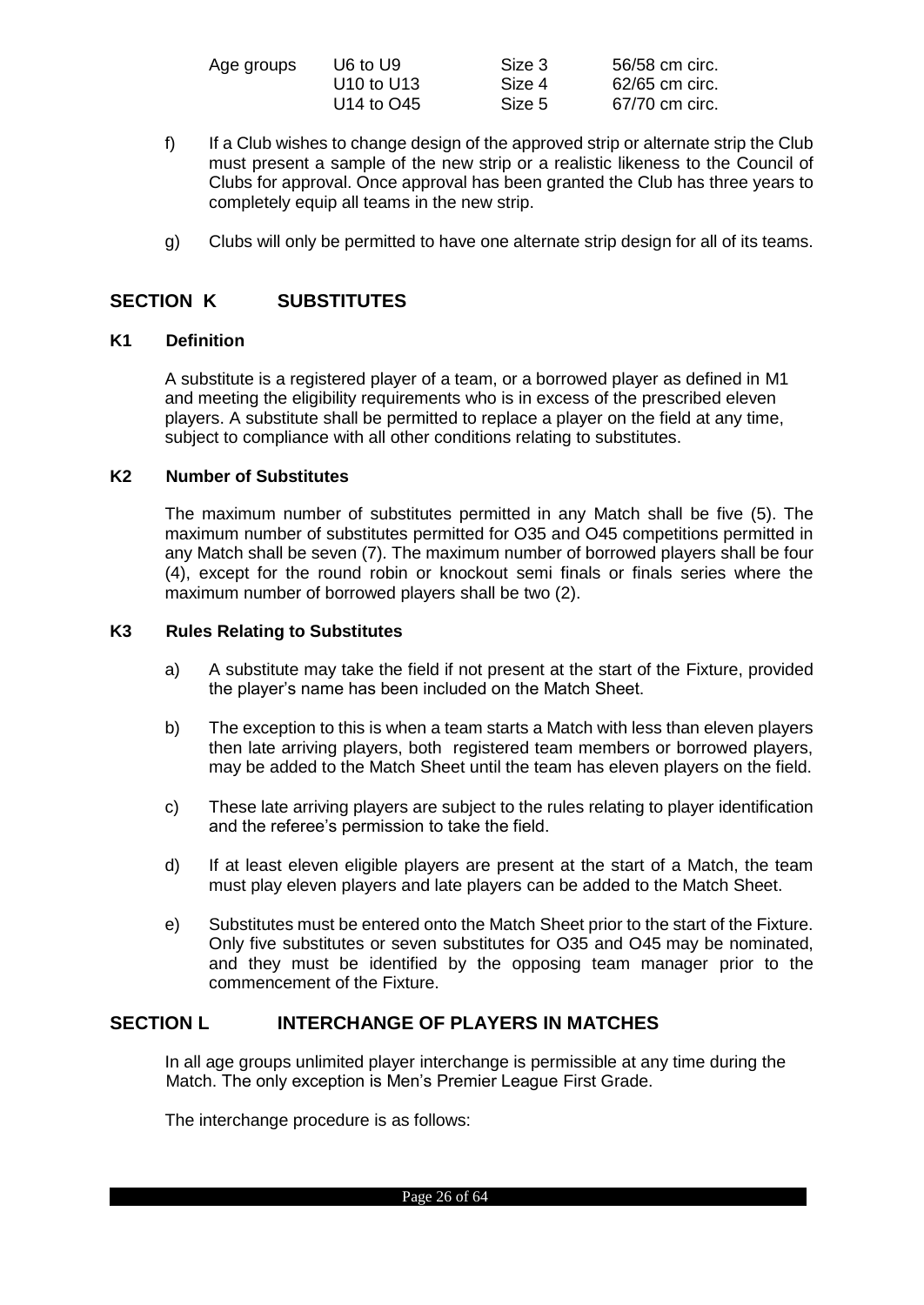- a) "Interchange Zone" will be an area one meter either side of the halfway line.
- b) An interchange is one, which is made when the ball is out of play or play has been stopped and for which the following conditions shall be observed:
	- i The permission of the referee to make the interchange has been obtained by a team official wearing the MWFA ID card described in Section L
	- ii The player leaving the field may leave the field at any point, and is not obliged to leave at the Interchange Zone.
	- iii The player entering the field shall do so from the interchange zone but not until the player has passed completely over the touchline.
	- iv A player nominated for interchange shall be the subject to the authority and jurisdiction of the referee whether called on to play or not.
	- v The interchange is completed when the player who was off the field enters the field. From this moment they become a player and the player who they replaced ceases to be a player.
- c) The number of interchanges during the Match is unlimited. A player who has been replaced may return to the field for another player. The number of players able to be interchanged during a Match is as per rule K2.
- d) If, during an interchange, an interchange player enters the field before the replaced player has completely left the field, the referee shall ensure the replaced player leaves the field, caution the interchange player and then restart the Match.
- e) If, during an interchange, an interchange player enters the field from a place other than the interchange zone, the referee shall caution the offending player.
- f) The interchanging of players will cease at the completion of normal and any extra time. If at this time penalty kicks are required to determine a result, the eleven players on the field at the end of extra time are the only players permitted to participate in the penalty kicks. No interchanging at this time is permissible. If during the penalty kicks the goalkeeper is injured he may be replaced providing the replacement is on the Match Sheet.

## <span id="page-26-0"></span>**SECTION M PLAYER BORROWING**

#### <span id="page-26-1"></span>**M1 Definitions**

**Borrowed Player** – a registered player who acts as a player for a team within the same Club different from the player's registered team. All the requirements of this clause must be met to ensure the borrowed player is legally used.

**Age Group** – a group of teams whose players are subject to the same qualifying age restriction.

**Division** – teams grouped within the same Age Group based on ability.

**Open Competition** – a group of teams formed into a Division by the MWFA that has no age restrictions other than a minimum age of sixteen (16) years in the current football year or through an exception granted by the EC.

**Amateur League** – any division in the Open Competition other than Premier League.

#### <span id="page-26-2"></span>**M2 General Principles**

a) **Need to Borrow**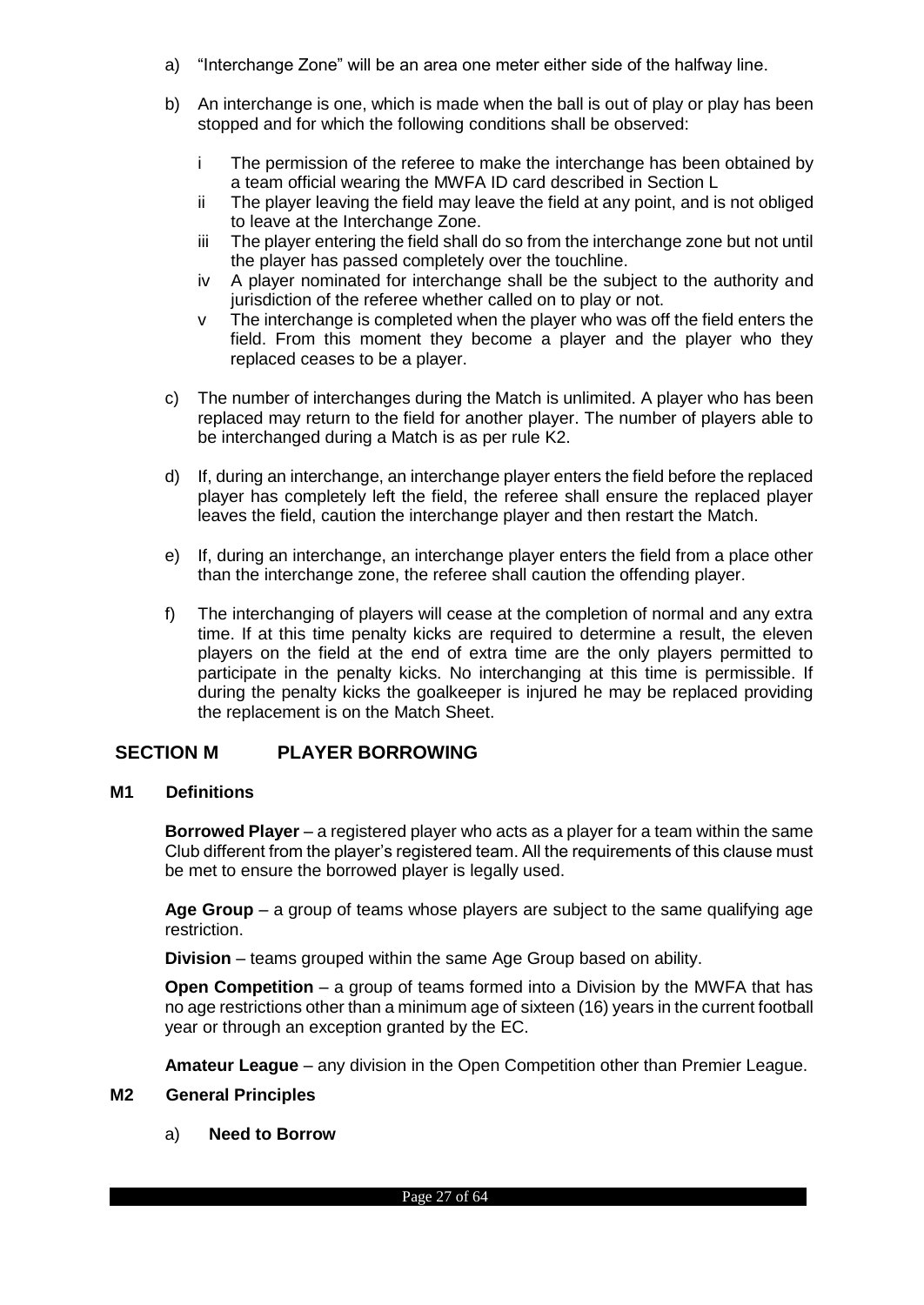A player may not be borrowed by a team where a registered member of that team is available and would not play at least half a Match because of such player being borrowed (except in the case of injury during the Match). The exception to this rule is a goalkeeper being borrowed due to injury of the team's regular goalkeeper.

If the E.C. determines the borrowing of certain players in a Match was not in the spirit of fair play and in particular to strengthen a team beyond its normal standard, the E.C may order the Match to be replayed without borrowed players.

#### b) **Number of Borrowed Players**

The maximum number of borrowed players in any team in any Match is four (4), except for Matches played within a round robin, knockout semifinal or final series Match where the maximum number of borrowed players is two (2).

## c) **Borrowing Limit**

A Borrowed Player may be borrowed by a team a number of times up to a maximum as specified in the Borrowing Eligibility Rules below.

## d) **Exceed Maximum Borrowing Limit**

A player who has played the maximum limit of Matches as a Borrowed Player for a Borrowing Team in accordance with the Borrowing Eligibility Rules below, may not play for that team again in the current season as a Borrowed Player.

In order to play again with the Borrowing Team the player must be re-registered in that team by submitting the change in registered team to the MWFA in the usual manner. Re-registration of a player in Competition teams will not be permitted after the Final Registration Date in Section A3 except by a decision of the EC.

If a team tries to re-register more players than the borrowing quota the EC may stop additional players re-registering unless reasonable justification can be provided.

A player who does not re-register in this way and plays additional Matches for the Borrowing team above the maximum will be regarded as an ineligible player in each Match above the maximum limit and may not play for any team until reregistered in the Borrowing team.

If a player changes teams in such a manner they may not be borrowed by the originally registered team no matter if allowed by these rules.

#### e) **Duty of Care**

Clubs and their Team Officials must exercise a duty of care to ensure players are not playing beyond their physical capability. In particular special care needs to be taken when Youth players are playing more than two years beyond their normal Age Group or in Open Divisions.

#### f) **Applicable to Women's Competitions**

Unless specifically stated these rules also apply to Women's Competitions.

#### g) **Women Playing in Other Competitions**

A player registered in a Women's Competition may not be borrowed by a team in the MWFA Saturday competition without a separate ID card for that Competition.

#### h) **First & Reserve Grade**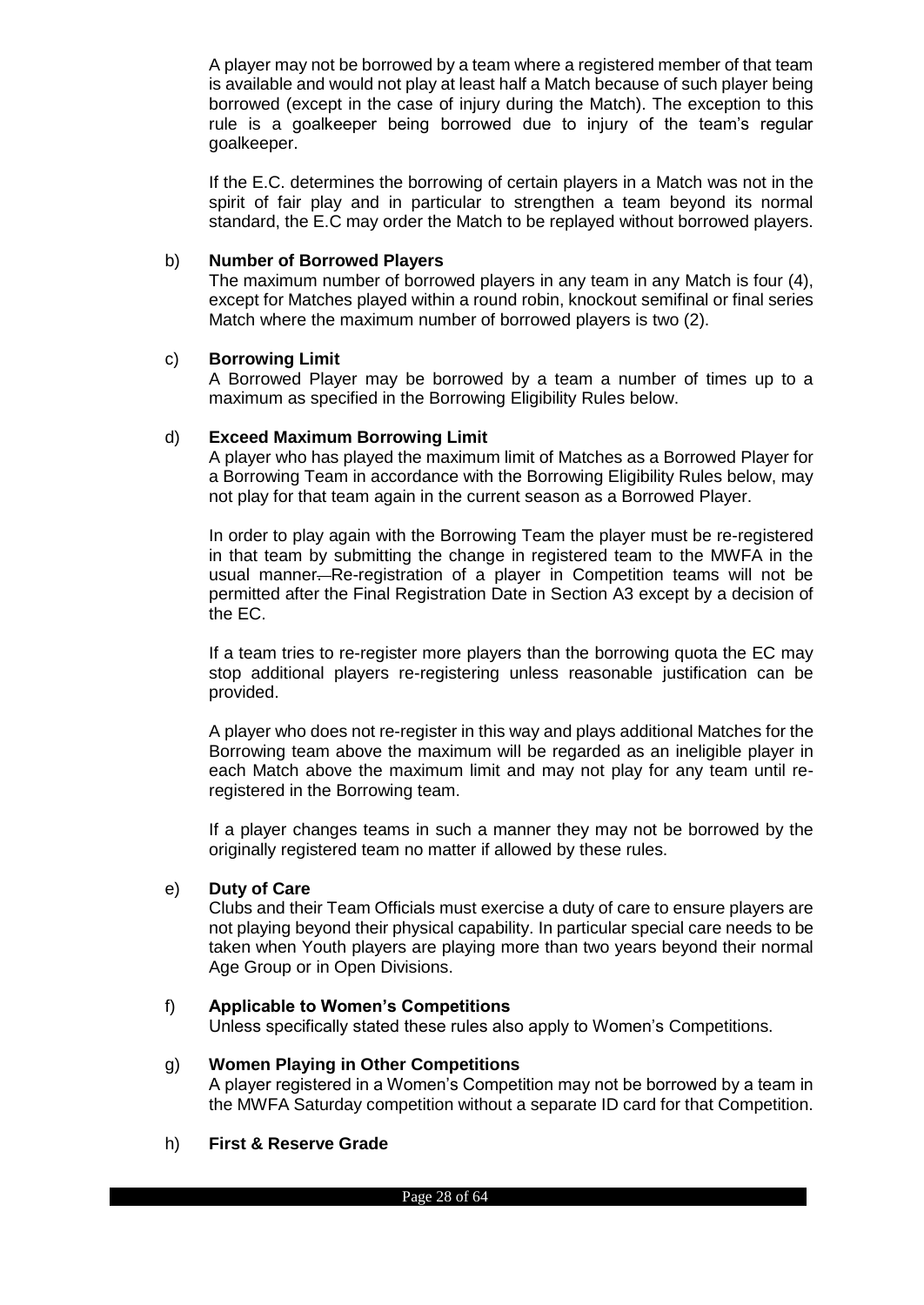Where a Division is played as first and reserve grade, both teams are regarded as having the same division for the purposes of these Borrowing Rules. For the purposes of Matches played for a team the first grade and reserve grade shall be considered separate teams.

#### i) **Further Eligibility Restrictions**

The MWFA may impose restrictions on the number of players who may be in a single team based on certain criteria. These number restrictions cannot be circumvented by borrowing players from other teams who meet the criteria. In any Fixture the number of players used by the team including borrowed players cannot exceed this number. An example is the quota of Graded Players in B5.

|                       | <b>Borrowing Option A</b> |           | <b>Borrowing Option B</b> |           | <b>Borrowing Option C</b> |           |
|-----------------------|---------------------------|-----------|---------------------------|-----------|---------------------------|-----------|
| <b>Borrowing Team</b> | Age Group                 | Limit     | Age Group                 | Limit     | Age Group                 | Limit     |
| U6                    | U6                        | NO.       |                           |           |                           |           |
| <b>U7</b>             | <b>U7</b>                 | <b>NO</b> | U <sub>6</sub>            | <b>NO</b> |                           |           |
| U8                    | U8                        | NO.       | U7                        | NO.       | U6                        | NO.       |
| U9                    | U9                        | <b>NO</b> | U <sub>8</sub>            | <b>NO</b> | U7                        | <b>NO</b> |
| U10                   | U10                       | NO.       | U9                        | NO.       | U8                        | <b>NO</b> |
| U11                   | U11                       | NO.       | U <sub>10</sub>           | NO.       | U <sub>9</sub>            | <b>NO</b> |
| U12                   | U12                       | 4         | U11                       | 4         | U10                       | 4         |
| U13                   | U13                       | 4         | U12                       | 4         | U11                       | 4         |
| U14                   | U14                       | 4         | U13                       | 4         | U12                       | 4         |
| U15                   | U15                       | 4         | U14                       | 4         | U13                       | 4         |
| U16                   | U16                       | 4         | U15                       | 4         | U14                       | 4         |
| U18                   | U18                       | 4         | U16                       | 4         | U15                       | 4         |
| U21                   | U21                       | 4         | U18                       | 4         | U16                       | 4         |
| PL                    | AL                        | 4         | U21, O35, O45             | 4         | U18*, U16*                | Unlimited |
| AL <sub>1</sub>       | AL                        | 4         | U21, O35, O45             | 4         | U18*, U16*                | Unlimited |
| <b>AL</b>             | <b>AL</b>                 | 4         | U21, O35, O45             | 4         | U18*, U16*                | 4         |
| O35                   | O <sub>35</sub>           | 4         | AL                        | 4         | O45                       | 4         |
| O45                   | O45                       | 4         | O35                       | 4         | <b>AL</b>                 | 4         |

#### <span id="page-28-0"></span>**M3 Borrowing Eligibility Rules**

\* See rule Section M1 re age eligibility requirement

For the avoidance of doubt, no MWFA Competition team may borrow the same player more than four times except for age eligible U18 players being borrowed into Premier League and Amateur League Division 1, as per Section G (h).

All borrowing must be in accordance with the table above and the additional requirements listed below:

#### a) **U6 to U21 Age Groups**

- i. In all Youth borrowing Options A, B and C should be followed in that order wherever possible.
- ii. Where a Club has no eligible team in either Option A, B or C, a Borrowed Player may come from a team registered in the next MWFA Age Group in which the Club has a team. In this case particular attention must be paid to M2 (e) Duty of Care.
- iii. In U12 to U21 Age Groups, the permitted division of the borrowed player's team is further restricted relative to the division of the Borrowing team as per below.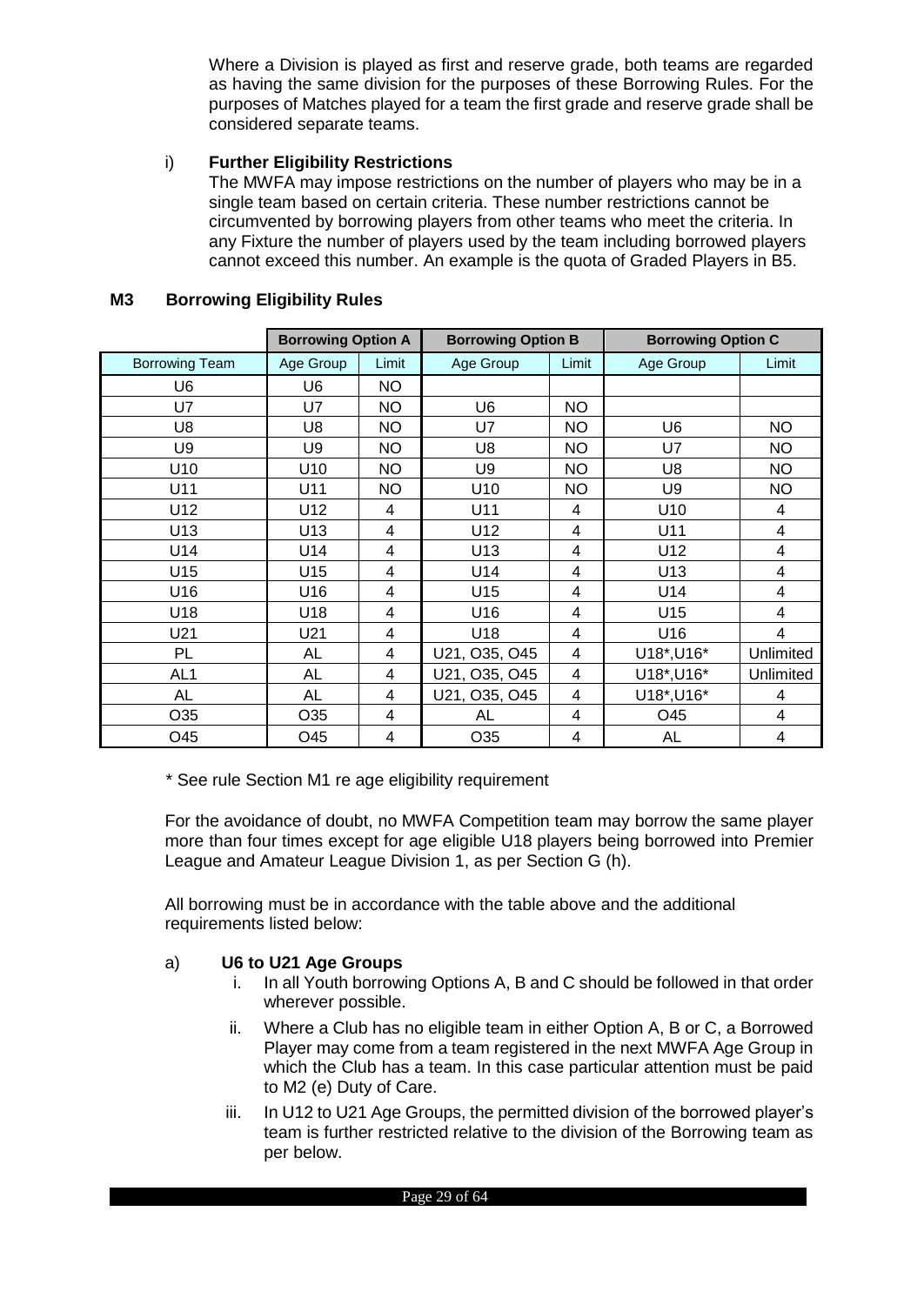| <b>Borrowing Option</b>           | Allowed Divisions As Borrowed Player    |  |  |  |
|-----------------------------------|-----------------------------------------|--|--|--|
|                                   | Same (except first division restriction |  |  |  |
| Option A                          | (e) below applies) or Lower Division    |  |  |  |
| Option B                          | One Higher Division and Below           |  |  |  |
| Option C and borrowing under (ii) | Any Division                            |  |  |  |

- iv. U11 teams will be graded into divisions by the Grading Committee. Players wishing to act as substitutes will have player ID cards issued based on this initial grading. This initial grading will determine the borrowing eligibility of the players into the U12 age group, irrespective of any regrading of teams during the season.
- v. U10 players graded in a Red team are only eligible to be borrowed to play in the U11/1, U11/2. Players in all other U10 Team Groups are eligible to substitute in any Division of the U11 Age group.

## **b**) **Open Competition**

- i. Teams in Open Competitions may borrow players registered in teams in the same Open Competition provided they are registered in the same or a lower Division than the Borrowing Team.
- ii Teams in Men's Open Competitions may borrow players registered in Over 35 Competitions provided that such players are registered in the same or a lower Division than the Borrowing team's division in the Open Competition. Teams in Open Competitions may borrow players from O45 Competition as follows:

AL-2 division and above may borrow from O45-1 AL-4 division and above may borrow from O45-2 Any AL division may borrow players from O45-2 and below

Teams in Women's Open Competitions may borrow players from WO35 Competition as follows:

#### **Where there are two divisions of WO35**

WAL3 and above may borrow from any WO35 WAL4 and below may only borrow from WO35-2 **Where there are three divisions of WO35** WAL2 and above may borrow from any WO35 WAL3 may borrow from WO35-2 and WO35-3 WAL4 and below may borrow from WO35-3

- iii Teams in Open Competitions may borrow players from the U18 Competition as follows:
	- AL3 and above may borrow from U18-1
	- Any AL Division may borrow from U18-2 and below Teams in Womens Open Competitions may borrow players from the W18 Competition as follows:
	- WAL2 and above may borrow from W18-1
	- Any WAL division may borrow players from W18-2 and below
- iv A true age player registered in an U16 Age Group can play as a Borrowed Player in any Open Division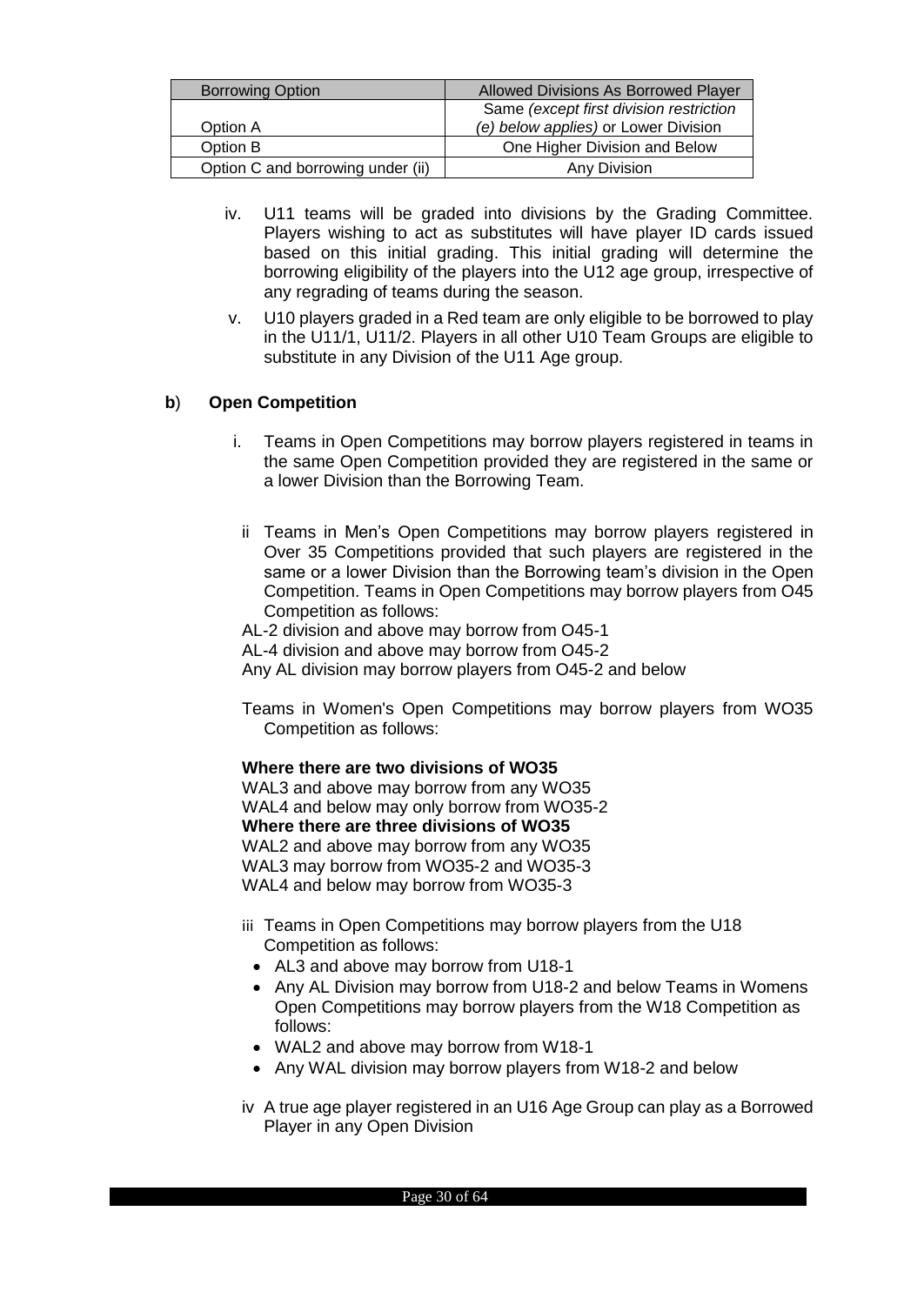v Where a borrowed player is from a team in an U16 or U18 competition, that player must meet the minimum age eligibility requirement for players in the Open Division specified in Section M1.

## c**) Over 35 and Over 45 Age Groups**

- i. Borrowed Players in Over 35 and Over 45 competitions must be age qualified to play in these competitions
- ii. The level of the divisions in the Over 45 competition will be declared by the MWFA at the start of the season (eg Division1, Division 2, etc).
- iii. Teams in Over 35 or Over 45 competitions may not borrow players registered in the Premier League Competition.
- iv. Teams in Over 35 competitions may borrow players in other Over 35 competitions provided players are registered in the same or a lower division than the borrowing team. All teams in Over 35 Competitions may borrow players from the O45 Competition as follows:
	- O35-2 division and above may borrow from O45-1
	- O35-4 division and above may borrow from O45-2
	- Any O35 division may borrow players from O45-2 and below
	- . v Teams in Over 35 competitions may borrow players registered in Open Competitions provided that such players are registered in a **lower** Open Division than the borrowing team.
	- vi Teams in Over 45 competitions may borrow players in Over 35 competitions provided the players are registered in an Over 35 division at least two (2) divisions lower than the borrowing team.
	- vii Teams in Over 45 competitions may borrow players registered in Open Competitions provided the players are registered in an Open division at least three (3) divisions lower than the borrowing team.

#### <span id="page-30-0"></span>**M4 Penalty for Breach**

This section covers breaches of the Borrowing Rules

#### a) **Offence Correctly Notified by Opposition**

When a breach of these rules is notified by the Opposition team using the correct dispute procedure and subject to a finding of the Protests & Disputes Committee, the match shall be regarded as a forfeit to the Opposition.

#### b) **Other Notification**

If a breach of these rules is notified in another way, such as by the Opposition but not following the correct dispute procedure or by an MWFA official, the result of the match will stand. However, subject to a decision of the EC, the offending team may be penalised Competition Points for every Match where such a breach occurred as per the following:

- If the offending team won the Match it shall lose three Competition Points
- If the offending team drew the Match it shall lose one Competition Point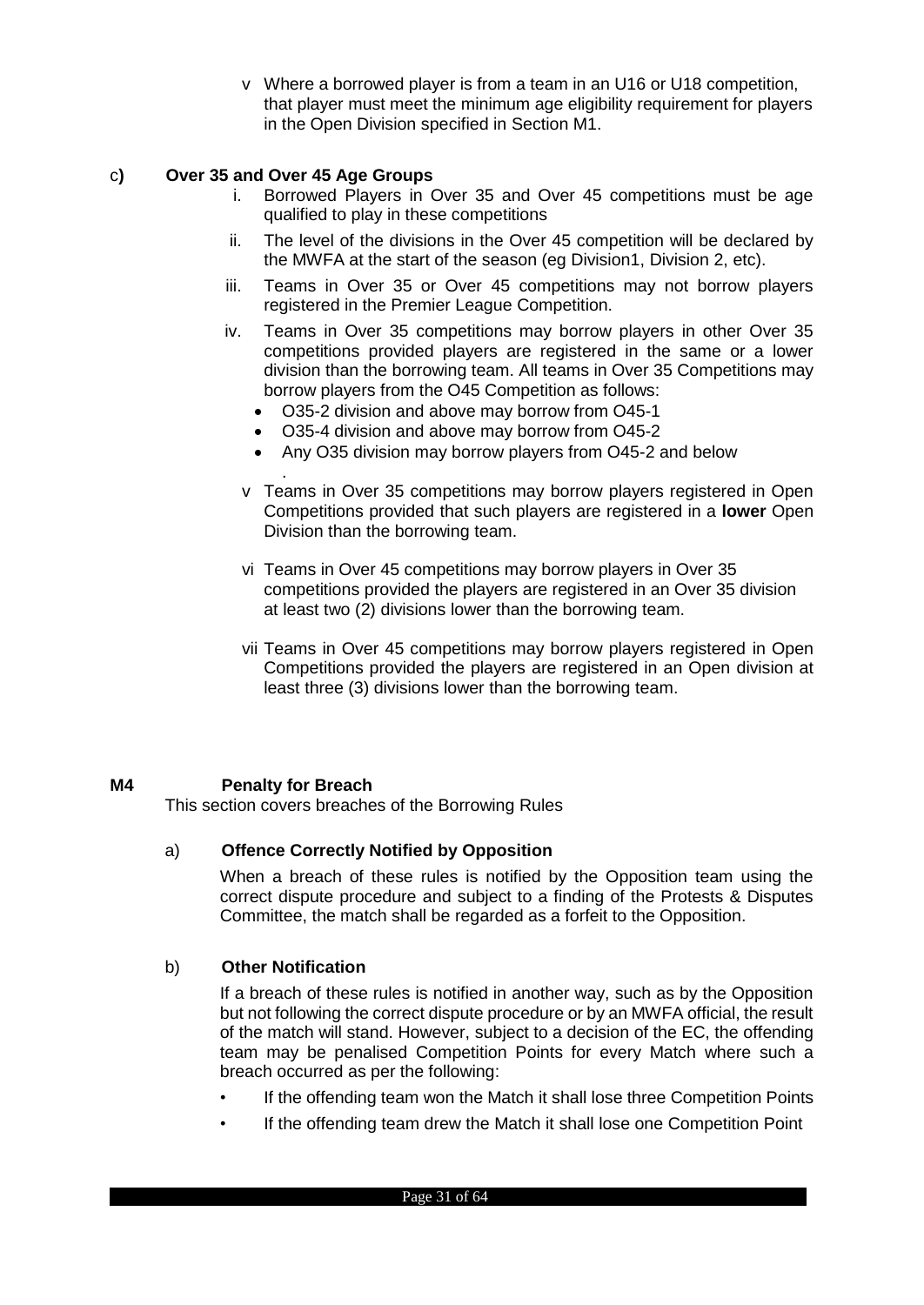If the offending team lost the Match no Competition Points shall be deducted.

These competition points are in addition to any other penalties which are imposed for other breaches.

If the Match is a knockout semifinal or final the EC will determine the course of action, which may include:

- Replay of the Match
- Forfeit by the offending team
- Fine to the Club of the offending team.

## <span id="page-31-0"></span>**SECTION N REFEREES**

- a) The appointment of Match Officials to officiate at Fixtures shall, wherever possible, be made by the Appointments Officer of the MWFRA.
- b) In the event of the MWFRA. not appointing officials to a Fixture or the appointed referee not attending, then the captains or officials of the competing teams must appoint a person to control the Match. If no joint decision can be reached, the team first on the draw must provide a referee. As a guideline, in Youth Matches such a person should be at least 14 years of age and should referee age groups at least two years below their own age. For adult competitions such a person should be over 18 years of age. Any person appointed to officiate in a Match has the rights and responsibilities as if the appointment were made under (a). The same person, where possible, must referee the whole Match.
- c) In all cases, Fixtures will be controlled in accordance with clause 1.4 of the Articles of Association and Playing Rules.
- d) Any affiliated official referee shall be entitled to referee their own Club Fixtures if no official referee is appointed.

#### <span id="page-31-1"></span>**N1 MWFA Team Referees**

#### a) **Provision and Duties of Team Referees**

Each team in the MWFA Senior Men's Competitions: AL2 and below, all O35 and O45 divisions (Any exception to this requirement will be notified by the MWFA) must:

- i. Nominate at least two team referees who are qualified members of the MWFRA to be available to officiate in Fixtures.
	- The nominated person does not have to be a player but must be a current member of the MWFRA and cannot be a team referee for more than one team.
	- Where the nominated person is a registered player of a different team, the fulfilment of their team referee duties takes precedence over playing in their registered team.
- ii. On each competition day where the team is playing as an *away* team one of the team referees must officiate:
- iii. where the team is playing as the away team at 3pm one of the team referees must officiate in the 1pm Fixture at the same field unless otherwise directed
- iv. where the team is playing as the away team at 1pm one of the Team Referees must officiate in the 3pm Fixture at the same field unless otherwise directed.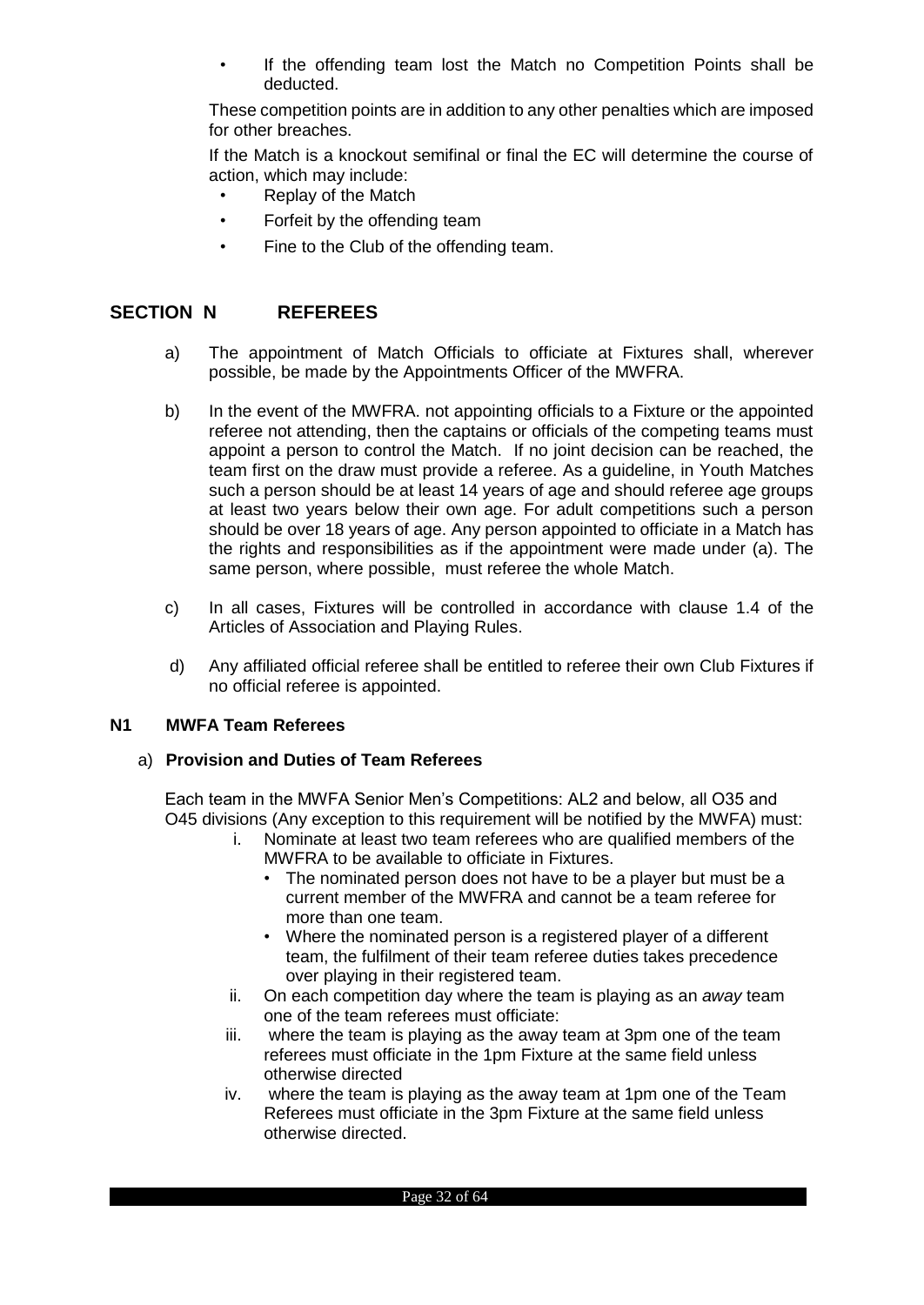- v. where a Fixture is not scheduled as part of a 1pm/3pm pair the affected teams will be notified of the requirements for the provision of Team Referees by the MWFA.
- vi. for a Fixture where there is no other options for the provision of a Team Referee from a different team than those playing, one of the Team Referees of the away team must officiate.
- vii. The penalties applied to a team which fails to provide a properly attired Team Referee for a Match are listed in Section T. In addition to the punishment of the Team any person who fails to wear a proper referee uniform will forfeit the referee's fee for that Match.

The MWFRA reserves the right to appoint a referee to any division provided at least 24 hours notice is given to the MWFA who will then advise the Clubs involved.

## **b) Registration of Team Referees**

- i) All persons who wish to nominate as Team Referees must be qualified and registered members of the MWFRA for the current football year in which they are to be a team Referee. Once a nominated Team Referee has registered with the MWFRA and an ID card will be issued which must be carried by the team referee when officiating at a Match to be shown to the teams before the start of the Fixture he is officiating.
- ii) Any team which does not have two qualified Team Referees by the first round must provide a qualified referee to officiate in any Fixtures it is obliged to officiate.

A team which does not have two qualified referees by 30<sup>th</sup> April will accumulate no Competition Points for each Match they play where they do not meet this requirement up to a maximum of three rounds.

After these three rounds the team will be removed from the competition, and the players in the team will not be permitted to re-register in any other team for the rest of the season.

#### **c) Notification of Red and Yellow Cards by Team Referees**

The Team Referee must mark the match card with "Y" and "R" for those players who were given red and yellow cards during the Match. A team referee who gives a player a red card is required to provide a report to the MWFRA.

#### **d) Team Referee ID Check before Matches**

Each team must check the ID card or photo ID of the Team Referee officiating their Match to verify they are a qualified Team Referee. Any issues should be reported to the MWFA.

Where it is subsequently found an unqualified person was permitted to referee the Match, at the discretion of the EC, each team will lose one Competition Point. Where a person referees a Match but falsely uses the name of a qualified Team Referee on the Match Sheet as well as penalties to each team the EC will apply the following penalties to the individual offender:

- Where the person is a registered MWFA player that person shall serve a one Fixture suspension for each instance that the offence took place
- Where the person is not a registered MWFA player the EC may apply additional penalties to the offending Team including loss of Competition Points.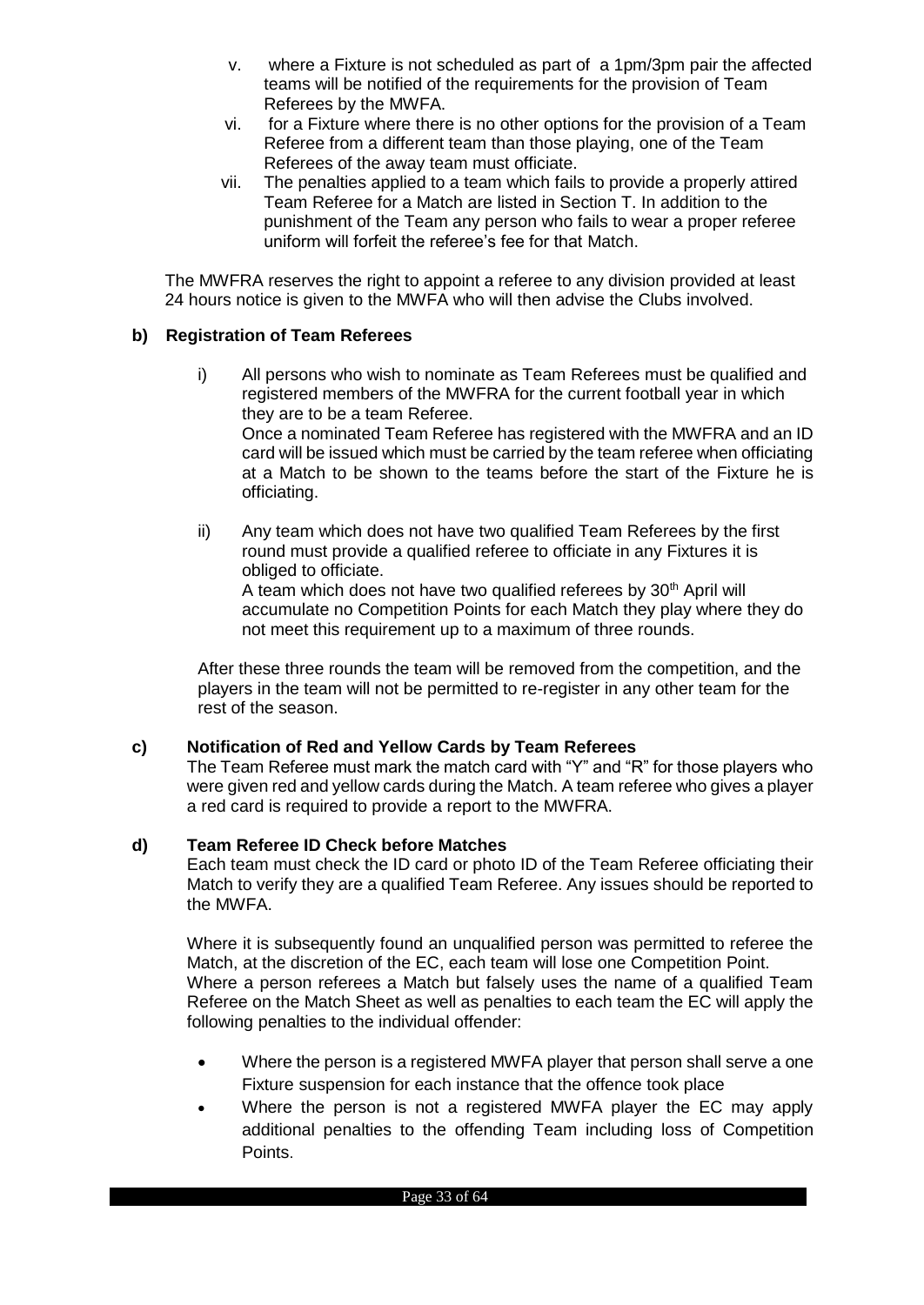## <span id="page-33-0"></span>**SECTION O RESULTS**

- a) The results of all Matches must be completed and confirmed in the EMS system no later than 9am the next day.On some occasions the submission time may be varied. In these cases the MWFA will give the Clubs at least 24 hours notice.
- b) Failure to comply with this requirement will result in fines as per section 10.6 of the constitution being applied at the discretion of the EC. If the result of an individual team is not notified the Club may notify the MWFA that the team was responsible for not providing the result on time. In such a case the team shall be subject to the sanction specified in Section T Group 4.

#### <span id="page-33-1"></span>**SECTION P TRANSFER OF PLAYERS**

- a) All transfers of Amateur players between Clubs within Australia, whether initiated by the player or the player's first Club shall be carried out in accordance with the FFA National Registration Regulations, Section 9.4 of the constitution.
- b) No transfer shall be granted after 30th June each year.
- c) Any player may change his Club registration once only during the season.
- d) For transfer of Clubs within the MWFA the payment of the MWFA fee is the responsibility of the second Club. Where the player has paid the registration fee to the first Club, the player's first Club must refund in full all but the Club component of the Player's registration fee. The amount of the Club fee refunded to the player is at the discretion of the first Club.
- e) Non-payment of the Registration fee is not ground for refusing a transfer within the MWFA.
- f) If a player de-registers from a Club during the season and then subsequently reregisters at another Club in the same season they shall be regarded as having transferred between Clubs, as per d) above.

## <span id="page-33-2"></span>**SECTION Q TROPHIES AND MEDALLIONS**

- a) The Association shall award trophies as it sees fit and based on the recommendation of the E.C.
- b) All annual trophies awarded may not leave the Presentation Area on Finals Day. If a Club wishes to borrow the trophies for a Club event a deposit must be paid which is refunded on return of the trophies. The size of the bond is detailed in the MWFA Schedule of Fees.
- **a)** The Association may award special trophies in the following categories:-

| Name of Trophy            | <b>Awarded For</b> |
|---------------------------|--------------------|
|                           |                    |
| President's Cup           | Club Award         |
| <b>Syd Russell Shield</b> | Club Award         |
| <b>Executive Award</b>    | Club Award         |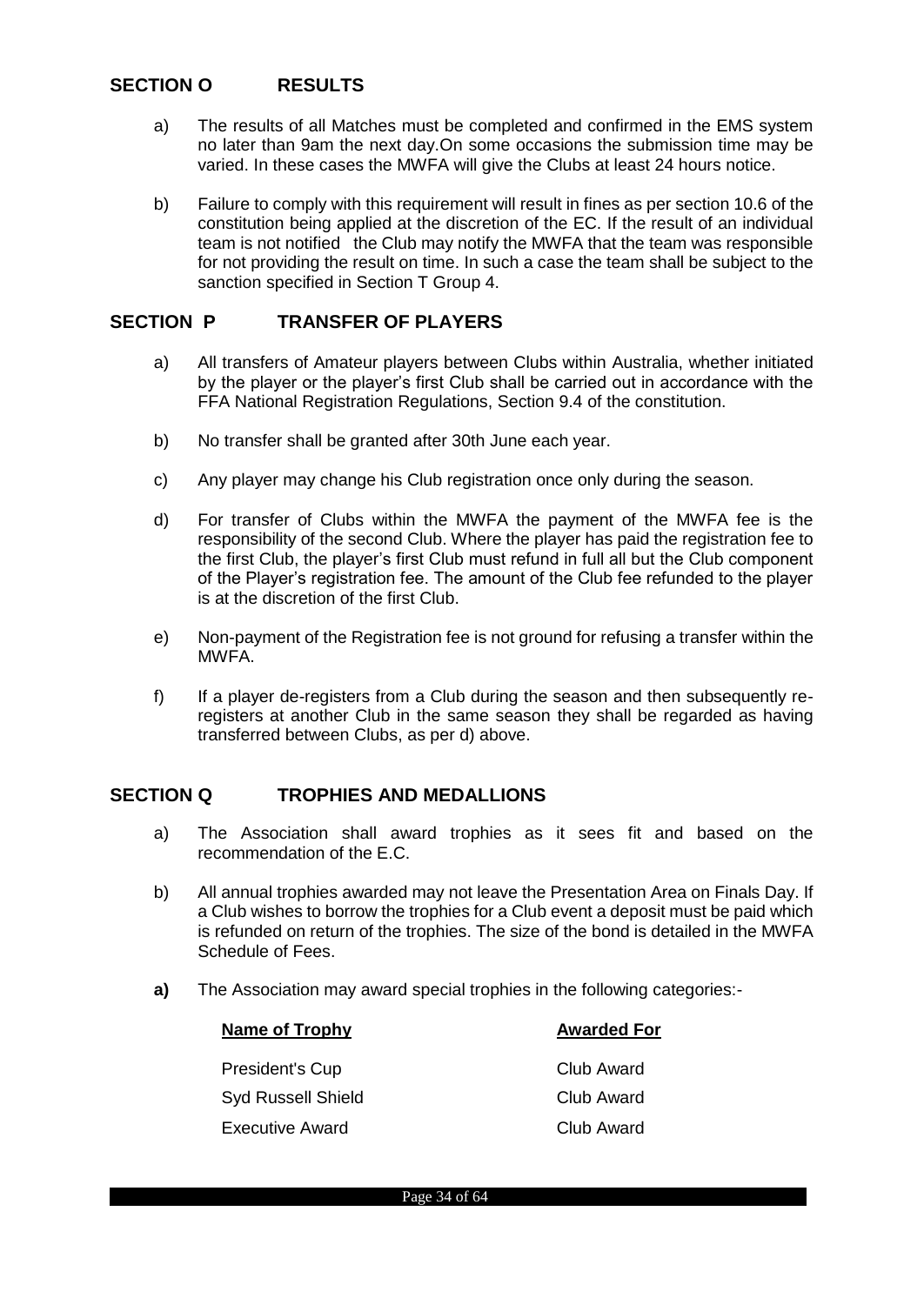| <b>Ron Saveall Memorial Cup</b>      | <b>Team Award</b> |
|--------------------------------------|-------------------|
| Fair Play Award                      | <b>Team Award</b> |
| Soccer Post Website Award            | Club Award        |
| MWFA. Cup                            | <b>Team Award</b> |
| <b>Champion Team</b>                 | <b>Team Award</b> |
| <b>Encouragement Award</b>           | <b>Team Award</b> |
| <b>Special Premier League Awards</b> |                   |
|                                      |                   |

| Clubman of the Year           | <b>Personal Award</b> |
|-------------------------------|-----------------------|
| Rookie of the Year            | <b>Personal Award</b> |
| Goalkeeper of the Year        | <b>Personal Award</b> |
| Lorna Gale Player of the Year | <b>Personal Award</b> |

**b)** Awards shall be made on the following basis:-

#### **President's Cup**

For best performance in competition age groups U12 to U18 in a Club. Points are determined by team performances and discipline records in individual competitions over all divisions.

#### **Syd Russell Shield**

For performance in all aspects of administration.

#### **Executive Award**

For best performance in competition age groups All Age to Over45 in a Club. Points are determined by team performances and discipline records in individual competitions over all divisions.

#### **Ron Saveall Memorial Cup**

For the best and fairest Premier League team, determined by referees on both grades, cautions issued to teams and the number of players sent off and Team Discipline Points from each team.

#### **Fair Play Award**

For the best and fairest Amateur League Division 1 team, determined by the referees on both grades, cautions issued to teams, and the number of players sent off and Team Discipline Points from each team.

#### **MWFA. Cup**

For winners of the Association Senior K.O competition

#### **Champion Team (Union Jack Cup)**

For best performance by a Division 1 team. Points are determined by the team's performance and discipline records in the main competition.

#### **Soccer Post Website Award**

For the Club with the best website

#### **Craig McGrath Memorial Encouragement Award**

To the team who are in most need of encouragement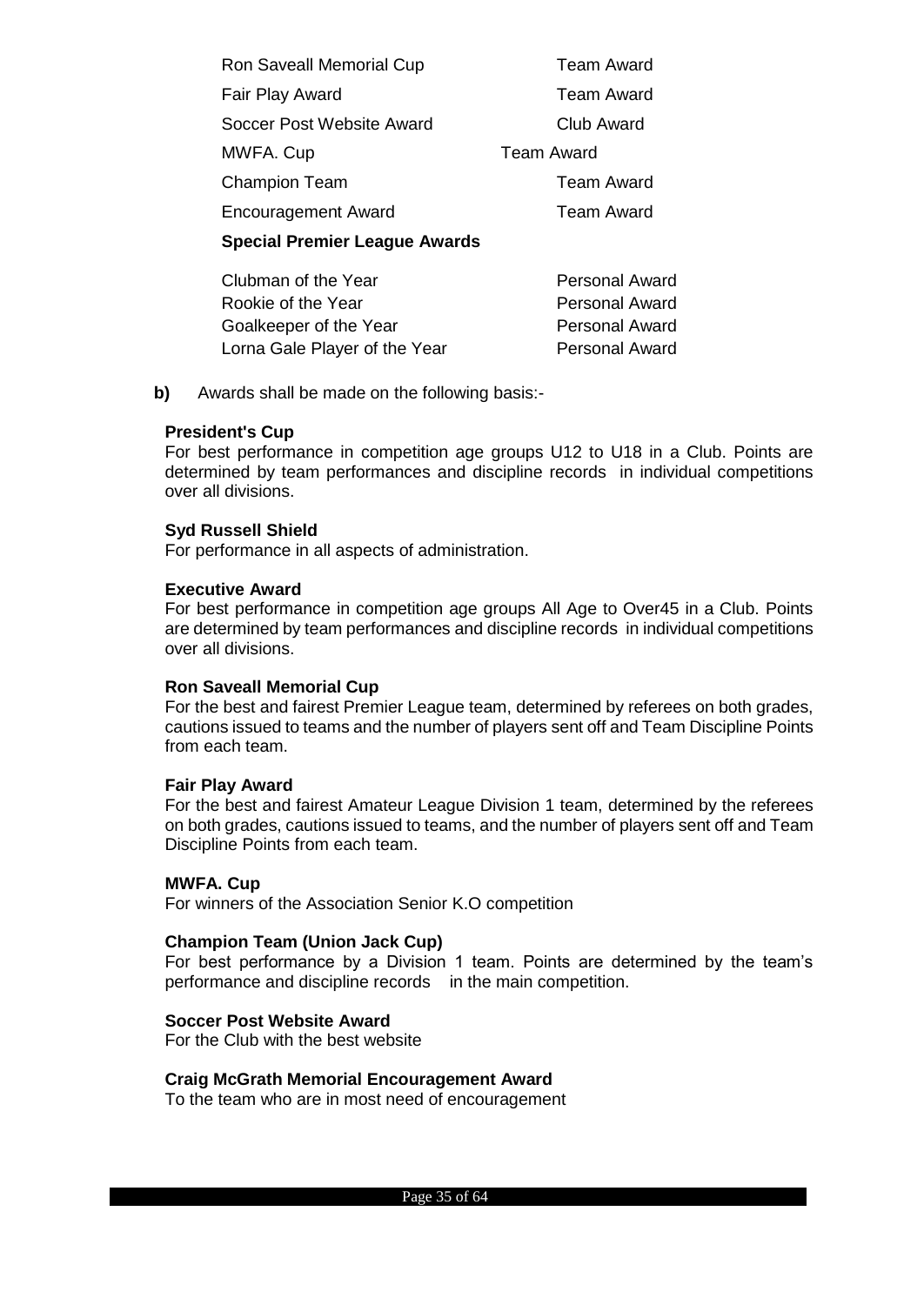**c)** None of these special trophies may leave the control of the Association. Where applicable, replicas shall be retained by the recipient of the award.

## <span id="page-35-0"></span>**SECTION R EC SPECIAL POWERS**

#### <span id="page-35-1"></span>**R1 Repeat Offences**

If a team receives an official sanction either under Section M - Borrowed Player or Section E - Identity Card System and subsequently commits another similar offence, in addition to any penalties applied for the subsequent offence the team will be further penalised as follows:

- For the second offence two (2) Competition Points will be deducted
- For the third offence four (4) Competition points will be deducted and the Club will be required to demonstrate that the team will commit no further offences or the EC may remove the team from the competition.

#### <span id="page-35-2"></span>**R2 Multiple Offences**

Where the citing of a team consists of offences over multiple Matches, in addition to applying the penalties for each individual Match, the EC or GPT may apply additional penalties including:

- Further loss of Competition Points
- Suspension of players and/or team officials
- Fines to the offending team's Club

#### <span id="page-35-3"></span>**R3 Spectator Code of Conduct and Discipline**

- a) Spectators in any activity held by or under the auspices of the MWFA must adhere to the MWFA Spectator Code of Conduct comprising the FFA Spectator Code of Conduct plus any other requirements as may be displayed at Grounds or advertised through mass media (website, email distribution and distribution to Clubs for forwarding to their members).
- b) Clubs shall promote and encourage adherence to the MWFA Spectator Code of Conduct amongst their members to maximise their awareness. Clubs must ensure that any materials provided by the MWFA are prominently displayed and circulated promptly.
- c) Clubs are responsible in the first instance for the control of their spectators. Where possible the onus for corrective action should be taken by Clubs on their spectators and/or supporters.
- d) .Clubs must attempt to maintain control of spectators, to prevent any disturbance and to generally assist Match Officials and Officials of the MWFRA, MWFA EC or MC in adherence to the MWFA Spectator Code of Conduct at any Match.
- e) The MWFA may investigate any incident which in its opinion is relevant to whether or not a charge of breach of the Spectator Code of Conduct ought to be laid. Such investigation may be initiated on the basis of a written report or complaint of a Member or on the basis of any other evidence which in the opinion of the MWFA is credible.
- f) Clubs are required to cooperate fully with the MWFA in the conduct of that investigation within the timeframe specified in any correspondence issued by the MWFA. This includes identification of any spectators involved. A Club consents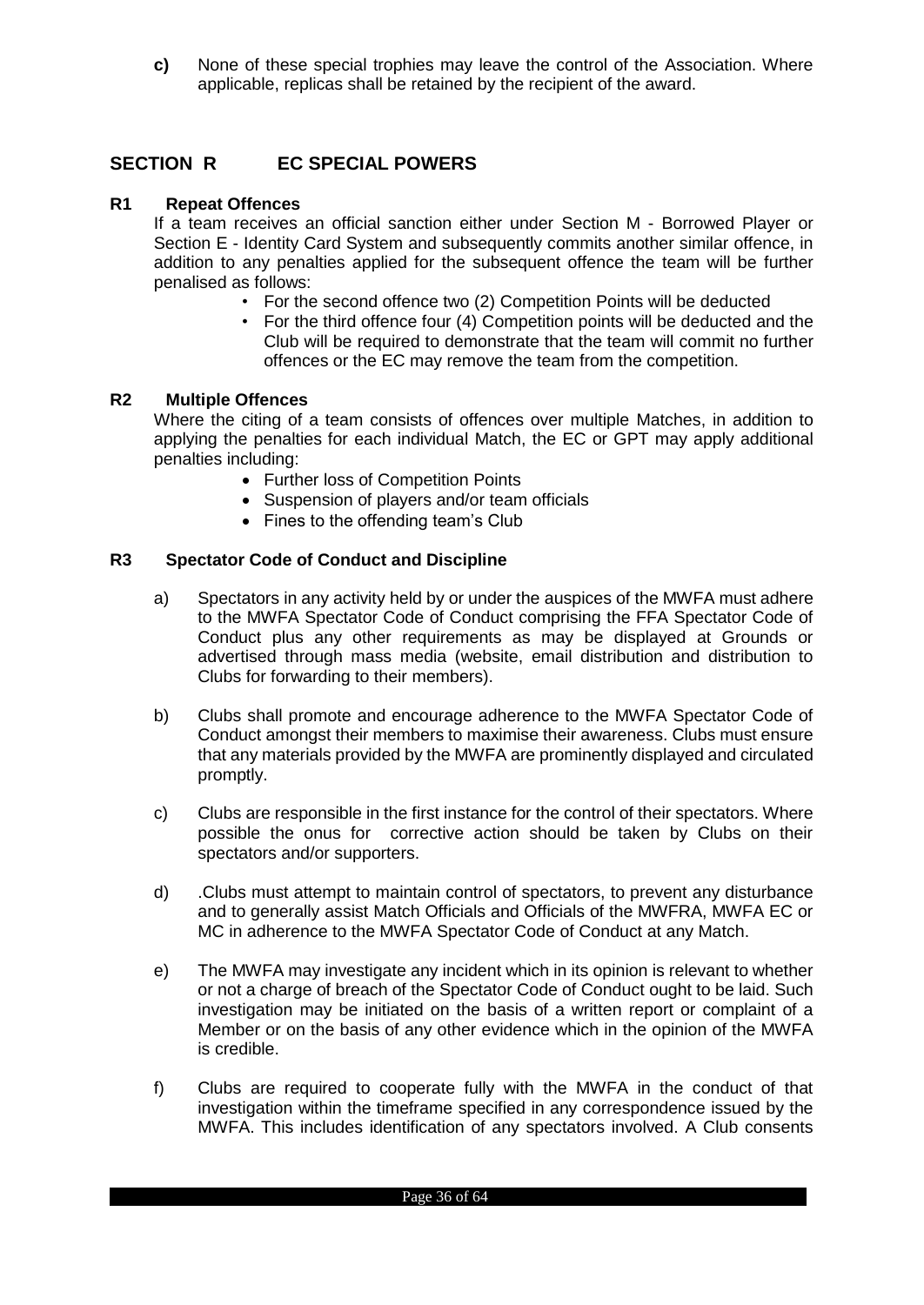that any information provided may be used as evidence in bringing a charge under this section.

- g) At any time, the EC or GPT may determine whether any charge of a breach of the Code of Conduct is to be laid. If a charge will been laid by the MWFA, it will issue a Notice of Charge against the parties and the GPT will hold a formal hearing of the charges.
- h) If the EC or GPT determines a breach of the MWFA Code of Conduct has occurred sanctions will be applied including:
	- (i) reprimand;
	- (ii) direction to make verbal or written apology;
	- (iii) period of suspension from attending matches;
	- (iv) place the individual on a bond;
	- (v) loss of Competition Points and/or imposition of team disciplinary points for the team;
	- (vi) deregistration of any related players from the MWFA
	- (vii) if a Participant a period of suspension from taking part in any Football related activity;
	- (viii) suspension from participation in a Match or Matches;
	- (iv) such other sanction as is appropriate in all the circumstances.

## <span id="page-36-0"></span>**SECTION S ADVERTISING**

Advertising shall be permitted on any affiliated club's equipment, subject to the approval of theMWFA., with the following specifications:-

- a) All printing in the playing strip shall not exceed 5cm in height
- b) Shirt numbers must be clearly visible
- c) All logos must be approved by theMWFA.
- d) Sleeve patches must be approved by theMWFA.

## <span id="page-36-1"></span>**SECTION T TEAM PENALTIES FOR OFFENCES**

For the following offences the MWFA will penalise the offending team by way of Team Discipline Points (TDP).

#### **Group 1: Ground Offences**

- Coach and manager not wearing ID card in technical area.
- Other persons in the technical area without ID apart from reserves for the Match.
- Coach and other coaching/managing staff not keeping to the technical area; either a marked area or within 5 metres of the halfway flag and both teams on the same side of the field.
- Consumption of alcohol on School Premises where a playing field is situated

#### **Group 2: Uniform Offence**

- Team not wearing MWFA Club strip.
- Failure to provide an alternate strip.
- Team not having numbers on shirts for age groups U12 and above.

## **Group 3: Team Referee Offences**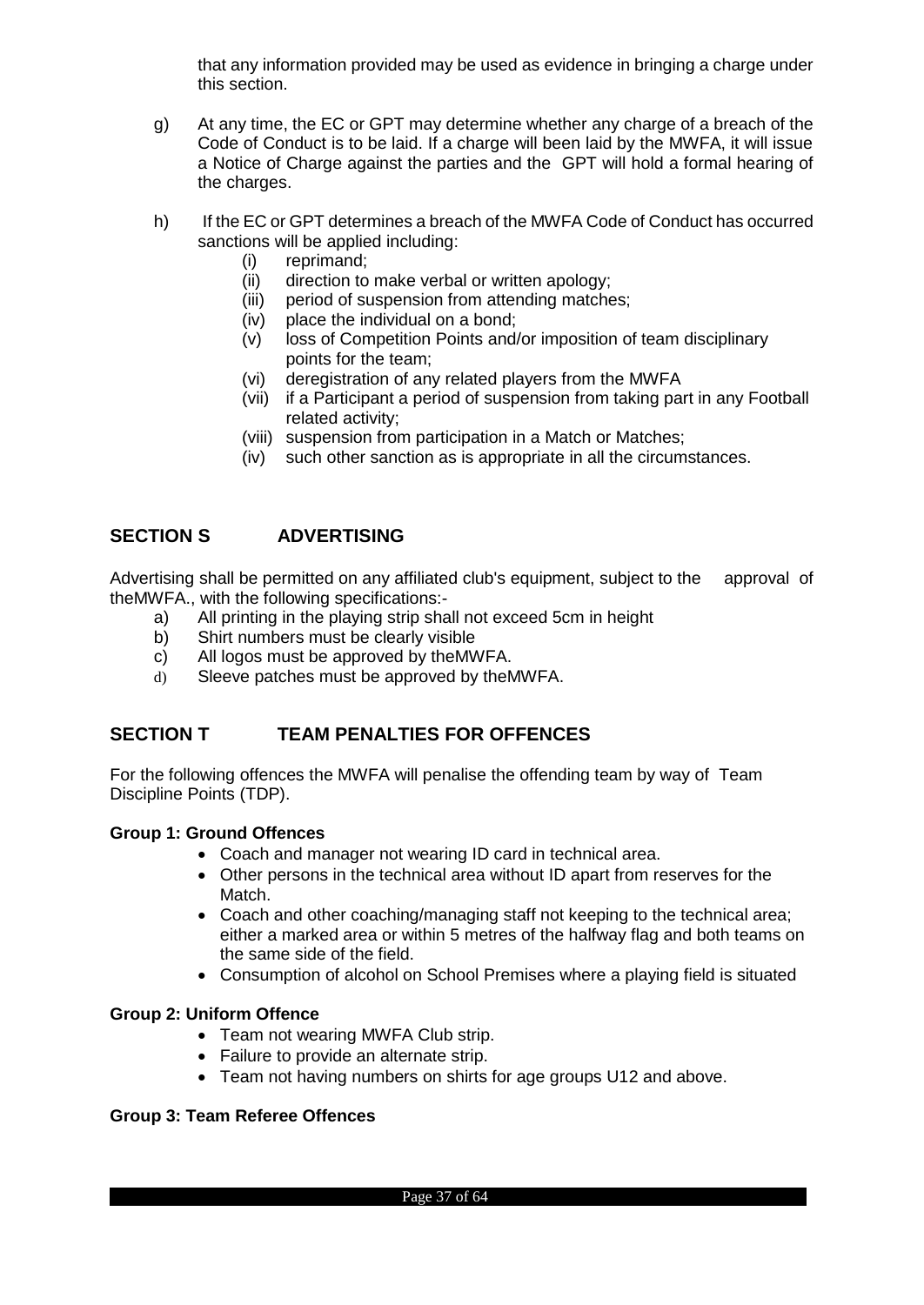This group applies to teams who must supply Team Referees as required under E6

- Failure to provide a team referee for a Fixture
- A Team Referee fails to wear the appropriate referee uniform

If a team commits either a Ground, Uniform or Team Referee Offence, at the discretion of the MWFA

- a) For the first time the team is issued a formal warning in writing that they have committed an offence and further offences of a similar nature will mean loss of points.
- b) For the second time the team will lose one Competition Point.
- c) For the third time the team will lose three Competition Points
- d) For the fourth time will be required to show cause why they should not be removed from the competition.

#### **Group 4: Match Sheet and Result Submission Offences**

Where a blank match sheet is required, the home team is to supply. If a home team fails to supply a Match Sheet, or if a team fails to correctly complete the appropriate portions of the Match Sheet or the MWFA is notified by the team's Club that the team did not notify the Club of the result so it could be submitted before the required time, the team shall be subject to the following sanctions at the discretion of theMWFA:

- a) For the first time the team is issued an informal warning in writing that they have committed an offence.
- b) For the second time the team is issued a formal warning in writing that they committed an offence and further offences of a similar nature will mean loss of Competition Points.
- c) For the third and subsequent times the team will lose one Competition Point.

The MWFA will issue a sample of a blank Match Sheet specifying the requirements of the Home and Away Team for completing parts of the Match Sheet. The punishment will only apply for one or more errors on the same Match Sheet**.**

Offences within each group are treated separately as far as these punishments are concerned.

Clubs are required to provide evidence that the formal warning has been provided to the team. Non-receipt of a warning by a team will not be accepted as a valid reason for further offences.

If more than one instance of an offence within a Group occurs in the same Match on the first or second time these count as a single instance and are not cumulative (eg coach not in technical area and not wearing ID tags in the same Match only counts as one instance).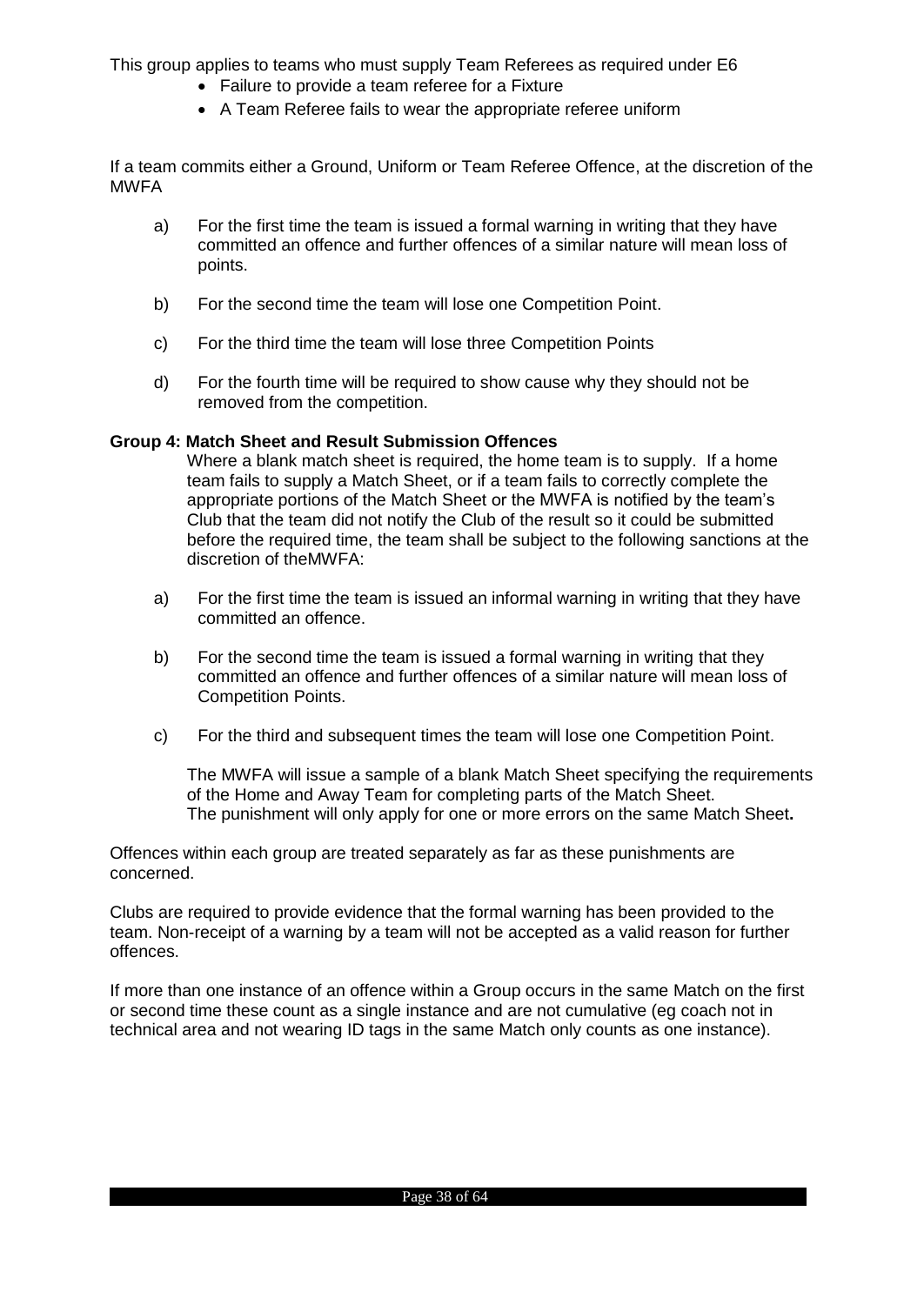## <span id="page-38-0"></span>**APPENDIX A APPEALS COMMITTEE**

#### <span id="page-38-1"></span>**A1 Committee Procedures & Powers**

- a) Notwithstanding anything contained herein any person who is the subject of a decision made by the Management Committee must adopt the following procedure for appeal of this decision:
	- i. The person must inform in the MWFA writing of the intention to appeal.
	- ii. The person must appeal to Football NSW following the procedures outlined FNSW Disciplinary Regulations.
	- iii. A copy of the appeal must be supplied to the MWFA and the Club.
- b) The Committee Secretary shall advise all members involved in an Appeal the venue, date and time at which the Appeal shall be held.
- c) The Association Secretary shall send a copy of any Appeal and particulars thereof to any member likely to be affected by the Appeal.
- d) The committee shall have the power to call such persons, statements and the committee shall have the power to uphold, overturn or to impose such additional penalties it considers appropriate to each case it hears.
- e) The committee will require a record of previous charges against any Judiciary appellant.
- f) Where appropriate, a representative of the M.W.F.R.A. may either attend or give advice on the Laws of the Game to the committee hearing.
- g) A representative of the committee whose decision is being appealed against may be called to attend the committee's hearing.
- h) A full report of each hearing shall be submitted in writing to the Association Secretary, who shall forward copies to the appellant and, where necessary to the M.W.F.R.A. Inc
- i) Every Appeal must be accompanied by a bond of one hundred and fifty dollars (\$150.00), refundable at the discretion of the Appeals Committee.
- j) Should an appeal hearing not be commenced before a player has served the third week of his suspension, then the player will be allowed to play until such times that the appeal hearing has commenced. The committee may, at its discretion, and after an Appeal against a Judiciary decision has commenced, schedule further hearings as it is deemed necessary to ensure it collects all available evidence before arriving at a decision. Should this circumstance occur, the committee may, at its discretion, allow the appellant to continue playing until such time as the Appeal is concluded.

#### <span id="page-38-2"></span>**A2 Legal Representation Procedures**

a) The Association must be advised in writing 48 hours prior to the Hearing that the person appearing before the A.C. requests to have legal representation in attendance when their case is heard. The A.C. shall, at the request of the Association, adjourn the Hearing for 1 week (or agreed shorter time) in the event of failure to give the required 48 hours notice in writing. The player shall remain suspended until the adjourned Hearing.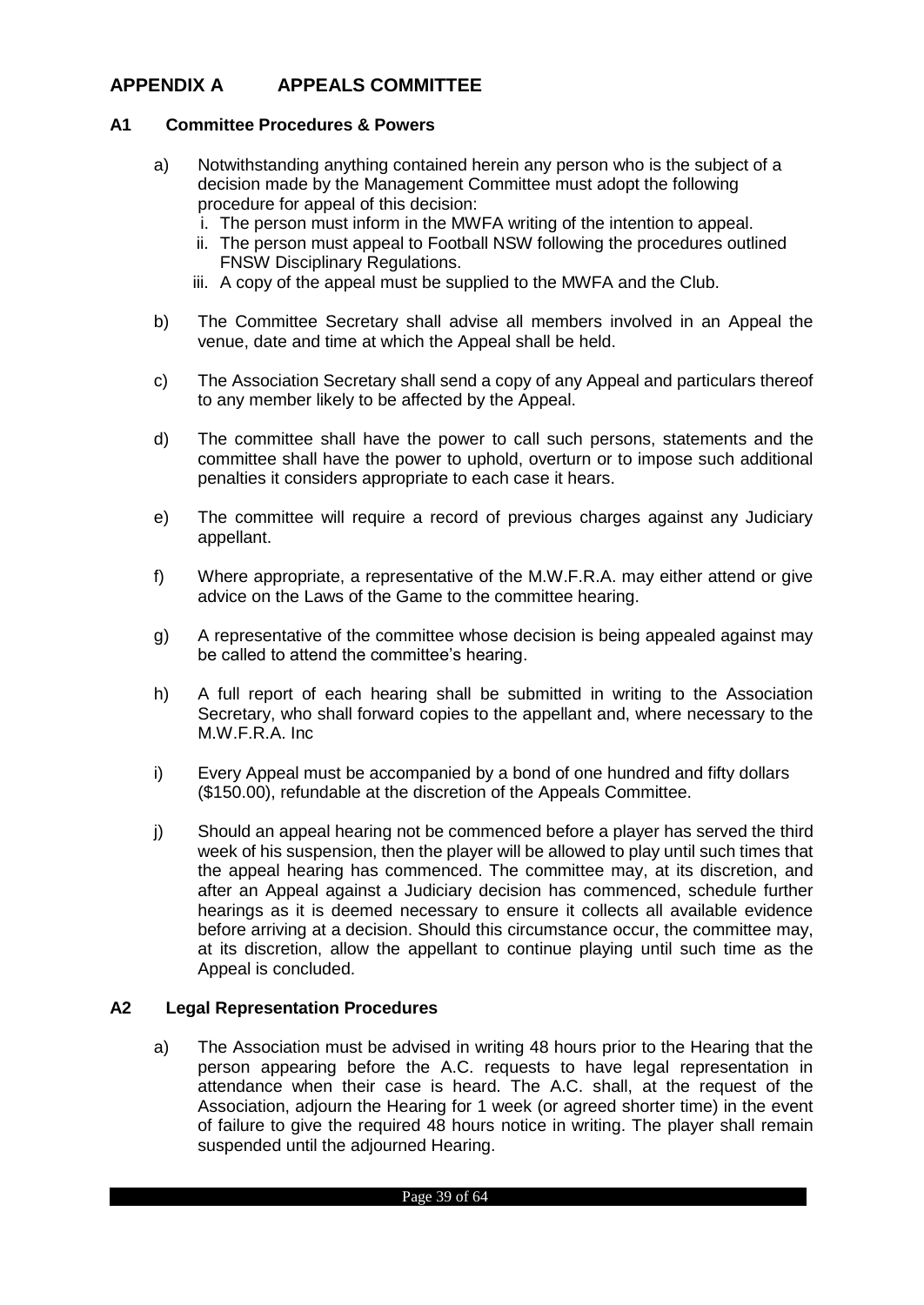- b) In any case where legal representation will be in attendance, the Association requires that a non-refundable fee of \$500 be lodged and be paid in advance to the Association. This Bond must be paid prior to the case commencing where the person seeks to have legal representation.
- c) The Bond covers the additional cost to the Association in relation to increased administration costs and/or the Association's own legal costs. This Bond will be reviewed annually by the Executive Committee.
- d) In the case where legal representation has been requested and the required Bond has been paid, the Association reserves the right to obtain its own legal representation for the Hearing.
- e) In addition to clause (d) above, if the Association is unable to obtain such equivalent legal representation for the Hearing, at the request of the Association, the hearing shall be adjourned for a maximum of 7 days. In these circumstances, for Judiciary matters the player shall remain suspended until the Hearing takes place.
- f) If the Association is unable to obtain legal representation within 7 days, the Association has no basis to further adjourn the matter in respect of legal representation. The Association has the right to only seek 1 adjournment of the Hearing in respect of it obtaining legal representation.

## **A3 Appeals Against A Decision.**

- a) An Appeal against a determination of the Appeals Committee are to be made to FNSW.
- b) Refer to FNSW Grievance & Disciplinary Regulations for the procedure to lodge an Appeal with FNSW.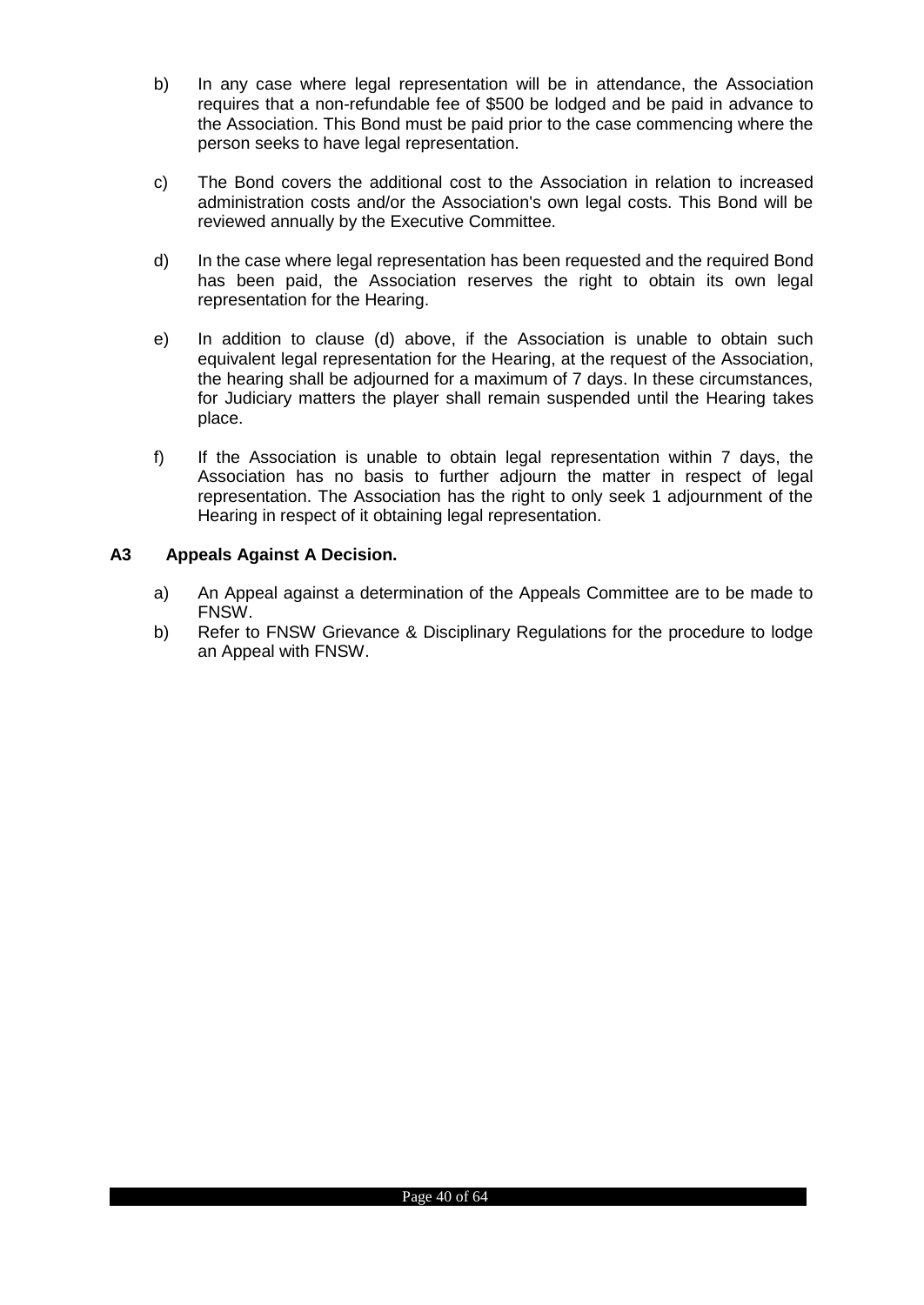## <span id="page-40-0"></span>**APPENDIX B GENERAL PURPOSES TRIBUNAL**

- <span id="page-40-1"></span>**B1**
- a) On receipt of a Citation or Incident Report which relates to a matter that does not fall under the realm of the Judiciary or the Protests & Disputes Committee the MWFA CEO will assess the documentation and make a decision if it should be referred to the EC or the General Purposes Tribunal or dealt with by way of a letter from the MWFA..
- b) The Tribunal shall have the power to call such persons, and request statements in regard to a citation or incident before the Tribunal.
- c) The Tribunal Secretary shall advise all members and parties involved in the hearing, the venue, date and time at which the hearing shall be held.
- d) The MWFA shall send a copy of documentation relating to the citation or incident before the Tribunal, to all members and parties who are required to attend the Tribunal. This documentation must be provided a minimum of 4 business days prior to the hearing.
- e) The Tribunal Secretary shall provide a full written report of each hearing to the MWFA, who shall notify all parties of the outcome of the Tribunal hearing.

## <span id="page-40-2"></span>**B2 Legal Representation Procedures**

- a) The Association must be advised in writing 48 hours prior to the Hearing that the parties appearing before the Tribunal. requests to have legal representation in attendance when their case is heard. The Tribunal shall, at the request of the Association, adjourn the Hearing.
- b) In any case where legal representation will be in attendance, the Association requires that a non-refundable fee of \$500 be lodged and be paid in advance to the Association. This fee must be paid prior to the case commencing where the person seeks to have legal representation.
- c) The fee covers the additional cost to the Association in relation to increased administration costs and/or the Association's own legal costs. This fee will be reviewed annually by the Executive Committee.
- d) In the case where legal representation has been requested and the required fee has been paid, the Association reserves the right to obtain its own legal representation for the Hearing.

#### **B3 Appeals Against A Decision**

- a) All appeals against a determination of the General Purposes Tribunal are to be made to the MWFA Appeals Committee.
- b) A party affected by any determination of the GPT has the right to appeal against part or all of the determinations
- c) Such appeals must be lodged within seven (7) days of receiving a written determination of the decision or finding being notified to the appellant.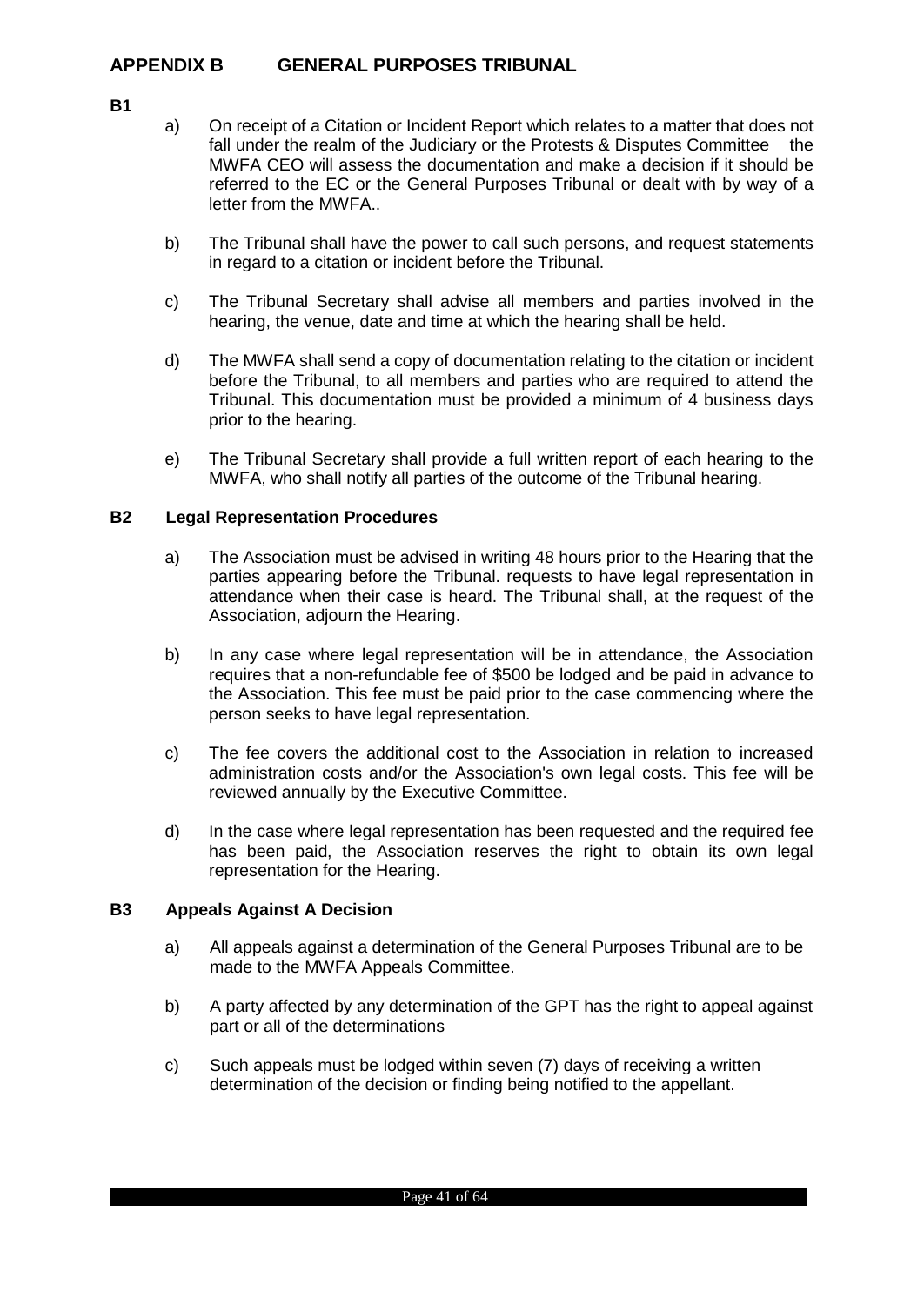- d) The lodged submission must state all of the grounds to be used in the Appeal. Additional grounds cannot be raised at the appeal hearing if they have not been nominated in the lodged submission.
- e) An appeal fee of \$150.00 is to accompany any appeal.
- f) No Appeal shall fail solely on the grounds that it was not lodged on time if the Appeal Committee is satisfied that there is a reasonable explanation for the delay or that the delay is not the fault of the appellant.
- g) Refer to the MWFA Rules & Regulations Appendix A Appeals Committee for the Procedures & Powers of the Appeals Committee.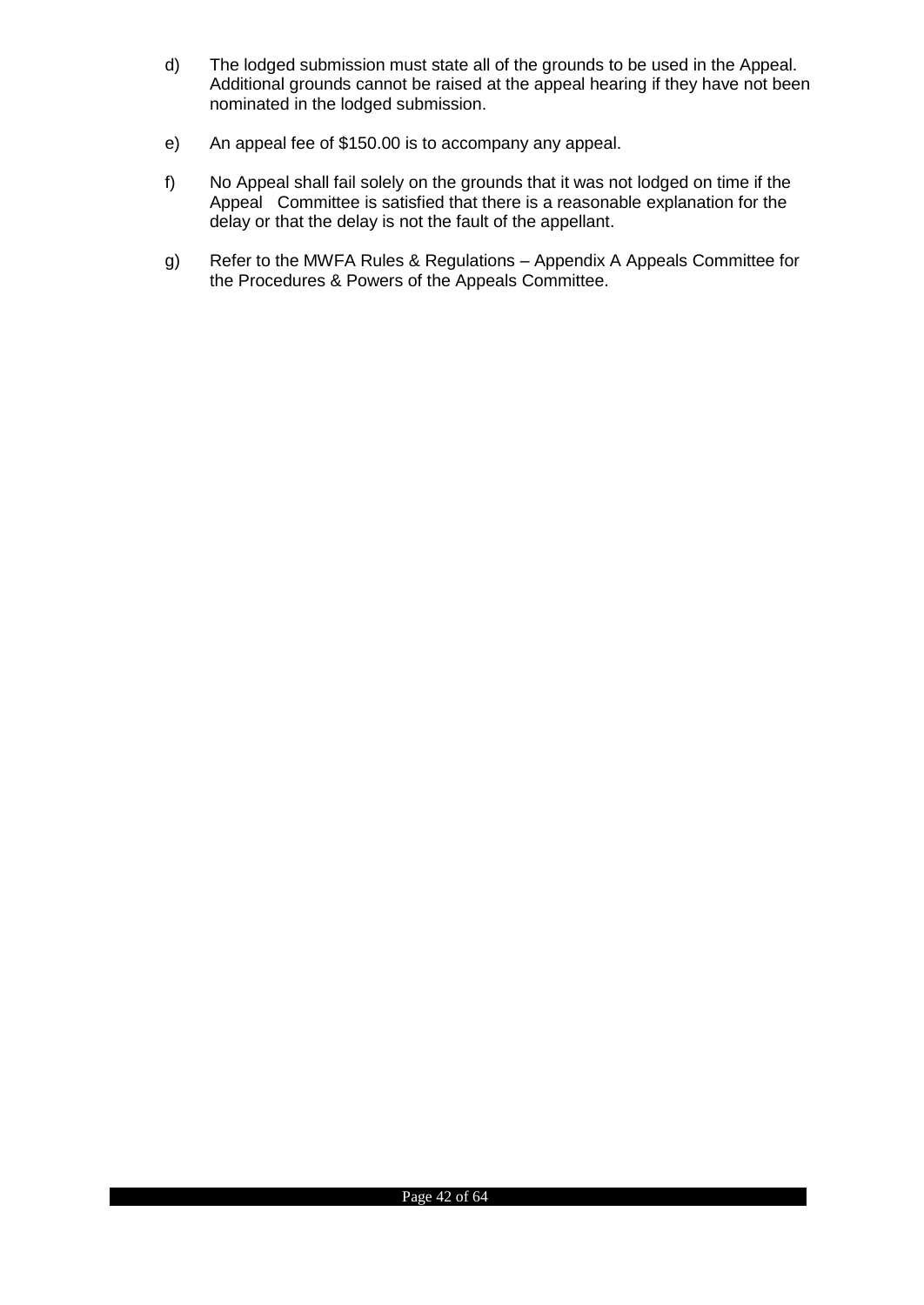## <span id="page-42-0"></span>**APPENDIX C JUDICIARY COMMITTEE**

#### <span id="page-42-1"></span>**C1 Committee Procedures & Powers**

- a) The Judiciary Committee shall have the power to refer any matter to the EC or GPT for determination
- b) The Committee shall meet at least once a week, if required, during the playing season, at a time and place to be determined by the EC. Clubs shall be notified prior to the commencement of the season of the meeting day and place for the Judiciary Committee. Players shall be deemed to have received notice from the club as to the meeting day of the Judiciary Committee.

#### <span id="page-42-2"></span>**C2 Definitions of Suspensions**

- a) For the purpose of defining suspensions, competition Fixtures shall be deemed to be any Fixture played by the player's registered team, in the teams:
	- MWFA competition including major and minor premiership fixtures and finals
	- MWFA sanctioned Cup fixtures
	- FNSW and FFA competitions in which the MWFA enters teams such as FNSW State Cup, Champion of Champions and FFA Cup.
- b) Where a competition has a separate team registration process, the suspended player must be registered in the team for that competition in order for the fixtures to count towards the suspension.
- c) Cancelled fixtures and byes are not included in the suspension.
- d) The following will occur should a fixture be forfeited during a suspension:
	- $i)$  If the opposition team forfeits the match is counted towards the suspension.
	- $ii)$  If the players team forfeits the match does not count towards the suspension.
- e) Abandoned fixtures do not count towards the suspension unless the abandoned fixture is not replayed.

#### <span id="page-42-3"></span>**C3 Players Sent Off**

- a) A player shall be sent from the field for the following offences as prescribed for in the Laws of the Game;
	- R1 The player is guilty of serious foul play
	- R2 The player is guilty of violent conduct
	- R3 The player spits at an opponent or any other person
	- R4 The player denies the opposing team a goal or an obvious goal scoring opportunity by deliberately handling the ball (this does not apply to a goal keeper within his or her own penalty area)
	- R5 The player denies an obvious goal scoring opportunity to an opponent moving towards the player's goal by an offence punishable by a free kick or a penalty kick.
	- R6 The player uses offensive or insulting or abusive language and/or gestures
	- R7 The player receives a second caution in the same match

For the purpose of these Regulations, reference to a player during a match includes a substitute and a substituted player.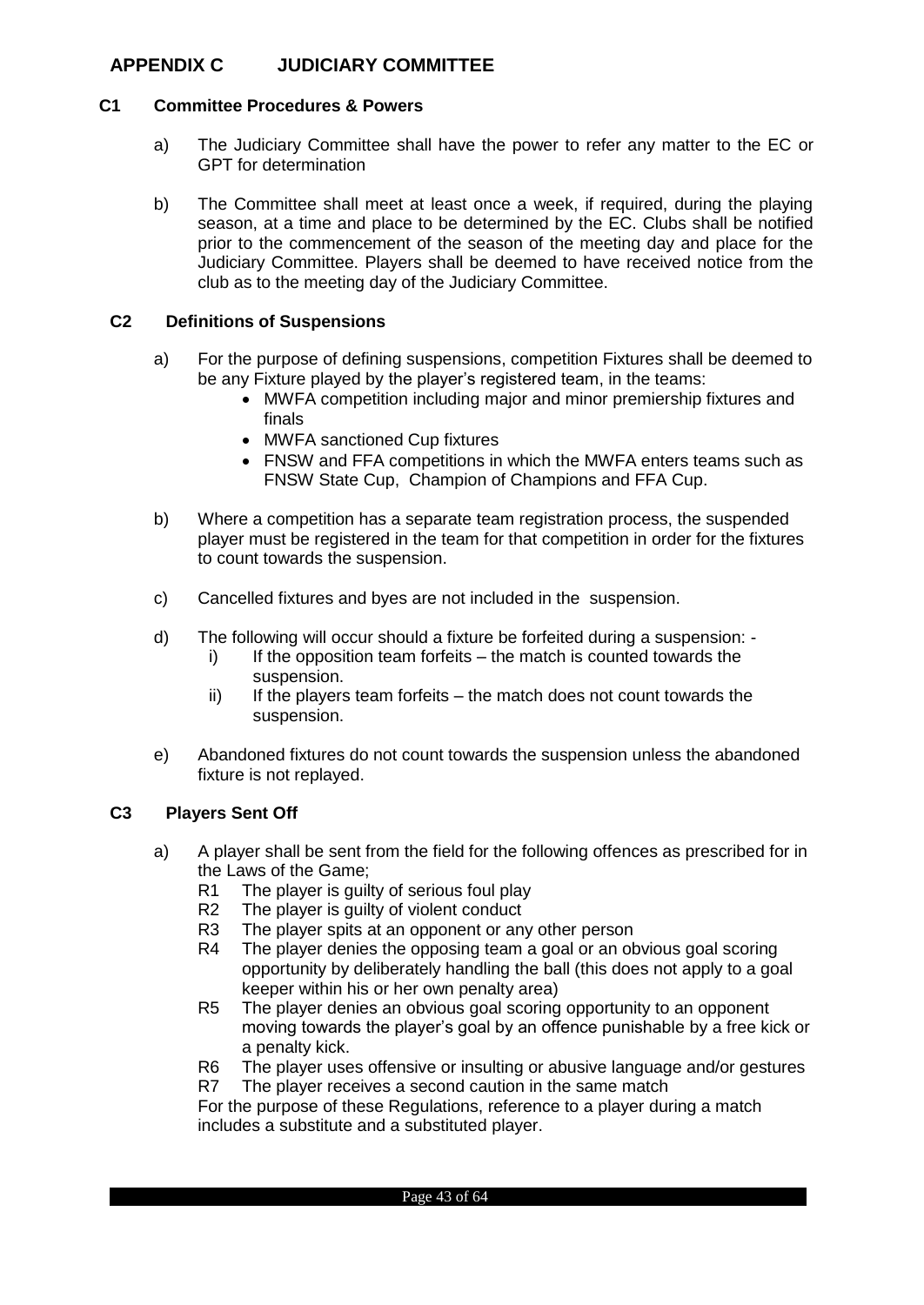- b) Players sent from the field shall incur a minimum one (1) match suspension. This one (1) match suspension is mandatory and is not subject to challenge, appeal or waiver by the Judiciary Committee. The only exception is in the case of mistaken identity in which the player must provide follow the process as described in (j) (i) below.
- c) The Referee of a match in which a player has been shown a red card and sent from the field will provide a Sendoff or Citation Report to the Judiciary Secretary.
- d) The Judiciary Committee will meet and determine the penalty after reviewing the offence. The Judiciary Secretary will provide a copy of the Sendoff or Citation Report and the Judiciary Committee's decision to the player's Club.
- e) A player may not play in any Fixtures from the start of the suspension as per C5 to the end of suspension determined by the Judiciary Committee.
- f) Where a penalty is issued greater than the Minimum Suspension of the Offence there are two options:
	- i) Accept the penalty as stipulated, or
	- ii) Challenge the penalty but only on the grounds below.

Where the penalty issued is equal to the Minimum Suspension it cannot be challenged, except in the case of Mistaken Identity.

- g) The Club shall notify the Judiciary no later than 5pm on the Tuesday of the week after receiving notification of suspension whether the Judiciary decision is to be challenged, the ground for the challenge as described below, the required statements and any additional evidence.
- h) In the event that a player challenges a determination by the Judiciary Committee the player is required to stand down until the challenge is heard. This also applies to a challenge on the basis of mistaken identity where the required documentation is not provided in sufficient time to be reviewed by the Judiciary Committee before the one mandatory match suspension occurs.
- i) In all circumstances the Judiciary will issue such notices no less than 48 hours before any hearing.
- j) A Judiciary Committee decision can only be challenged on the grounds of mistaken identity or exceptional circumstances or severity of sentence. The Judiciary Committee may prescribe from time to time the form that written statements are required to be submitted for a challenge.
	- i. Challenging a decision on the basis of mistaken identity in a Match Official Send-Off or Citation Report

If a Player claims that they were mistakenly identified in a Match Official Send-off or Citation Report, they (or the Player's Club) must notify the Judiciary Committee by submitting the following:

COMPULSORY: a signed written statement by the Player who was reported by the Match Official in a Match Official Send Off Report or Incident Report that they were not responsible for the Offence and identifying to the best of their knowledge the name of the Player responsible; AND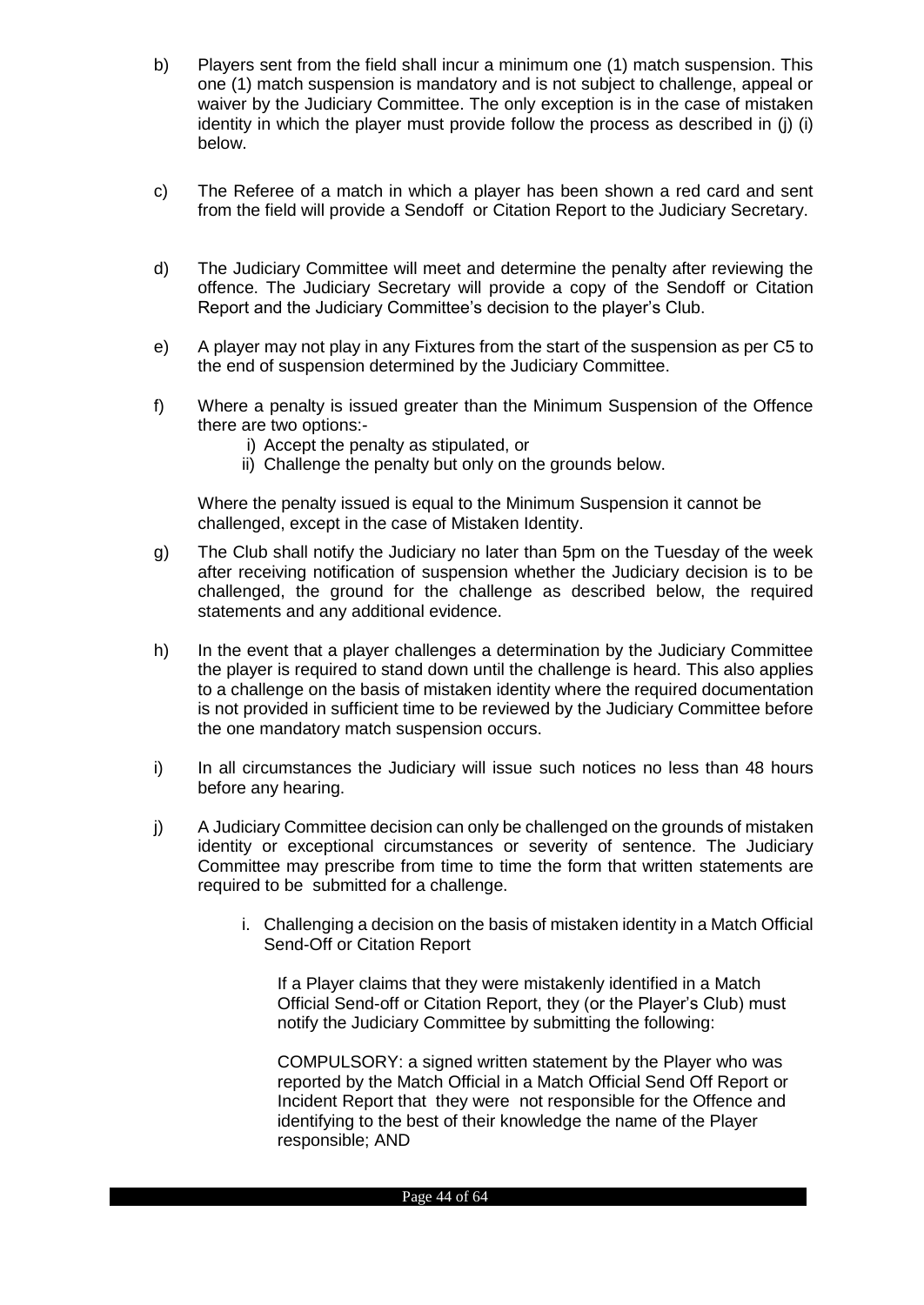OPTION 1: a signed written statement by the Player who was responsible for the Offence; OR

OPTION 2: a signed written statement from the Club identifying to the best of its knowledge the name of the Participant who was responsible for the Offence; AND

Any other evidence which may support the claim for mistaken identity including but not limited to any video or photo evidence.

After considering the evidence, the Judiciary Committee will decide whether the claim for mistaken identity should be rejected or upheld.

If the Judiciary Committee rejects a claim for mistaken identity, the original penalty applies.

If the Judiciary Committee upholds the mistaken identity claim, a Notice shall be issued to the appropriate identified Player, who shall serve the Suspension immediately. The Notice of Suspension issued to the original Player will be rescinded.

ii Challenging a Notice of Suspension - Exceptional Circumstances

This applies only in exceptional circumstances. It is envisaged that, in the vast majority of matters, any Penalty applied by the Judiciary Committee will be appropriate and will be applied. The provisions set out in this section are not intended to encourage or lead to the systematic or regular review of standard Suspensions and are reserved for exceptional cases only.

A Player (or the Player's Club) may in very limited circumstances seek to limit the disciplinary consequences of a Suspension by demonstrating to the Judiciary Committee that the circumstances of an incident leading to a Suspension were exceptional, such that the Suspension that has been notified would be clearly and demonstrably excessive.

Exceptional circumstances means circumstances operating at the time of the Offence and relating to the commission of the Offence and not to the impact which a sanction may have.

The following may constitute exceptional circumstances:

- i. A Player may have an intellectual or physical disability;
- ii. A Player has experienced a recent trauma within the family; and
- iii. Any other personal circumstance that may have contributed towards a Player's actions which lead to the Offence being committed.

The following do not constitute exceptional circumstances:

- i. The significance or importance to the Player or his or her Club of the Match in which the Offence was committed;
- ii. The significance or importance of any Match, Fixture or tournament in which the Player will be ineligible to participate because of the imposition of a Suspension given within the range in the Table of Offences;
- iii. The point in the Match at which the Offence was committed;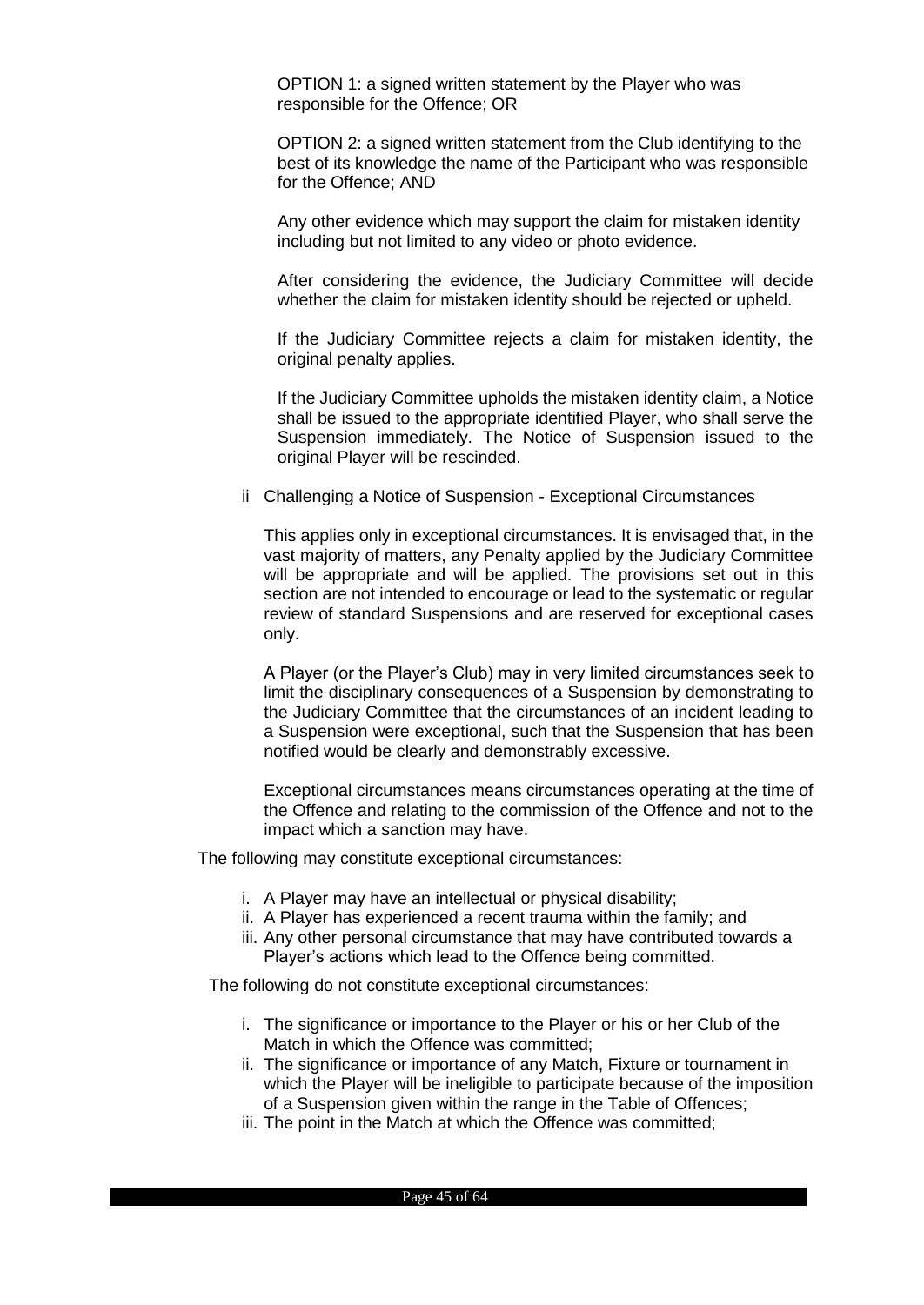- iv. The conduct, including actions, words or gestures of any Player during or related to the Match; and
- v. Any disciplinary decision taken or failure to take a disciplinary decision by a Match Official during the Match.

Any Player bringing a challenge under this section may not challenge the Offence via mistaken identity.

In considering a claim of this type, the Judiciary Committee is concerned with only the question of whether the Suspension should be altered in view of the circumstances of the case.

If a Player wishes to lodge a challenge to a Suspension based on exceptional circumstances the Player must submit the following:

A signed written statement by the Player setting out the grounds upon which he or she believes the Suspension set out in the Notice of Suspension should not be applied; AND

OPTION 1: video or photo evidence; AND/OR

OPTION 2: signed written statements by other Members.

A challenge on the basis of exceptional circumstances will only be successful where it satisfies the Judiciary Committee that:

- i. The circumstances of the Suspension under review are exceptional; and
- ii. As a result of the exceptional circumstances the Suspension would be clearly excessive.

If the Judiciary Committee upholds the challenge on the basis of exceptional circumstances, it shall impose such Suspension, if any, as it deems to be appropriate taking into consideration the circumstances of the subject incident, which revised Suspension shall not be subject to any further challenge or appeal.

If the Judiciary Committee rejects a challenge on the basis of exceptional circumstances the Judiciary Committee may impose an additional penalty by one or more fixtures - up to the maximum number of fixtures as prescribed in the regulations.

If the Judiciary Committee considers that a rejected challenge had no prospects of success and amounted to an abuse of process, it shall refer the matter to the EC who may charge the Player and/or the Club for Misconduct.

- k) Players may inform the Judiciary Secretary in writing, no later than twenty four (24) hours prior to the hearing, that they consent to the matter being heard exparte and submit written evidence in support of their defence or in mitigation of penalty.
- l) Persons summoned to appear before the Judiciary Committee shall be suspended until such time that they appear. It is at the discretion of the Judiciary if those fixtures occurring before the person appears, count towards any suspension resulting from the appearance.
- m) The following persons are eligible to attend the Judiciary Committee for the hearing of a case: -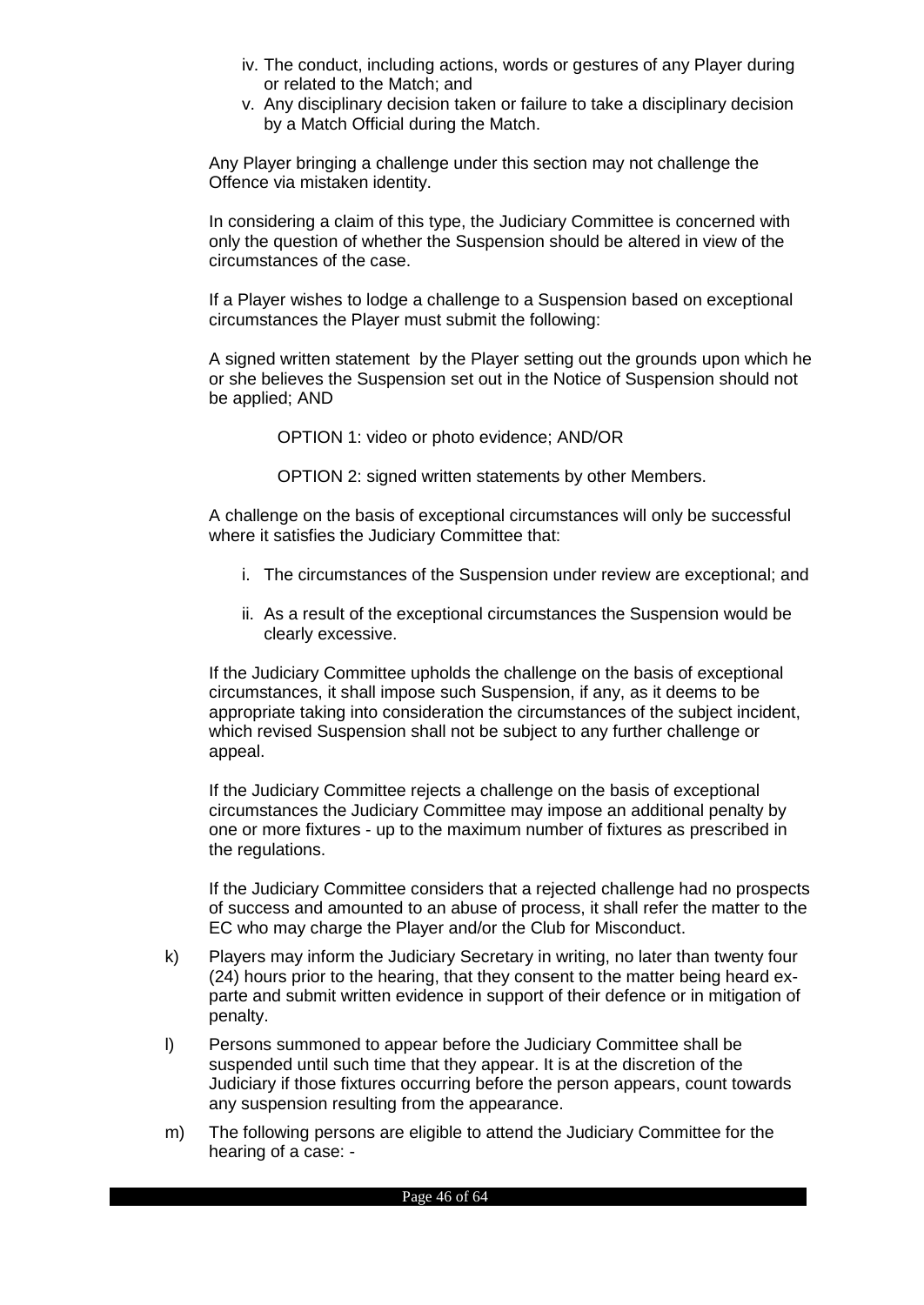- **The Player**
- The Player's Coach and/or Manager
- One Club Official
- Player's parent if the player is under the age of 18 years
- Witnesses necessary to the case at the discretion of the Chairman.

Character witnesses are permitted, but the number of such witnesses and the weight given to this evidence is at the discretion of the Judiciary Committee**.** Character witnesses may only appear in a challenge to support Exceptional

Circumstances. General evidence of good character not specifically related to the Exceptional Circumstances is not admissible in a challenge.

The Judiciary Committee Chairman has the right to call a halt to repetition or duplication of evidence.

The Judiciary Committee has the right to rule on the relevance of evidence to the case at hand.

- n) Additionally, the Judiciary Committee shall have the power to call such persons as it deems necessary to appear to properly hear the case. Section C12 B "Offences by players and team officials against match officials" the Judiciary Committee shall also have the discretion to call the referee concerned together with a member of the MWFRA EC to attend the hearing. The referee and MWFRA EC member may be present during the proceedings and may question the player.
- o) In cases of emergency the Judiciary Committee shall meet at short notice to hear cases of players sent off in mid-week fixtures. In such cases players and Referees shall receive 48 hours notice to be in attendance.

#### <span id="page-46-0"></span>**C4 Players failing to Appear at Judiciary**

- a) Players failing to appear before the Judiciary Committee when requested to do so will be considered suspended from playing until such time as their matter is dealt with by the Judiciary Committee.
- b) Players sent from the field and who do not attend the Judiciary Committee as required, will receive notice from the Judiciary Secretary to attend a further Judiciary Committee Meeting. Such players are suspended from taking part in any Fixtures in the meantime or until such time that the sentence has been served as specified. If such a player fails to attend this rescheduled meeting, the matter will be dealt with in their absence.

#### <span id="page-46-1"></span>**C5 Players dismissed from the Field of Play**

- a) A player who has been sent from the field will not participate in another match on the same day. The EC may determine the player's suspension starts immediately and notify the Club as soon as practicable.
- b) Unless determined by the EC , any suspension does not commence until the Club has been notified by the Judiciary Secretary. Once such notification has been received by the Club the player is suspended until they have served the suspension imposed by the Judiciary Committee or appeared before the Judiciary to challenge the suspension.

#### <span id="page-46-2"></span>**C6 Temporary Dismissal (Sin Bins)**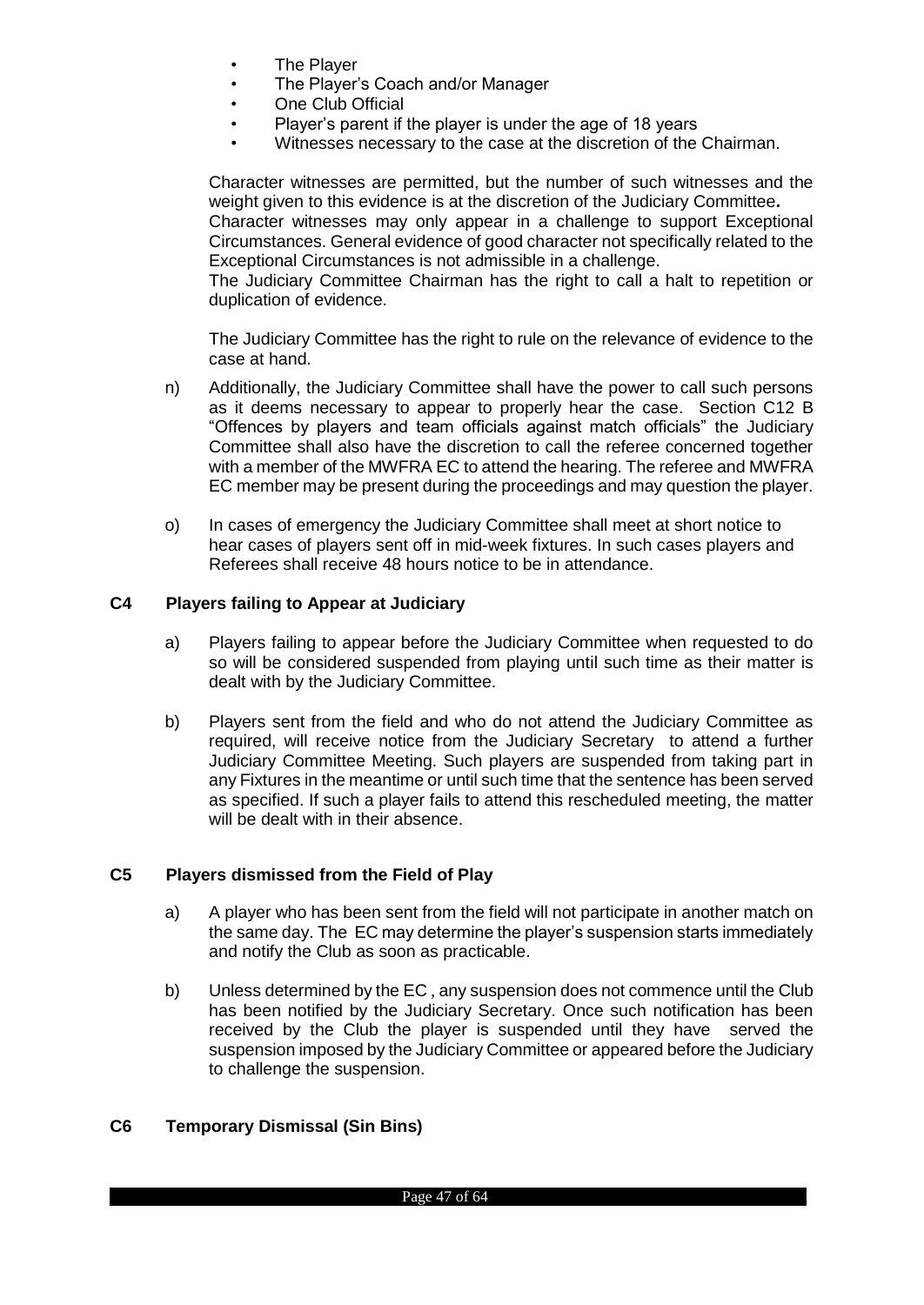- a) Any player who is **cautioned for dissent** will be punished by a yellow card and a temporary dismissal period of:
	- Ten (10) minutes, for matches greater than 60 minutes in duration; and
	- Five (5) minutes, for matches of 60 minutes or less in duration.
- b) All other cautionable offences are punished with a yellow card.
- c) The referee will manage the timing of the dismissal period and/or may delegate this responsibility to one of The Other Match Officials.

## <span id="page-47-0"></span>**C7 Suspended Players, Trial Matches & Playing While Suspended**

#### a) **Trial Matches:**

A player under suspension for a number of competition Fixtures shall not be permitted to play in trial Matches without the specific sanction of the EC.

## b) **Playing While Suspended:**

- (i) A player under suspension within the MWFA or any other body affiliated with the FFA who registers for an MWFA competition and/or plays in any MWFA sanctioned Matches will be cited to appear before the judiciary and additional suspension, fine and/or sanction may be imposed as determined by the judiciary.
- (ii) Any Club or team that allows a suspended player to play will be cited to appear before the EC

## <span id="page-47-1"></span>**C8 Match Cautions**

- a) A player shall be cautioned for the following offences as prescribed for in the Laws of the Game;
	- Y1 The player is guilty of unsporting behaviour
	- Y2 The player shows dissent by word or action
	- Y3 The player persistently infringes the Laws of the Game
	- Y4 The player delays the restart of play
	- Y5 The player fails to respect the required distance when play is restarted with a corner kick, free kick or throw-in
	- Y6 The player enters or re-enters the field of play without the referee's permission
	- Y7 The player deliberately leaves the field of play without the referee's permission
- b) An official booking (or caution) is administered by the Referee recording a player's name and number and the offence committed on MWFRA Referees Report form at the conclusion of the match.

There shall be no appeal against the receiving of a caution from the Referee except on grounds of mistaken identity. The appeal must be lodged with the Judiciary within 2 weeks of the caution being issued. Such determination will be resolved solely by the Judiciary Committee on the production of evidence supporting the mistaken identity which shall also identify the correct player. In these cases where successfully proven, the original perpetrator will be have the caution recorded against their name.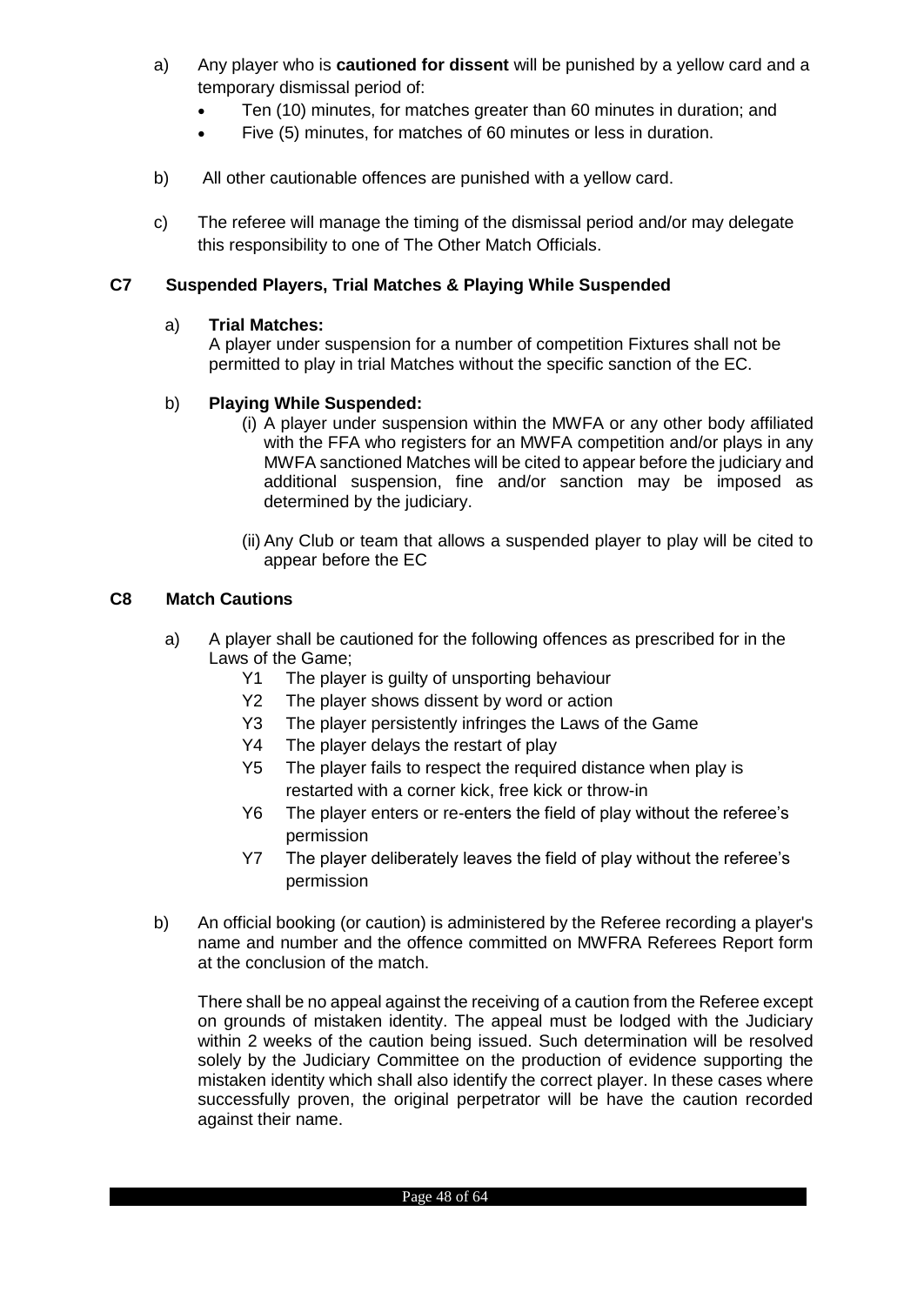- c) After an individual player has received four (4) official cautions, the player shall serve a one (1) fixture suspension and the player's team shall be penalised one (1) disciplinary point. There shall be no appeal against a one (1) fixture suspension after receiving four (4) official cautions.
- d) Any player who accumulates a further three (3) official cautions, making a total of seven (7) shall be suspended for a further two (2) fixtures and the player's team shall be penalised two (2) disciplinary points.
- e) Any player who accumulates a further three (3) official cautions making a total of ten (10) shall be suspended for a further three (3) fixtures and the player's team shall be penalised three (3) disciplinary points.. The player shall also be called to appear before the Judiciary Committee who may apply a further penalty, bond, fine or suspension.
- f) Any player who accumulates more than ten (10) cautions in any one season shall be called to appear before the Judiciary Committee, who may apply further penalty, bond, fine, suspension or team disciplinary points for each official caution given to the player thereafter.
- g) Cautions shall not carry over from season to season. The termination of a season shall be at the conclusion of the Matches used to determine the major premiership. Accumulated yellow cards will not be carried into any finals or round robin series.
- h) The suspensions in (c), (d) and (e) do not commence until the Club receives notification from the Judiciary Secretary. There are no restrictions on playing in fixtures until this notification is received.
- i) Any player who is dismissed from the field upon being cautioned for a second yellow card offence, the initial yellow card during that Match shall not be taken into account for the purpose of the accumulation of cautions for the application of suspension in accordance with Regulation C8 (c). If during a fixture a player receives a caution and then commits a sendoff offence apart from R7 then the caution will be recorded and accumulation of cautions for the application of suspension in accordance with Regulation C8 (c).

## <span id="page-48-0"></span>**C9 Findings of the Judiciary Committee**

- a) Judiciary Hearings shall not be bound by the rules of evidence usually applicable to proceedings in a court of law. The findings shall be made on the balance of probabilities.
- b) The Judiciary Committee has the power to:
	- (i) Consider the reports of Referees, assistant referees and others.
	- (ii) Decide if the offence is proved.
	- (iii) Determine and set whatever punishments or sanctions that it considers appropriate in accordance with the guidelines.
	- (iv) Make such recommendations to the EC or GPT as may be appropriate in the determination of any matter
	- (v) Refer a case to another duly constituted tribunal for consideration.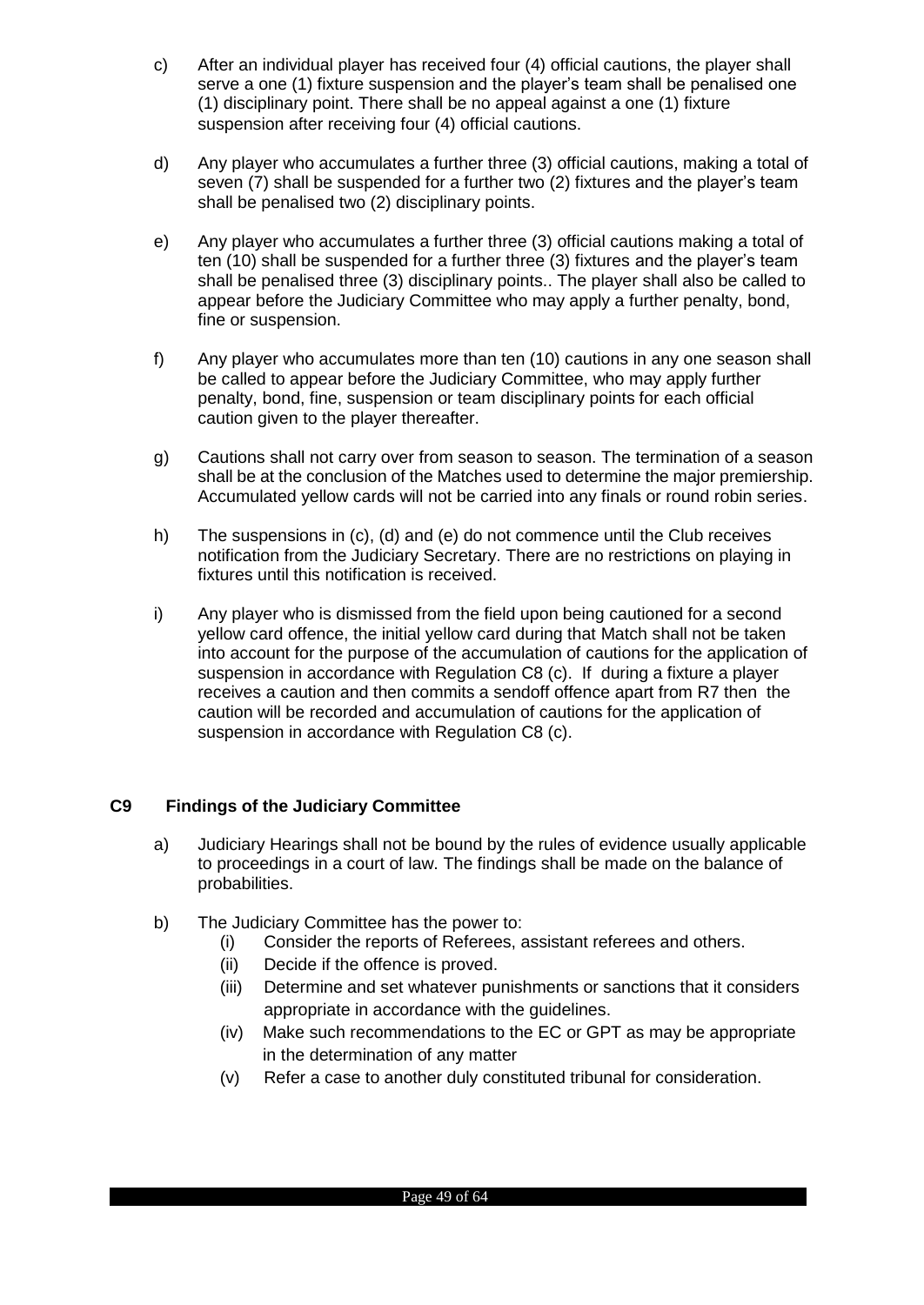c) The Judiciary Committee may not see or take into account any material which is not available to the accused unless there are exceptional circumstances. These circumstances must be explained to the accused.

## <span id="page-49-0"></span>**C10 Punishment**

- a) If the Judiciary Committee considers that the offence is proved it must select the punishment from the following guidelines. Suspensions are calculated in fixtures or a time frame.
- b) The Judiciary Committee is only empowered to set punishments outside these guidelines only in Exceptional Circumstances. These Exceptional Circumstances must be detailed in the Judiciary Committee's determination which is sent to the offender's Club.
- c) The Judiciary Committee may recommend to the EC or GPT that a variation in Team Disciplinary Points be applied to Team(s) depending on the circumstances leading to a player or team official charged. In particular:
	- (i) Where a player is charged to appear before the Judiciary as the result of an incident in which multiple players from either team were involved but only one charged.
	- (ii) In cases of unidentified aggressors the Judiciary Committee may impose additional Team Disciplinary points.
- d) In all cases where additional Team Disciplinary Points are applied beyond these guidelines notice will be given to the Club including the reasons for the variation.

## <span id="page-49-1"></span>**C11 Determining the Punishment**

- a) In determining the punishment the Judiciary Committee has the right to consider:
	- (i) The minimum recommended penalties as specified in C12
	- (ii) The nature and severity of the infringement;
	- (iii) The offender's past record and whether or not this is a repeated Offence;
	- (iv) The culpability of the offender (including whether or not the infringement was intentional, negligent or reckless);
	- (v) The age of the offender
	- (vi) Any reasons prompting the offender to commit an infringement;
	- (vii) Any exceptional circumstances;
- b) The Judiciary Committee, in the determination process must impose a sentence between the minimum and maximum set in section C12. Based on its consideration of the above the Judiciary Committee may vary the proportion of the sentence which takes immediate effect, the balance being imposed as a suspended sentence as per section C23. Such considerations will be minuted by the Judiciary committee.

#### <span id="page-49-2"></span>**C12 Penalties**

The Judiciary Committee shall impose penalties within the following guidelines:

**SECTION 'A' - Offences by players against other players or any other person Sending-Off Offences (In accordance with the guidelines of FIFA Law 12)**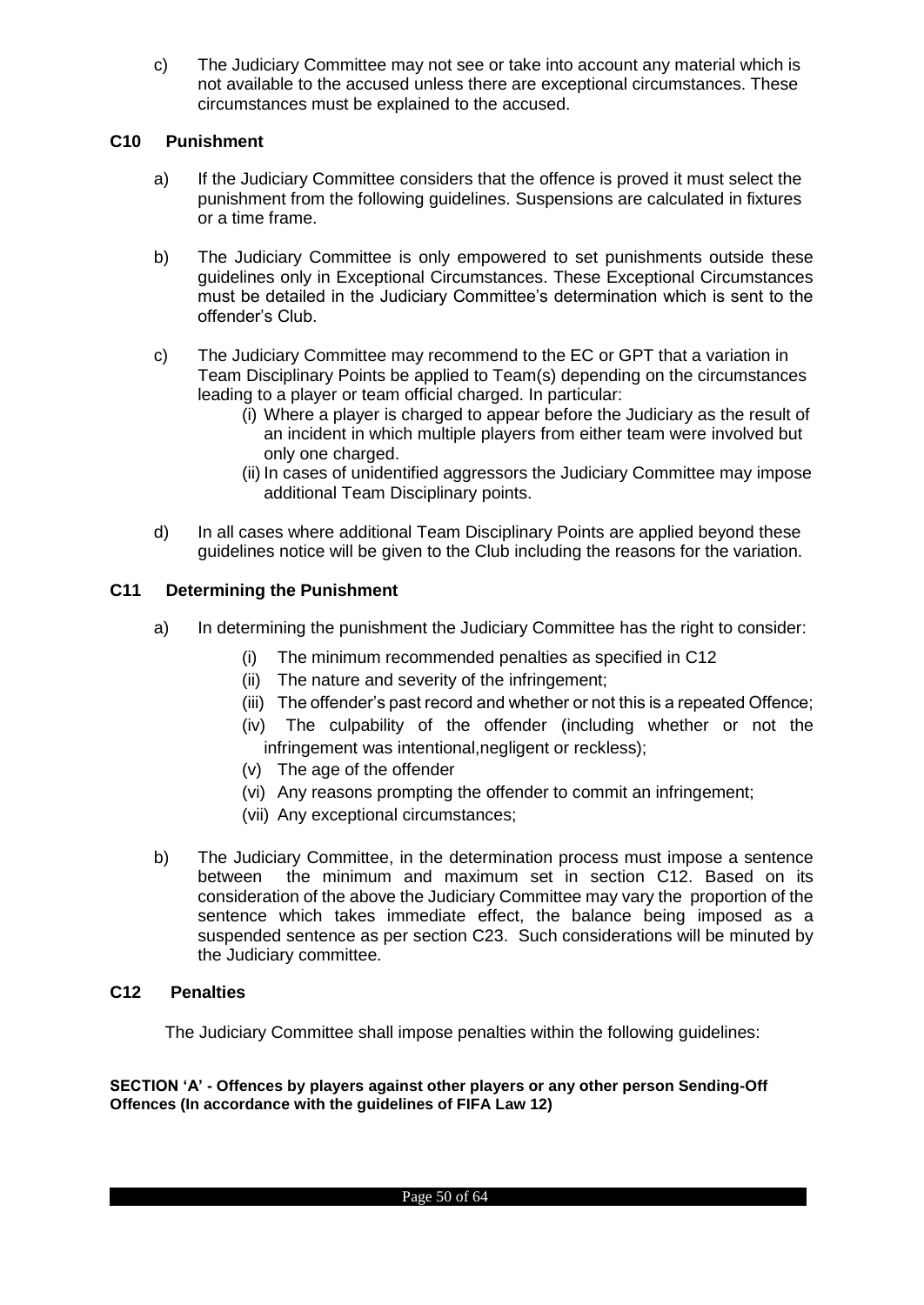| <b>Offence Code and</b><br><b>Designation</b> | <b>Detailed Breakdown</b>                                                 | <b>Minimum</b><br><b>Games</b> | <b>Maximum</b><br><b>Games</b> | <b>Team</b><br><b>Disciplinary</b><br><b>Points</b> |
|-----------------------------------------------|---------------------------------------------------------------------------|--------------------------------|--------------------------------|-----------------------------------------------------|
|                                               | <b>General Range</b>                                                      | $\overline{2}$                 | 12                             | $\overline{2}$                                      |
|                                               | Violent Tackle from behind that<br>endangers the safety of an<br>opponent | 3                              | 10                             | $\overline{2}$                                      |
| (a) R1 Serious<br>Foul Play                   | Rugby Tackle                                                              | $\overline{2}$                 | 8                              | $\overline{2}$                                      |
|                                               | <b>Violent Charging</b>                                                   | $\overline{2}$                 | 8                              | $\overline{2}$                                      |
|                                               | Over the Ball Tackle                                                      | $\overline{2}$                 | 12                             | $\overline{2}$                                      |
|                                               | General Range                                                             | $\overline{2}$                 | 12                             | $2 - 5^*$                                           |
|                                               | <b>Head Butting</b>                                                       | 5                              | 24                             | 5                                                   |
|                                               | Punching / Fighting                                                       | $\overline{2}$                 | 8                              | $2 - 5^*$                                           |
| (b) R2 Violent<br>Conduct                     | Kicking                                                                   | $\overline{2}$                 | 12                             | $\overline{2}$                                      |
|                                               | Elbowing to the head                                                      | 4                              | 16                             | $\overline{2}$                                      |
|                                               | Elbowing to the body                                                      | $\overline{2}$                 | 10                             | $\overline{2}$                                      |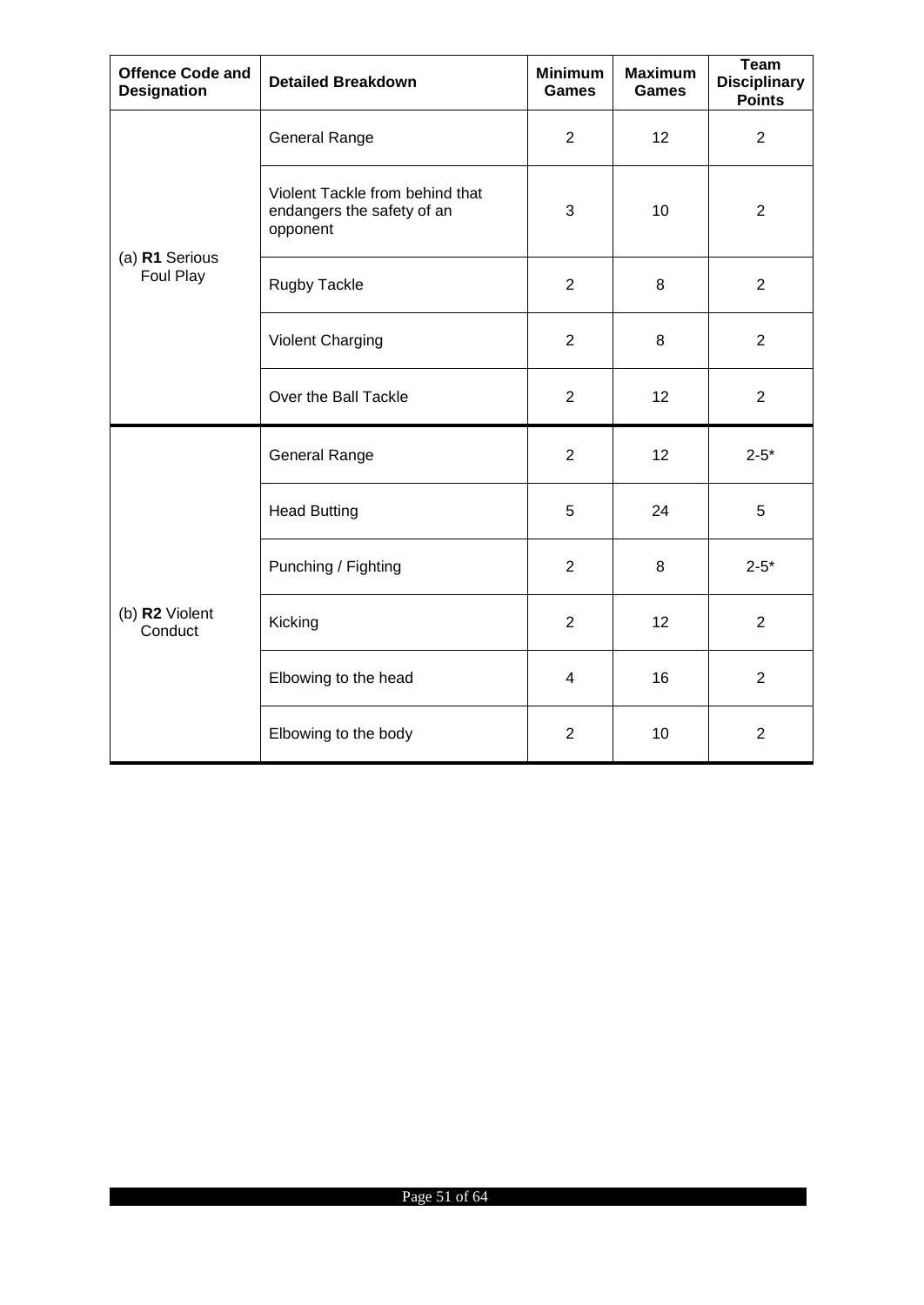| <b>Offence Code and</b><br><b>Designation</b>          | <b>Detailed Breakdown</b>                                                          | <b>Minimum</b><br>Games | <b>Maximum</b><br>Games | <b>Team</b><br><b>Disciplinary</b><br><b>Points</b> |
|--------------------------------------------------------|------------------------------------------------------------------------------------|-------------------------|-------------------------|-----------------------------------------------------|
| (c) R3 Spitting                                        | Spitting at an opponent or any other<br>person                                     | 8                       | 1 Year                  | 5                                                   |
| (d) R4 Deny Goal<br>Scoring<br>Opportunity             | Handball                                                                           | 1                       | $\overline{4}$          | 1                                                   |
| (e) R5 Deny Goal<br>Scoring<br>Opportunity             | Holding, tripping or impeding                                                      | 1                       | 6                       | 1                                                   |
| (f) $R6$ Using<br>Offensive or                         | Using offensive, intimidating,<br>insulting or abusive language and/or<br>gestures | $\overline{2}$          | 8                       | $\overline{2}$                                      |
| Insulting or<br>Abusive<br>Language<br>and/or Gestures | Making offensive, intimidating,<br>insulting or abusive gestures                   | $\overline{\mathbf{4}}$ | 20                      | $\overline{2}$                                      |
|                                                        | <b>Indecent Actions</b>                                                            | 4                       | 20                      | $\overline{2}$                                      |
| (g) R7 Second<br>Caution                               | Second Caution in the same match.                                                  | 1                       |                         | 1                                                   |

\* covers violent conduct of the most serious nature where the person intends to cause serious bodily harm to other person(s).

Note: Section 'A' applies also for "Offences by players against match officials after having been sent from the field".

#### **SECTION 'B' - Offences by Participants against match officials**

| <b>Offence Code</b><br>and Designation | <b>Detailed Breakdown</b>                                         | <b>Minimum</b><br><b>Suspension</b> | <b>Maximum</b><br><b>Suspension</b> | Team<br><b>Disciplinary</b><br><b>Points</b> |
|----------------------------------------|-------------------------------------------------------------------|-------------------------------------|-------------------------------------|----------------------------------------------|
| (h) R2 Violent<br>Conduct              | Threatening or intimidating a<br>Match Official by word or action |                                     | Life                                | 10                                           |
|                                        | Tripping a Match Official                                         | 1 year                              | Life                                | 10                                           |
|                                        | Pushing with an open hand,<br>shoulder or hip                     | 1 year                              | Life                                | 10                                           |
|                                        | Striking with the ball or other<br>object                         | 1 year                              | Life                                | 10                                           |
|                                        | Punching, Kicking or elbowing                                     | Life                                |                                     | 10                                           |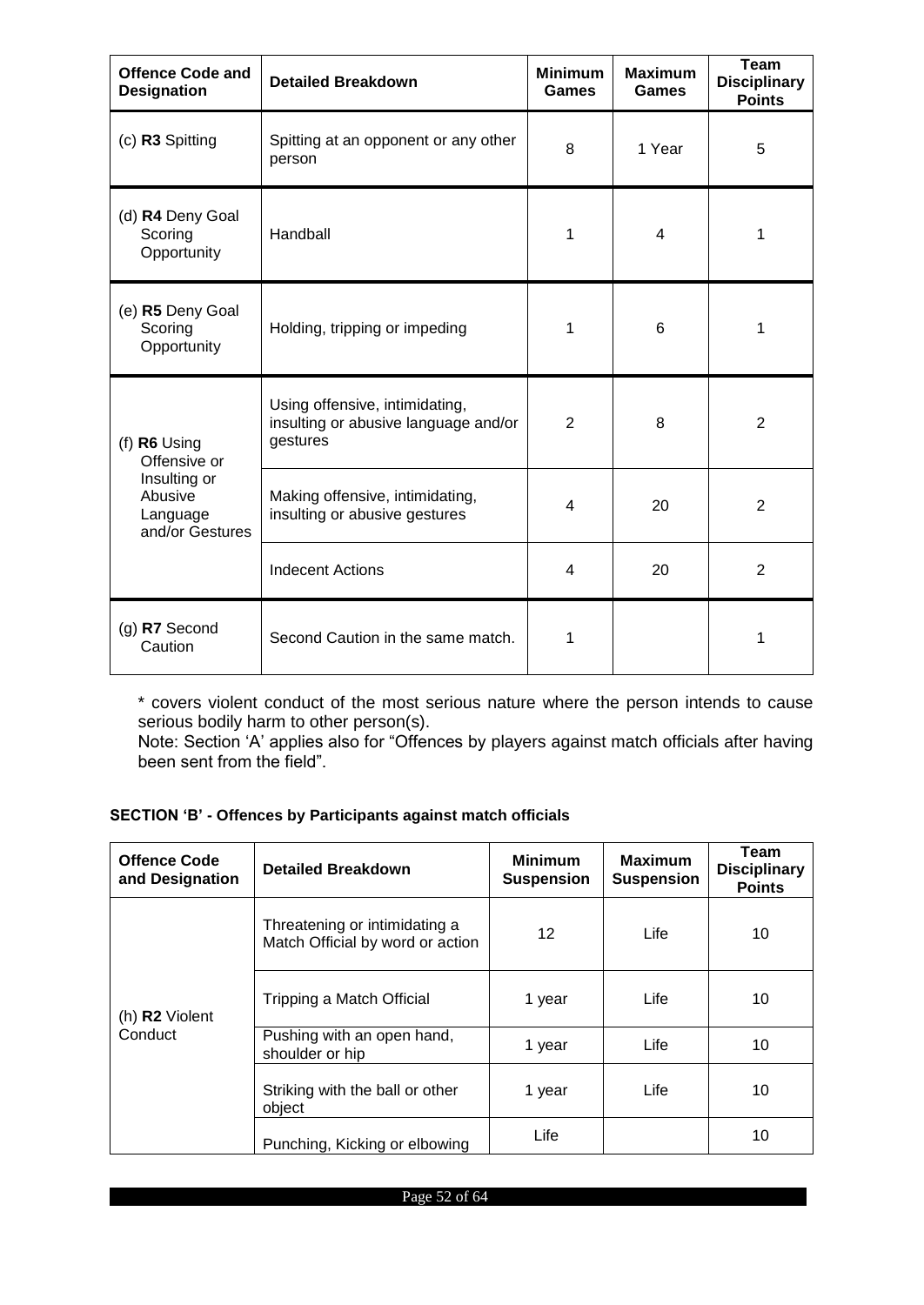| <b>Offence Code</b><br>and Designation | <b>Detailed Breakdown</b>                                                                                      | <b>Minimum</b><br><b>Suspension</b> | <b>Maximum</b><br><b>Suspension</b> | Team<br><b>Disciplinary</b><br><b>Points</b> |
|----------------------------------------|----------------------------------------------------------------------------------------------------------------|-------------------------------------|-------------------------------------|----------------------------------------------|
| (i) R3 Spitting                        | Spitting                                                                                                       | 8                                   | Life                                | 10                                           |
| $(j)$ R <sub>6</sub>                   | Uses offensive, insulting or<br>abusive language and/or<br>gestures against or about<br><b>Match Officials</b> | 4                                   | 20                                  | 5                                            |

#### **SECTION 'C' - Other offences by Participants**

| <b>Detailed Breakdown</b>                                                                                | <b>Minimum</b><br>Games | <b>Maximum</b><br>Games | Team<br><b>Disciplinary</b><br><b>Points</b> |
|----------------------------------------------------------------------------------------------------------|-------------------------|-------------------------|----------------------------------------------|
| (k) Inciting the crowd                                                                                   | 10                      | 6 years                 | 10                                           |
| (I) Attacking or fighting with spectators                                                                | 1 year                  | Life                    | 10                                           |
| (m) Bringing the Game into disrepute                                                                     | 6                       | Life                    | 10                                           |
| Deliberately misleading the Judiciary Committee<br>(n)<br>or any other tribunal                          | 10                      | 2 years                 | 10                                           |
| (o) Spitting at or onto spectators                                                                       | 8                       | Life                    | 10                                           |
| (p) Failure to provide a safe environment for<br>Participants or to maintain public order at a<br>Match. | 5                       | 2 years                 | 10                                           |
| Other offences by players or Team Officials as<br>(q)<br>specified in Match Official Report              |                         | 1 year                  | 10                                           |

For the purposes of these rules a charge of "Bringing the Game into Disrepute" shall be considered as a charge of "misconduct or of behaviour prejudicial to the interests of the Game" when referring to disciplinary procedures, penalties and other disciplinary matters.

Any Participant found guilty of a breach of the code of conduct and/or an offence against a match official will receive team disciplinary points against his team/squad, and a suspension within the guidelines as set out in the above MWFA tables.

In tables B and C above unless otherwise obvious, where a Participant is a player the suspension is in Fixtures whilst for all other Participants the suspension is in duration of Weeks.

#### <span id="page-52-0"></span>**C13 Team Officials – Reporting & Mandatory Match Suspension**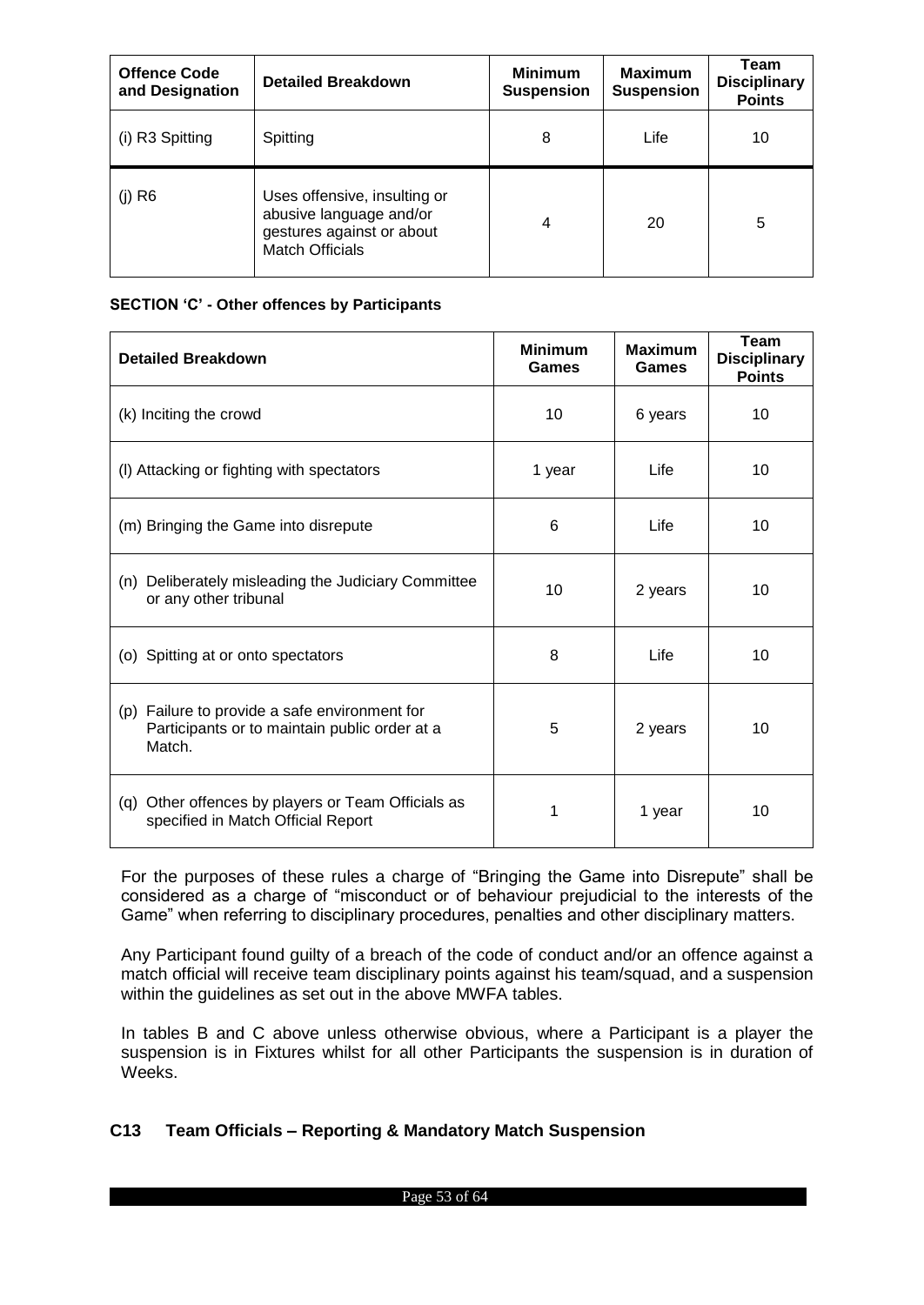- a) A Referee may take action against Team Officials who fail to conduct themselves in a responsible manner during a Match and may expel the Team Official from the field of play and its surroundings, including the technical area.
- b) In such instances the Referee must follow the same procedure as described in C3. The Judiciary will also follow the same procedure for a Player who has been sent off in considering the Referee's Sendoff or Citation Report.
- c) Team Officials will be issued timed suspensions.
- d) A Team Official who has been expelled from the field of play or technical area by a referee must serve a mandatory one week suspension.
- e) Based on the severity of the offence the Judiciary will determine the nature of the suspension from football activity. The options may include:
	- (i) Cannot carry out training, team selection or assisting the
	- team/squad away from Matches in any capacity as a coach. (ii) Cannot coach at Matches from outside the technical area
		-
	- (iii) Cannot perform duties associated with coaching at the field such as taking warmup, communicating tactics to assistant coaches
	- (iv) Cannot be present in the technical area during the Match
	- (v) Cannot communicate with the team 30 minutes before the Match or 30 minutes after the Match
	- (vi) Cannot be present at the ground during the course of a Match.
- f) Where the Judiciary determines suspension is from all football activity this will include all the options above.
- g) During the period of timed suspension the Team Official may not perform duties as specified by the Judiciary above for any team, including teams in any FFA or FNSW competition or any competition in other FNSW Associations.
- h) Any Club, with whose team(s) the Team Official has duties, is responsible for the enforcement of any suspension. Any breach of the suspension will result in the team/squad losing 3 competition points and the Team Official will receive an additional 2 weeks suspension. Any further breach will be referred to the EC or GPT.

#### <span id="page-53-0"></span>**C14 Abandoned Matches, Cautions & Send Offs**

- a) A yellow card issued during an abandoned match will be annulled if that match is replayed, and upheld if that match is not replayed
- b) A red card issued during an abandoned match will be upheld, regardless of whether the match is replayed or not.

#### <span id="page-53-1"></span>**C15 Fines & Bonds**

The Judiciary Committee is also empowered to additionally place a player or team official or Club on a bond.

## <span id="page-53-2"></span>**C16 Persistent Offenders**

- a) In cases of repetition, that is, if the same player or team official during the same season is reported for other offences, even if the infraction is not of the same nature, more severe sanctions may be taken.
- b) In cases of repetition, that is, if the same player receives a second red card (excluding R7) during the same season for other offences, even if the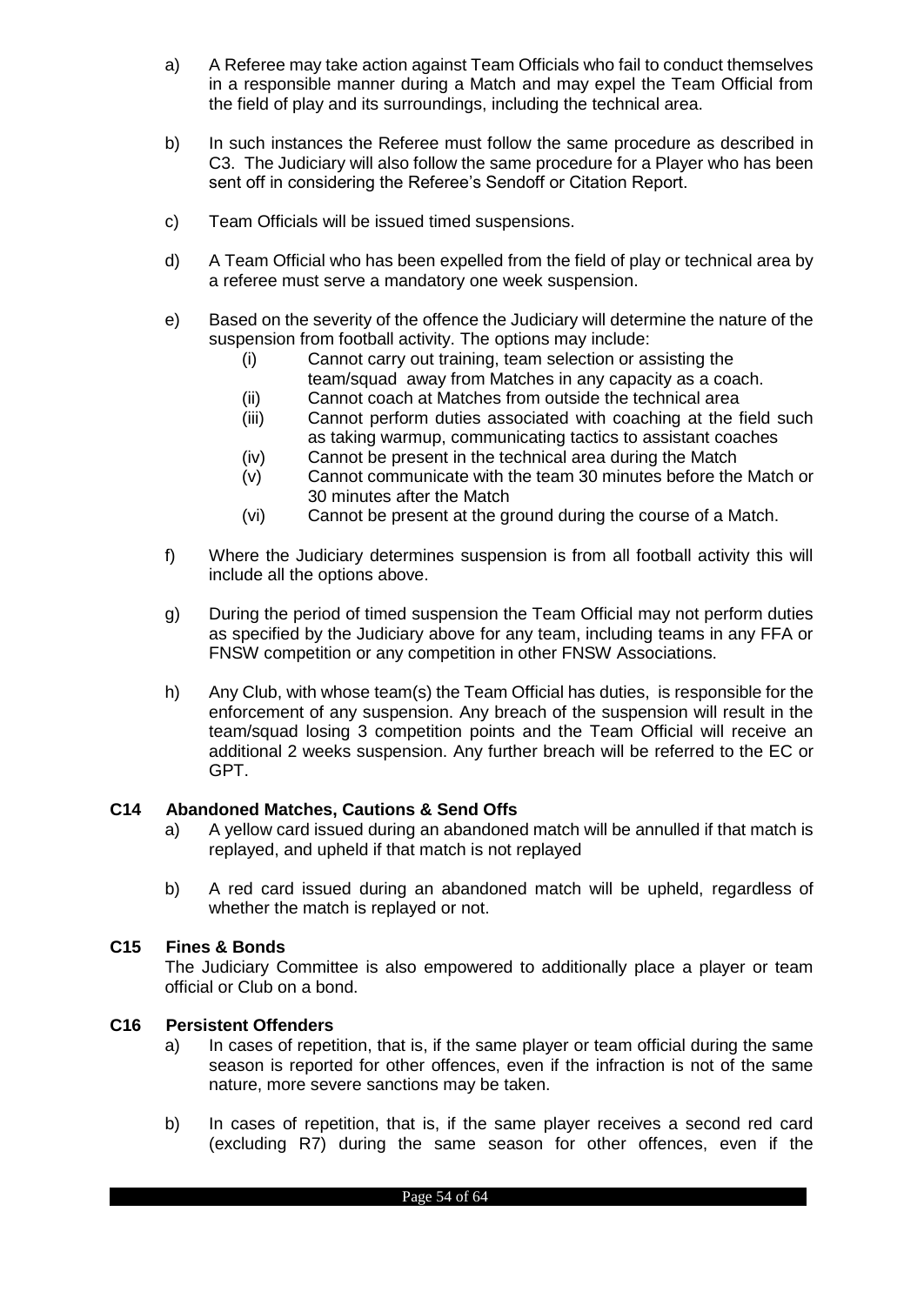infringement is not of the same nature, two (2) extra weeks will be added to the minimum recommended sentence and even more severe sanctions may be taken by the Judiciary Committee.

## <span id="page-54-0"></span>**C17 Violence**

All cases of violence will be severely punished. The Judiciary Committee may increase a suspension where serious injury is suffered by the victim to which the offence has been alleged.

# <span id="page-54-1"></span>**C18 Unable to Determine Offence**

Should the Judiciary Committee be unable to decide what category a particular offence falls under the EC shall decide.

## <span id="page-54-2"></span>**C19 Use of Evidence**

- a) Facts contained in match officials' reports are presumed to be accurate.
- b) Proof of the inaccuracy of the contents of these reports may be provided.
- c) If there is any discrepancy in the reports from the various match officials and there are no means of resolving the different versions of the facts, the referee's report is considered authoritative regarding incidents that occurred on the field of play.
- d) The admissibility and weight to be given to evidence including electronic, audio, visual material ie: video, DVD recordings in the proceedings shall be at the discretion of the Judiciary Committee.
- e) Visual aids (video, films, etc) to support or question a referee's report regarding an offence punishable by expulsion can be used only to verify the player's identity.
	- (i) Audio visual evidence is to be used solely as additional proof in disciplinary cases.
	- (ii) Decisions of fact made by referees are final and not subject to appeal and shall not be modified on the basis of video recordings (e.g. offside, penalty, goals, etc.).
	- (iii) Decisions should be based principally on the reports of the referee and assistant referees, as well as those of the EC or MC, referee inspector and other MWFA officials. The Judiciary may require the referee to clarify the report either in writing or by appearance at an adjourned meeting.
	- (iv) Video recordings shall not be used as a means of restricting the authority and decisionary power of the referee, but only as the most accurate way of investigating the truth when disciplinary action is required. Such film evidence may also be referred to, if further sanctions are to be imposed on the guilty player.

#### <span id="page-54-3"></span>**C20 Appeals Against Judiciary Decision**

- a) All appeals to a determination of the Judiciary Committee are to be made to the Appeals Committee.
- b) A party affected by any determination of the Judiciary Committee has the right to appeal against part or all of the determination.
- c) Such Appeals must be lodged within seven (7) days of receiving a written determination of the decision or finding being notified to the appellant.
- d) An Appeal may only be made on one or more of the following grounds:
	- (i) Failure to afford procedural fairness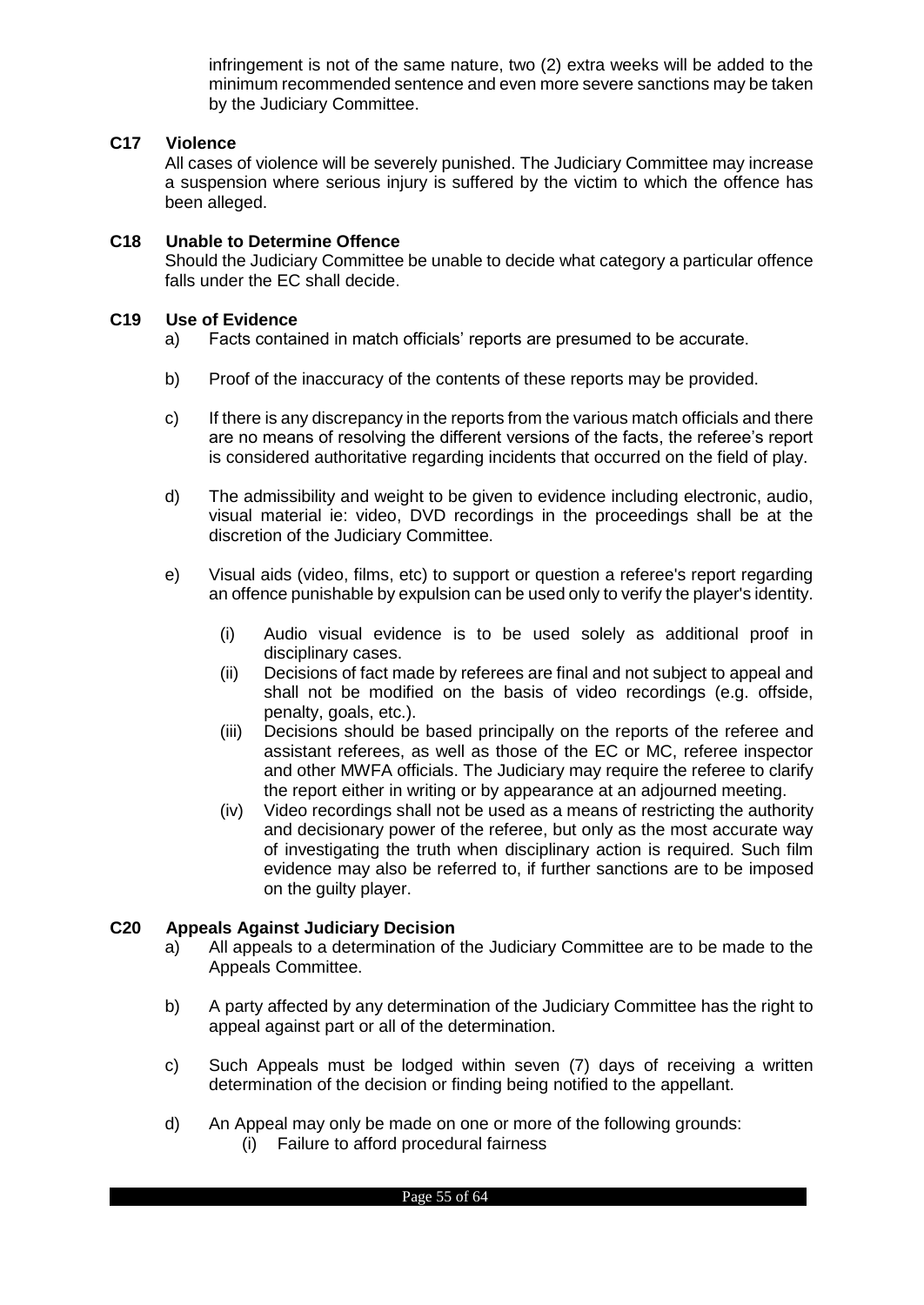- (ii) Lack of jurisdiction
- (iii) Insufficient evidence (on which the *Judiciary* made a decision)
- (iv) Incorrect interpretation of the by-laws or appropriate Association rules.
- (v) Severity of sentence
- e) The lodged submission must state all of the grounds to be used in the Appeal. Additional grounds cannot be raised at the appeal hearing if they have not been nominated in the lodged submission.
- f) Where a player can challenge a Judiciary decision based on the grounds in C3 (j) an Appeal cannot be lodged until the Judiciary has heard the challenge. An appeal fee of \$150 is to accompany any appeal.
- g) No appeal shall fail solely on the ground that it was not lodged on time if the Appeals Committee is satisfied that there is a reasonable explanation for the delay or that the delay is not the fault of the complainant or appellant.

#### <span id="page-55-0"></span>**C21 Application of Fixture Versus Time Suspensions**

- a) Any suspensions which cannot be served in the current football year due to the number of fixtures remaining being less than those in the suspension shall be carried over to the next football year.
- b) In this case the Judiciary Committee shall nominate a date after which the player's suspension is completed. In this case the number of fixtures relating to the offence shall be determined and then extend the length of the suspension by the period from the start of the next season to coincide with the number of remaining fixtures after the end of the current season.
- c) A player does not have to be registered before the finish date of the suspension to be deemed to have completed the suspension.
- d) If the suspended player's team participates in a competition as defined in Section C2 (a) before the start of the normal season and the player is registered in the team for that competition, the date of completion of suspension will be adjusted to take this into account.

#### <span id="page-55-1"></span>**C22 No Legal Representation**

No legal representation is permitted at Judiciary Meetings. This does not prevent a person with legal qualifications from appearing before the tribunal in a role specified in C3 (n).

#### <span id="page-55-2"></span>**C23 Suspended Sentence**

The Judiciary Committee may order that part of a suspension:

- a) Comes into immediate effect; and
- b) The other part does not come into effect unless and until an additional Offence is committed during a specified probationary period (i.e. is suspended).

In the case a suspended suspension is imposed the Judiciary Committee must specify:

(i) The types of Offences (excluding red cards for R7) which, if committed, activate the suspended part of the ban; and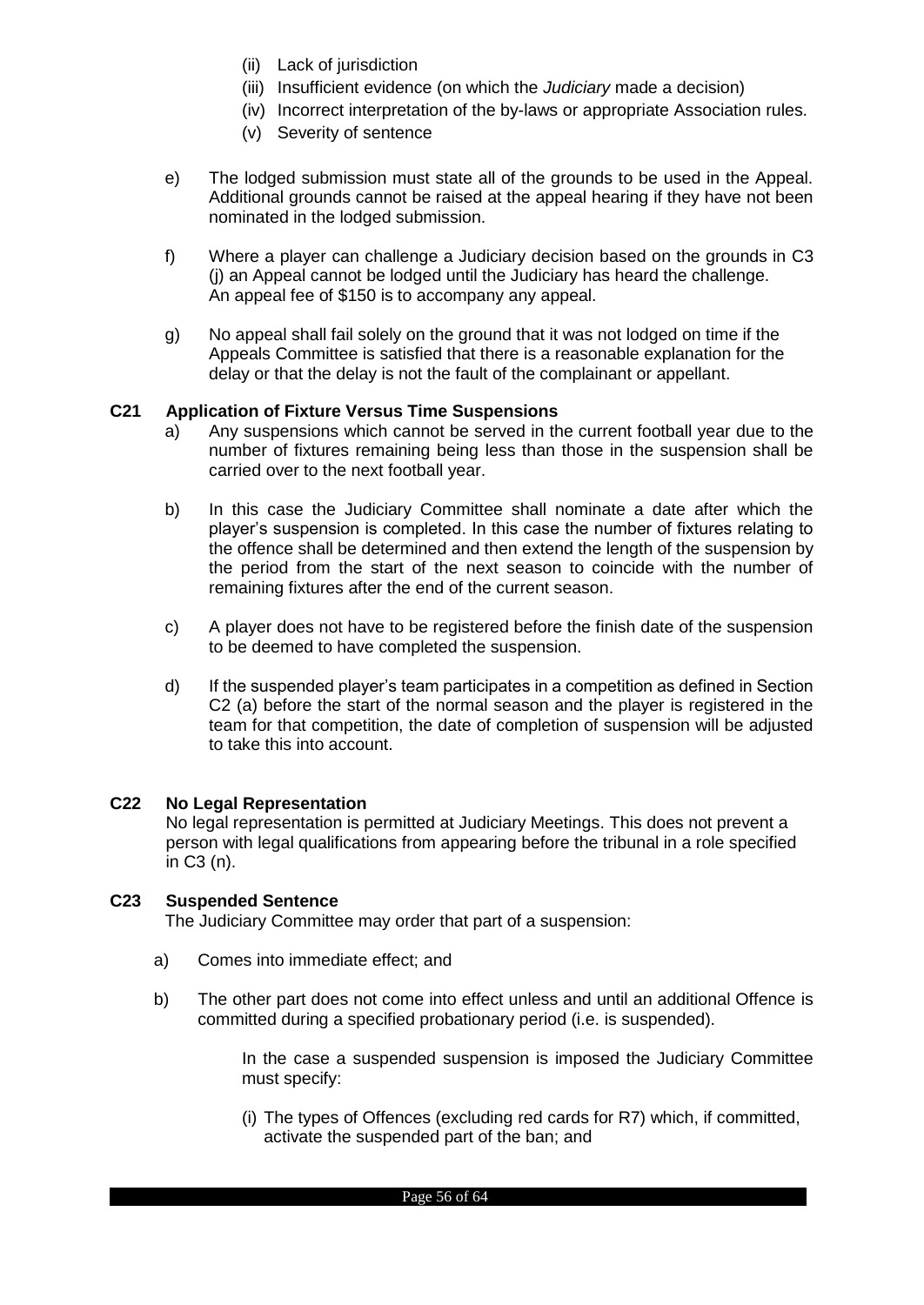(ii) The length of the probationary period which must be a period between 6 months and 24 months. Unless otherwise specified the length of a suspended sentence will be 12 months from the date on which the suspension was handed down.

Where the Judiciary Committee imposes a match suspension where part is suspended, if the offender commits a similar offence that triggers the suspended part within the specified probationary period, that suspended part is then to be served in addition to any sanction that is imposed for the new Offence.

## <span id="page-56-0"></span>**C24 FNSW Competitions**

- a) All cautions and sendoffs in competitions run by the Football NSW Ltd will be noted against the player's MWFA record and will be served in the next Fixture(s) their team is drawn to play and for which theywould otherwise have been eligible to play in State or local competition matches.
- b) Any suspension on a player by an affiliate of FNSW or FFA is also a suspension from football activities of any and all other FNSW or FFA affiliates. This is unless a specific ruling to the contrary is included in the determination of the authority who has applied the suspension at the time the suspension is announced.

## <span id="page-56-1"></span>**C25 Suspension Playing Restrictions**

- a) Whilst under suspension, a player shall not take part in any Match, whether or not the Match counts towards the accumulation of the sentence. A Dual Registered player may not play in Fixtures in either competition whilst suspended. The term Fixture applies to the entire day on which the required Fixture is played. Where a player is a registered as a member of a squad (such as Premier League) a Fixture is counted as the First and Reserve Fixtures of that round.
- b) The Judiciary Committee also has the jurisdiction to extend the suspension to MWFA Masters Soccer. The notice of suspension will indicate if there are additional restrictions on the player during the suspension.
- c) If only one grade of a squad reaches the semi-finals or finals these Matches do not count towards the suspension of a player from that squad. If both grades reach the semi-finals or finals the suspension is reduced by the number of Matches completed by both the first and reserve grades.

#### <span id="page-56-2"></span>**C26 Unidentified Aggressors**

If, in the case of violence, if it is not possible to identify the perpetrator(s), the Judiciary Committee may sanction the Team and/or Club to which the aggressors belong.

#### <span id="page-56-3"></span>**C27 Behaviour in Judiciary Hearings**

Any persons present at hearings conducted by the Judiciary Committee who shows contempt to the Committee, by word or actions, may be suspended for a period of up to four (4) fixtures, in addition to any other sentence imposed by the Committee.

## <span id="page-56-4"></span>**C28 Player or Official Cited by EC or Referee**

a) The EC may cite a player or official to appear before the Judiciary Committee in relation to a serious infringement that has escaped the Referee's attention. In this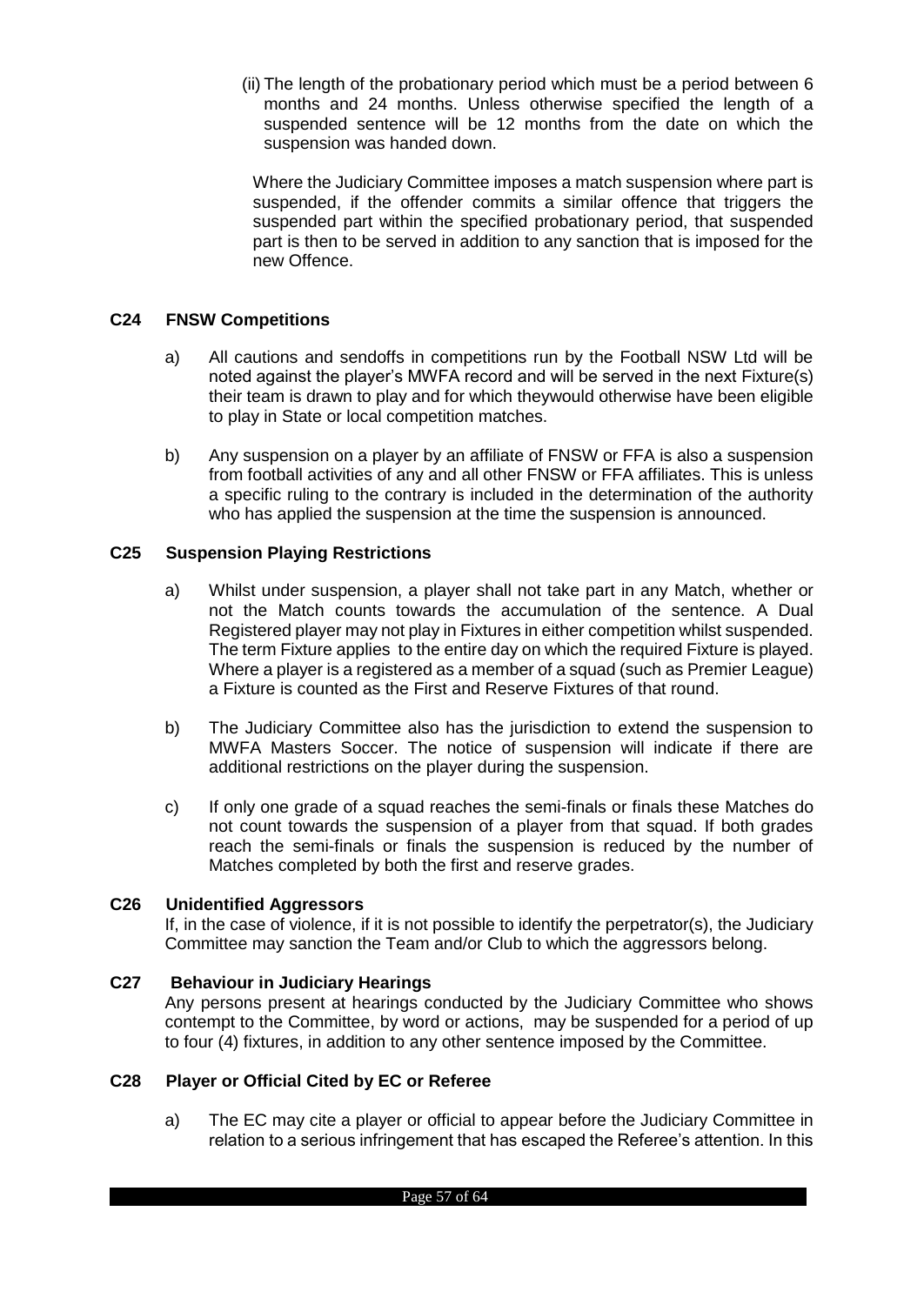case the EC will provide a report to the Judiciary Committee outlining the offence. The Judiciary Secretary will send notice to the Club based on this report. The Judiciary Committee Notice must provide:

- (i) Reasonable detail of the alleged Offence;
- (ii) Notice of possible sanctions; and
- (iii) Date, time and place of the disciplinary hearing.
- b) The report and any other evidence to be used by the Judiciary Committee must also be provided to the accused.
- c) In addition to a match official being able to sendoff or cite a player or official under the same categories as Section 6.15 during the course of the Match or at other breaks including half time, a match official may sendoff or cite a Participant under these categories:
	- (i) Before the start of the Match
	- (ii) After the completion of a Match while the player or official are in the vicinity of the ground.
- d) Such a citation shall be lodged on a Match Official Sendoff or Citation Report form and submitted in the usual way to the MWFA.

#### <span id="page-57-0"></span>**C29 Services of Notices to Club**

Before the start of the season MWFA Clubs will be required to provide a prime and backup electronic contact for service of .Notices and Decisions for Judiciary Committee proceedings. Service of notice will be deemed to have been completed if delivery is made to these electronic contacts.

#### <span id="page-57-1"></span>**C30 Time Limits on Incident Reports**

An incident report (including any Sendoff or Citation Report) must be submitted within 48 hours of the incident. If submitted after this time, the report can only be considered by the Judiciary Committee if it has first been endorsed by the EC.

#### <span id="page-57-2"></span>**C31 Principles of Natural Justice**

- a) All hearings must be conducted in accordance with the principle of natural justice including that the offender has had:
	- (i) Reasonable and sufficient detail of the alleged infringement.
	- (ii) The opportunity to be heard and to make submissions in relation to the issues of the infringement and sanction;An opportunity to view the evidence to be used to decide the case.

#### b) **In the case of a challenge**

The offender must hear all evidence on which the Judiciary Committee makes its determination. During the time evidence is given the only persons present in the Judiciary are the offender alone or if the offender is under 18 years of age the offender and also one other adult.

c) Any witness that a party intends to call to give evidence in a hearing must remain outside the hearing room until called to give evidence.

#### **C32 Notice of Decision**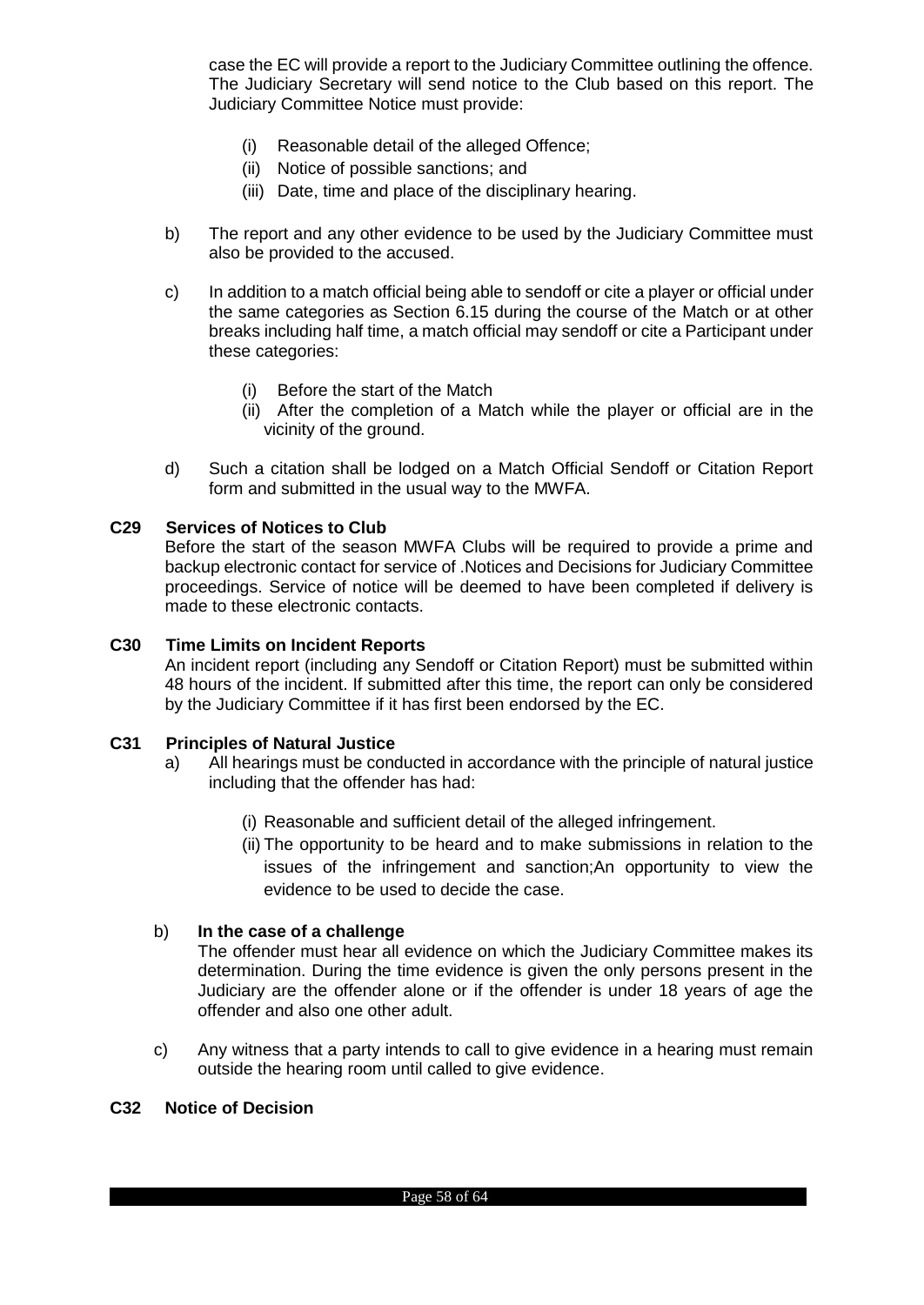- a) Within the guidelines of these rules, the notice of decision must be specific as to what the accused is suspended from, including coaching, refereeing, FUTSAL etc. Where there no specific statement of the restrictions, any suspension shall be seen as suspension from all football activities.
- b) The notice must state either the number of fixtures or a period of time of any suspension.
- c) Where applicable the notice must state the procedure for appeal of the decision and the time limits for submission of any appeal.
- **C33 Power to Adjourn Proceedings**The Judiciary Committee shall have the power to adjourn the consideration of a Sendoff or Citation Report or a hearing for the following reasons:
	- a) To call for new evidence
	- b) To call for clarification of a report
	- c) To call for clarification of the charges being brought
	- d) To refer the consideration of the case to a different tribunal of duly constituted committee for consideration.

#### **C34 MWFA Team Disciplinary Points**

- a) For each team in the MWFA disciplinary points will be applied for offences by players, team officials and spectators and accumulated over the season.
- b) Nominated Offences carry a number of demerit points which are accumulated to the team. The EC will provide a list of all offences and penalties each season.
- c) As the team accumulates points over the season sanctions are applied against the team according to the number of disciplinary points accumulated.

#### **Stage 1 – First Warning**

When a team accumulates a given number of disciplinary points the team is given a warning including what may constitute further action.

#### **Stage 2 – Loss of Match Points**

When a team accumulates a further number of disciplinary points the team loses three competition points and, at the discretion of the EC, may also be required to forfeit their next Fixture.

#### **Stage 3 – Team Withdrawal**

When a team accumulates the maximum allowed number of disciplinary points the team is withdrawn from the competition for the rest of the season. Team expulsion will only occur after the team and its Club have appeared before the EC and have failed to show reasonable cause why they should not be withdrawn. In the case the team is withdrawn all players from the team will not be permitted to play for another team for the rest of the season.

d) The table below shows accumulated disciplinary point limits for reaching these three stages.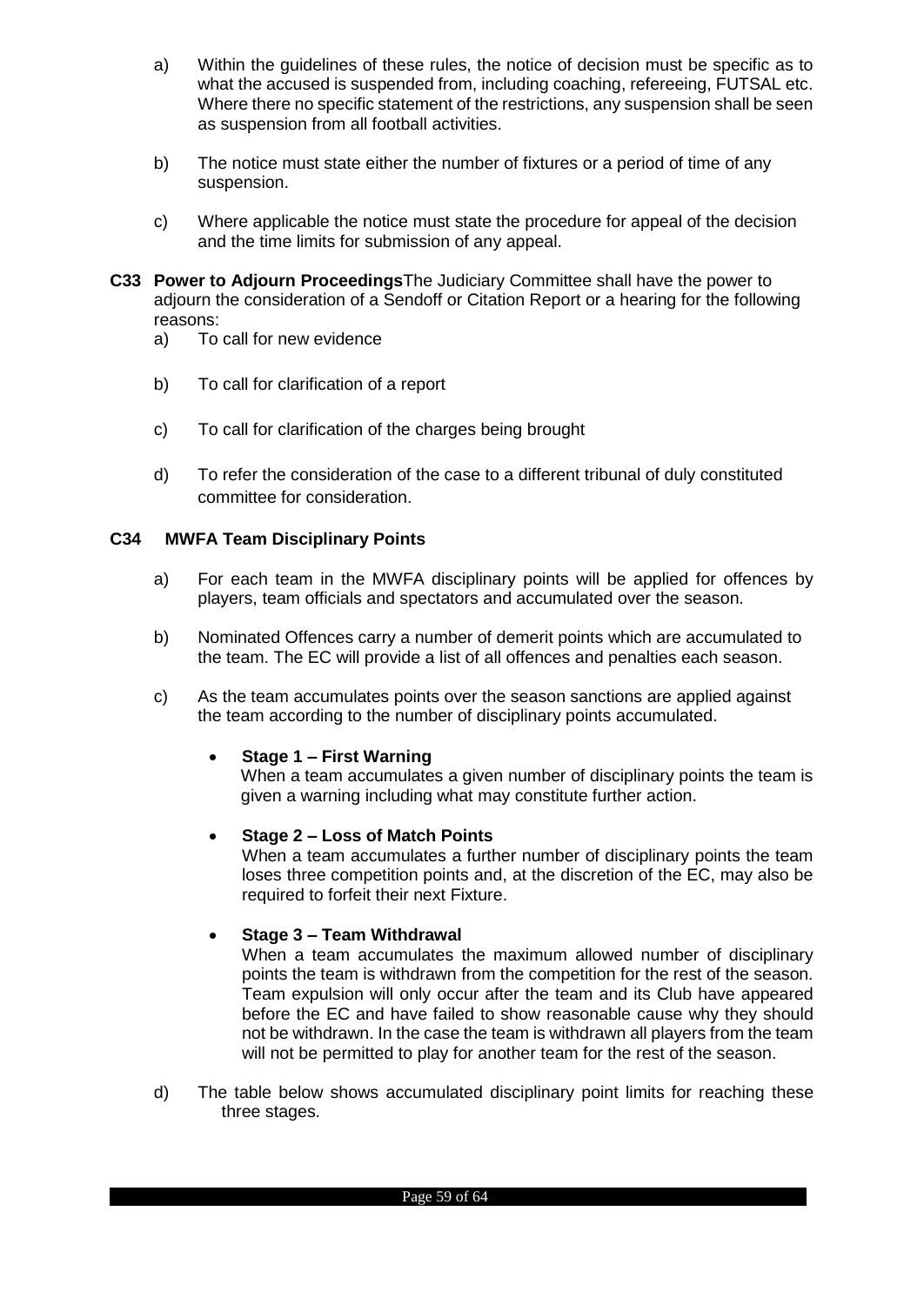| <b>Accumulated Team</b><br><b>Points</b> | <b>First</b><br>Warning | Loss of<br>Three Match<br><b>Points</b> | Team<br>Withdrawal |
|------------------------------------------|-------------------------|-----------------------------------------|--------------------|
| All Open Competitions<br>run as squads   | 18                      | 26                                      | 36                 |
| O35/45 teams                             | 9                       | 13                                      | 18                 |
| U/15-AL single teams                     | 9                       | 13                                      | 18                 |
| U10-U15                                  | 9                       | 13                                      | 18                 |
| U6-U9                                    | 5                       | 8                                       | 11                 |

- e) If the EC is convinced that corrective actions taken by a team, which has accumulated the maximum number of disciplinary points, will result in a significant improvement in team discipline the EC may allow the team to continue to play but assign a new number of disciplinary points. (An example is that a team may remove a player with a persistent discipline problem etc).
- f) Notwithstanding any previously listed penalties the EC may determine that disciplinary points will be applied to team(s) that are involved in on-field melees or post match fights between players, officials or spectators.
- g) If a Club has a significant number of teams that accumulate significant numbers of disciplinary points the EC may cite the Club, if, in its opinion, the Club is not performing its role of applying discipline to teams.
- h) This clause does not supersede other rules in which the penalty may be the withdrawal of a team.
- i) The team disciplinary points to be applied for offences under the jurisdiction of the Judiciary Committee are listed in Section 6.16.
- j) The table below lists other offences which attract disciplinary points not covered above:

| <b>Offence</b>                                  | Team<br><b>Disciplinary</b><br><b>Points</b> |
|-------------------------------------------------|----------------------------------------------|
| Excessive Cautions 5/Match/Team                 |                                              |
| Breach of the Code of Conduct by<br>an Official | 5                                            |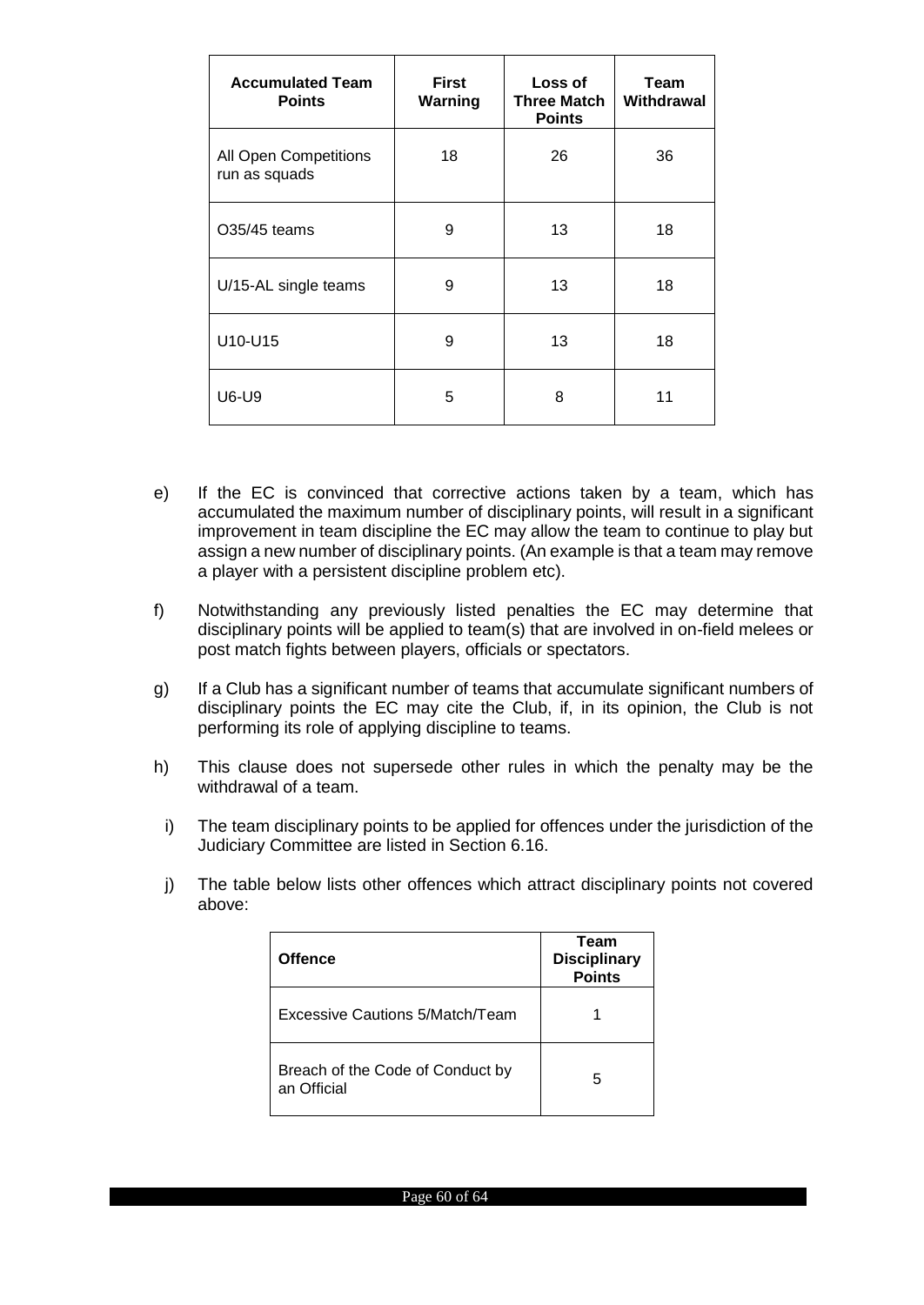The number of team disciplinary points applied for the breach of the MWFA or FFA Spectator Code of Conduct will be determined by the EC based on the seriousness of the offence.

- k) The EC can impose additional Team Disciplinary Ppoints at its discretion, including recommendations of the Judiciary, any other Tribunal or based on its own findings. In these circumstances the Club will be notified of the additional penalty and the reasons for imposing such a penalty on the team.
- l) Notification of the imposition of Team Disciplinary Points shall be made in writing to the offending Club within fourteen (14) days of either the alleged offence occurring or of the EC becoming aware of an offence. Notification will include the time, place and all relevant details of the offence. Clubs wishing to appeal against any such penalty imposed in line with the imposition of Team Disciplinary Points, shall do so through the Appeals Committee using the procedures outlined in the MWFA Constitution.
- m) The EC may, at its discretion:
	- Carry over part or all of a team's disciplinary points from the previous season.
	- Impose disciplinary points on teams whose members are from a different team who has accumulated disciplinary points.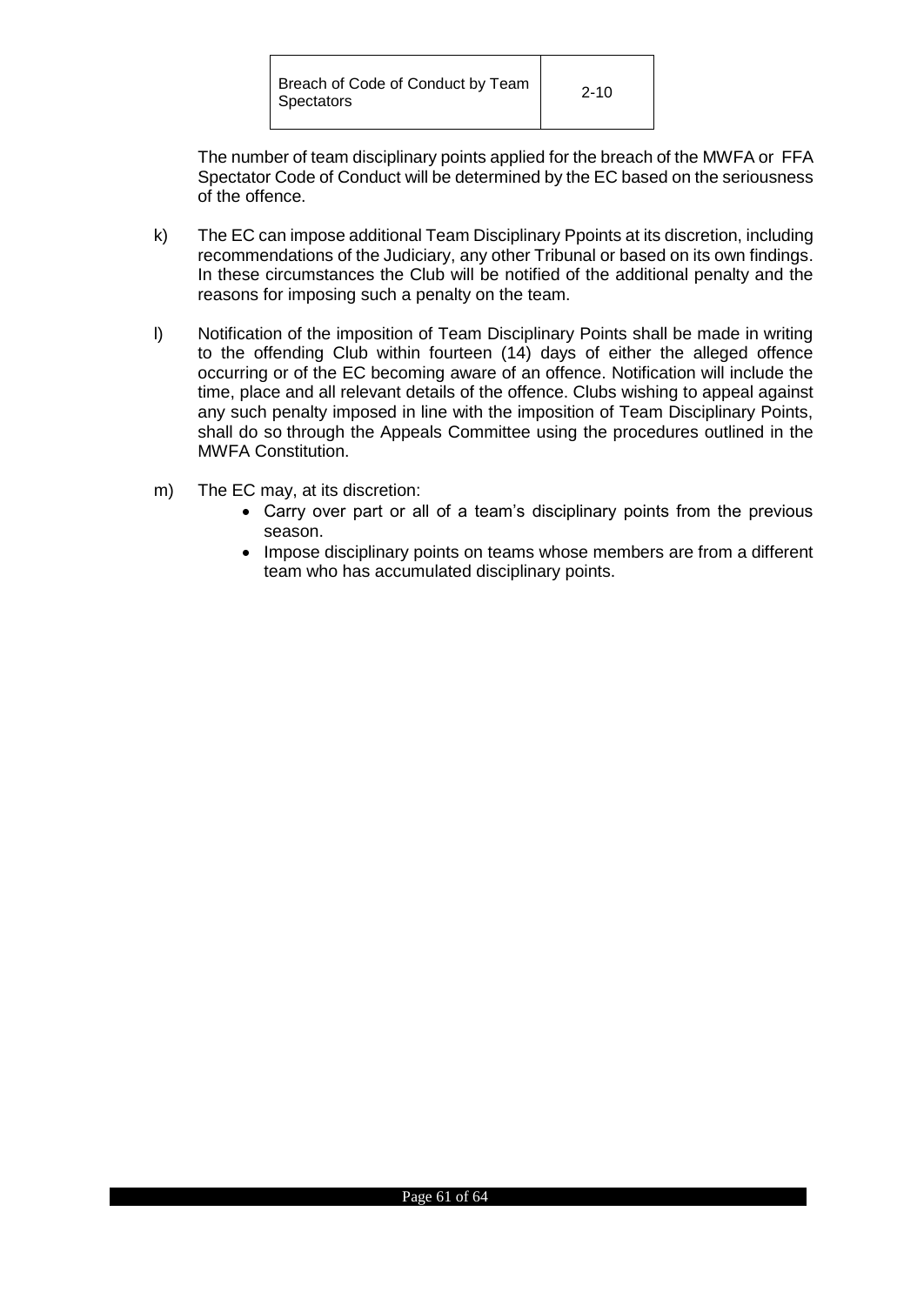## <span id="page-61-0"></span>**APPENDIX D PROTESTS & DISPUTES COMMITTEE**

#### <span id="page-61-1"></span>**D1 Committee Procedures & Powers**

- a) The Association Secretary shall receive and record all protests or disputes submitted to the MWFA and send a copy of the protest or dispute, including all particulars thereof, to the P&D Committee Chairperson and any member protested against.
- b) The member protested against shall have seven (7) days to respond to the protest, after this time the matter will be dealt with on the available evidence.
- c) The Committee shall investigate and resolve protests or disputes through consultation with the parties involved and/or through its interpretation of any MWFA rules in force from time to time. Section N of the Plaing Rules details the procedure and penalties for player eligibility disputes.
- d) Where the correct procedures for protest of player eligibility or match result are not completed, but the EC determines there may have been a breach of the MWFA Rules, the EC may request that the P&D Committee investigate the breach and make recommendations on the course of action to be taken, including penalties.

Appeals against an EC decision on a breach of the MWFA Rules made on the basis of a P&D Committee recommendation may be heard by the MWFA Appeals Committee.

- e) Should circumstances dictate and at the discretion of the Committee, a hearing may be convened to adjudicate a protest or dispute. The Committee Chairperson shall advise all members involved in the protest or dispute the venue, date and time at which a protest or dispute hearing shall be held.
- f) The Committee shall have the power to call such persons or statements as it deems required and shall have the power to impose such penalties it considers appropriate to each case it investigates.
- g) If required, a member shall provide any such reasonable information as requested by the Committee, either at a hearing or within 7 days if the request is made in writing.
- h) Where appropriate, a representative of the M.W.F.R.A. may either give advice on the Laws of the Game to the Committee or attend a hearing in order to give such advice.
- i) A full report of each investigation and/or hearing, together with the Committee findings, shall be submitted in writing to the Association Secretary, who shall record the decision and then forward copies to each of the parties and if requested to the M.W.F.R.A.
- j) At the discretion of the Committee, a bond of fifty dollars (\$50.00) may be required before the hearing of any protest or dispute. This bond may be refunded at the discretion of the Committee.
- k) No Legal Representation is permitted in P&D Committee proceedings.
- l) A true record and permanent register of any hearing attendances, as well as any decisions shall be documented by the Committee and supplied to the Association Secretary.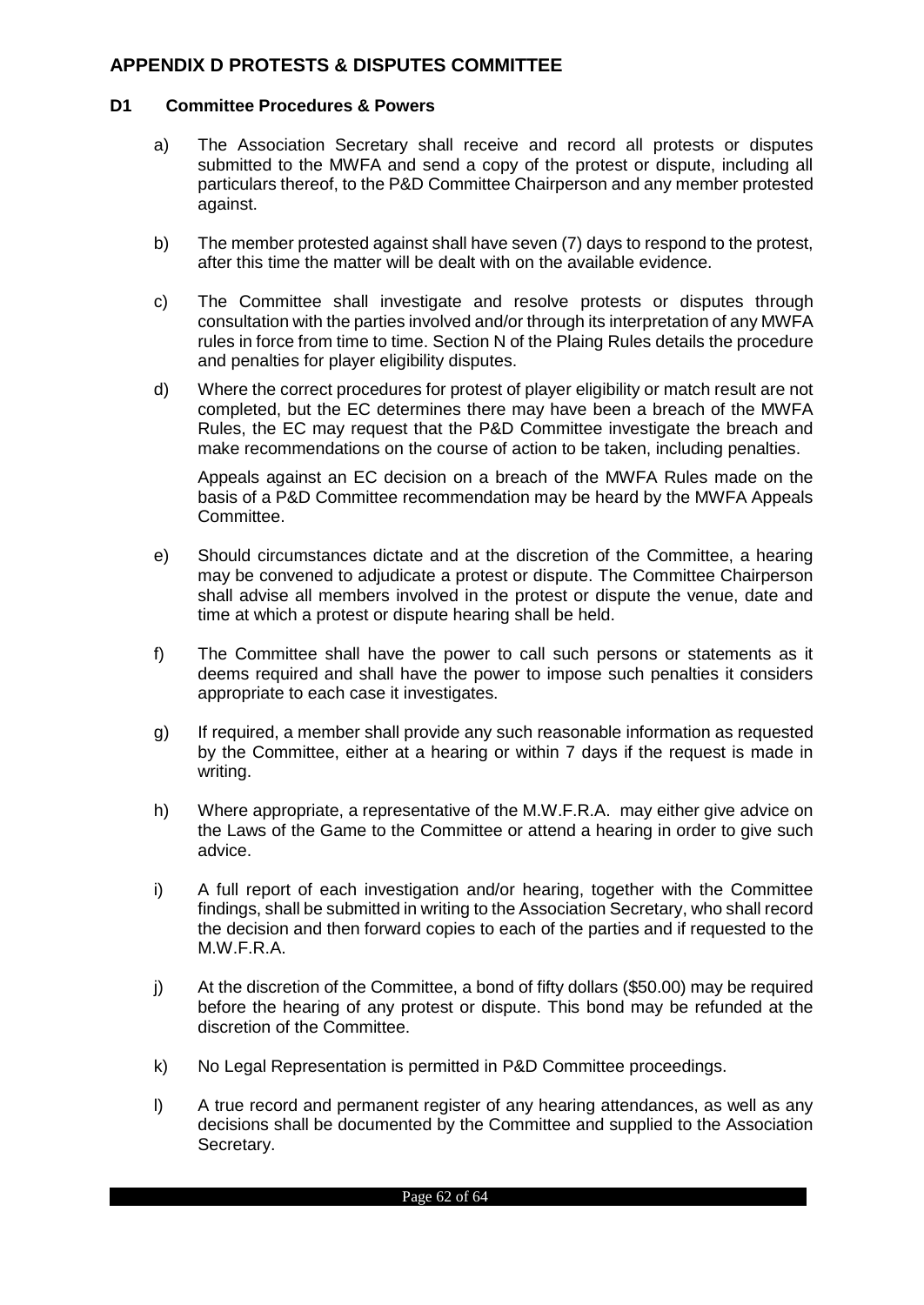m) All protests or disputes should be actioned within 14 days of receipt with a view to finalisation within 14 days thereafter. However, where the result of any protest or dispute is required to facilitate the continuation of a competition (eg. before finals Matches), the Committee may be required to adjudicate in an emergency hearing.

## <span id="page-62-0"></span>**D2 Protest on a Match Results**

- a) To protest the result of a match, the manager is required to tick the Disputed section in EMS. A reason for this dispute will need to be entered. No protest on a match result will be investigated if the Match Sheet / EMS system has not been fully entered.
- b) Where a protest on the result of a match is made on the basis of an error at Law (i.e. where an error pertaining to the Laws of the Game, as applied by a referee, is alleged to have been made) (including local variations to the rules), full particulars must be provided stating how the error at Law substantially and irrevocably altered the result of the match.
- c) For all protests on the result of a match due to an error at Law, the Committee shall request the M.W.F.R.A. to investigate and, where appropriate, provide advice on the alleged error.
- d) The Committee shall not require any bond if the sole basis of the protest is an error at Law.

## <span id="page-62-1"></span>**D3 Protest on the Eligibility of a Player**

- a) To protest the eligibility of a player, the manager is required to tick the Disputed section in EMS. A reason for this dispute will need to be entered. No protest on the eligibility of a player will be investigated if the Match Sheet / EMS system has not been fully entered.
- b) The P&D shall adjudicate on the eligibility of any player who is the subject of a protest as per these Playing Rules.